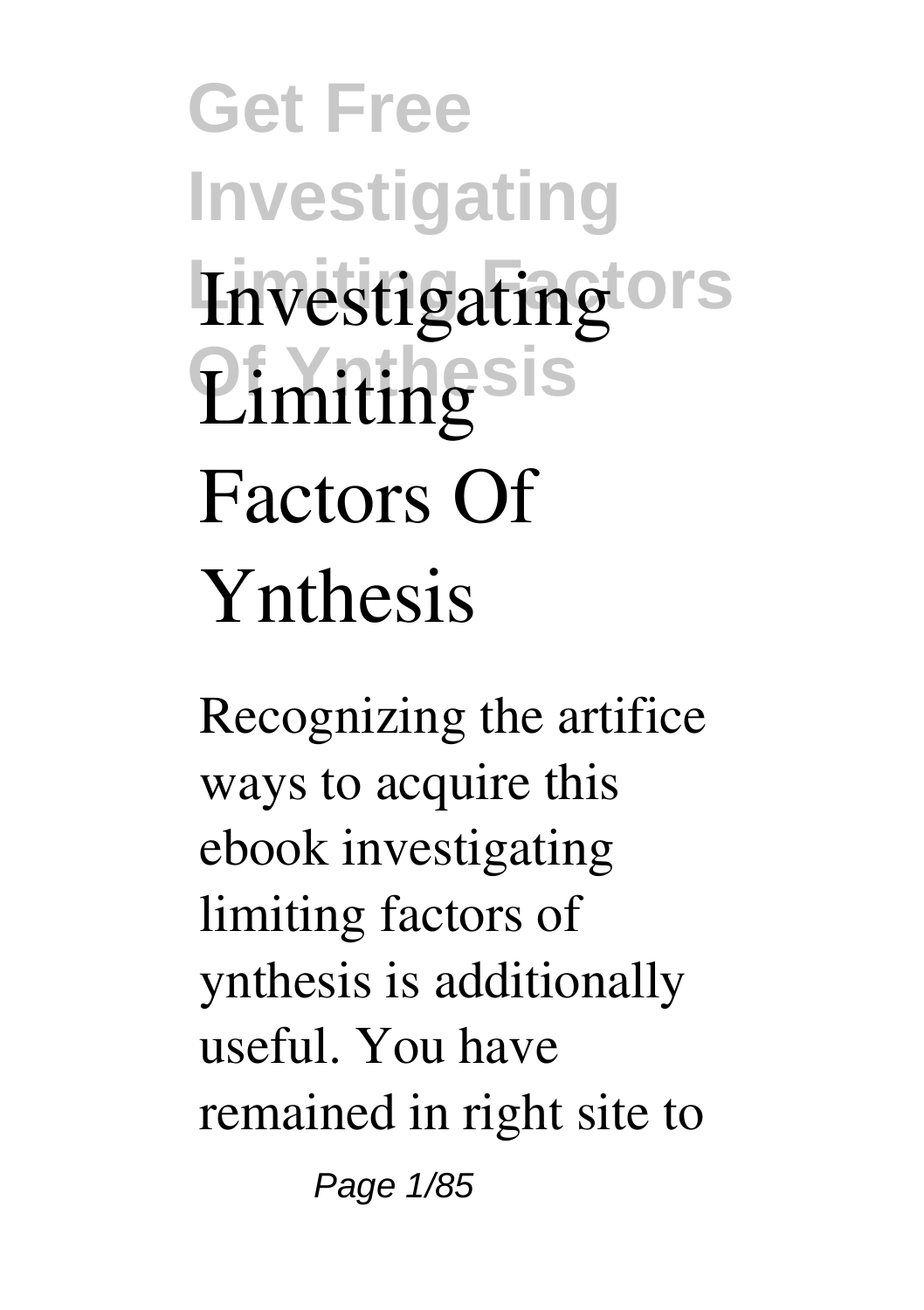**Get Free Investigating** begin getting this info. S get the investigating<br> limiting factors of ynthesis member that we find the money for here and check out the link.

You could buy lead investigating limiting factors of ynthesis or get it as soon as feasible. You could speedily download this Page 2/85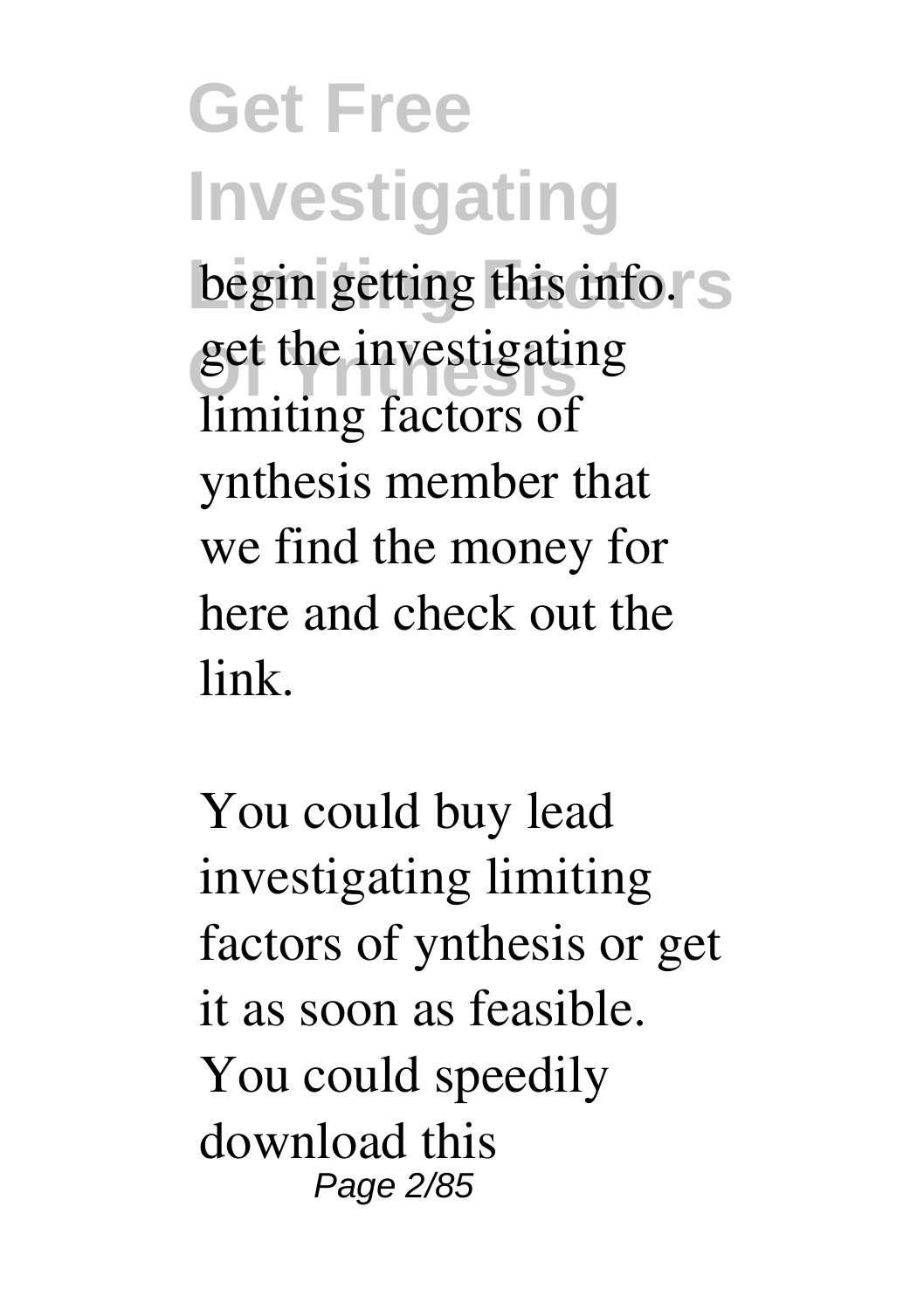**Get Free Investigating** investigating limiting  $\Gamma$ S factors of ynthesis after getting deal. So, past you require the ebook swiftly, you can straight get it. It's so unconditionally easy and fittingly fats, isn't it? You have to favor to in this appearance

**Investigating Limiting Factors Of Ynthesis** Page 3/85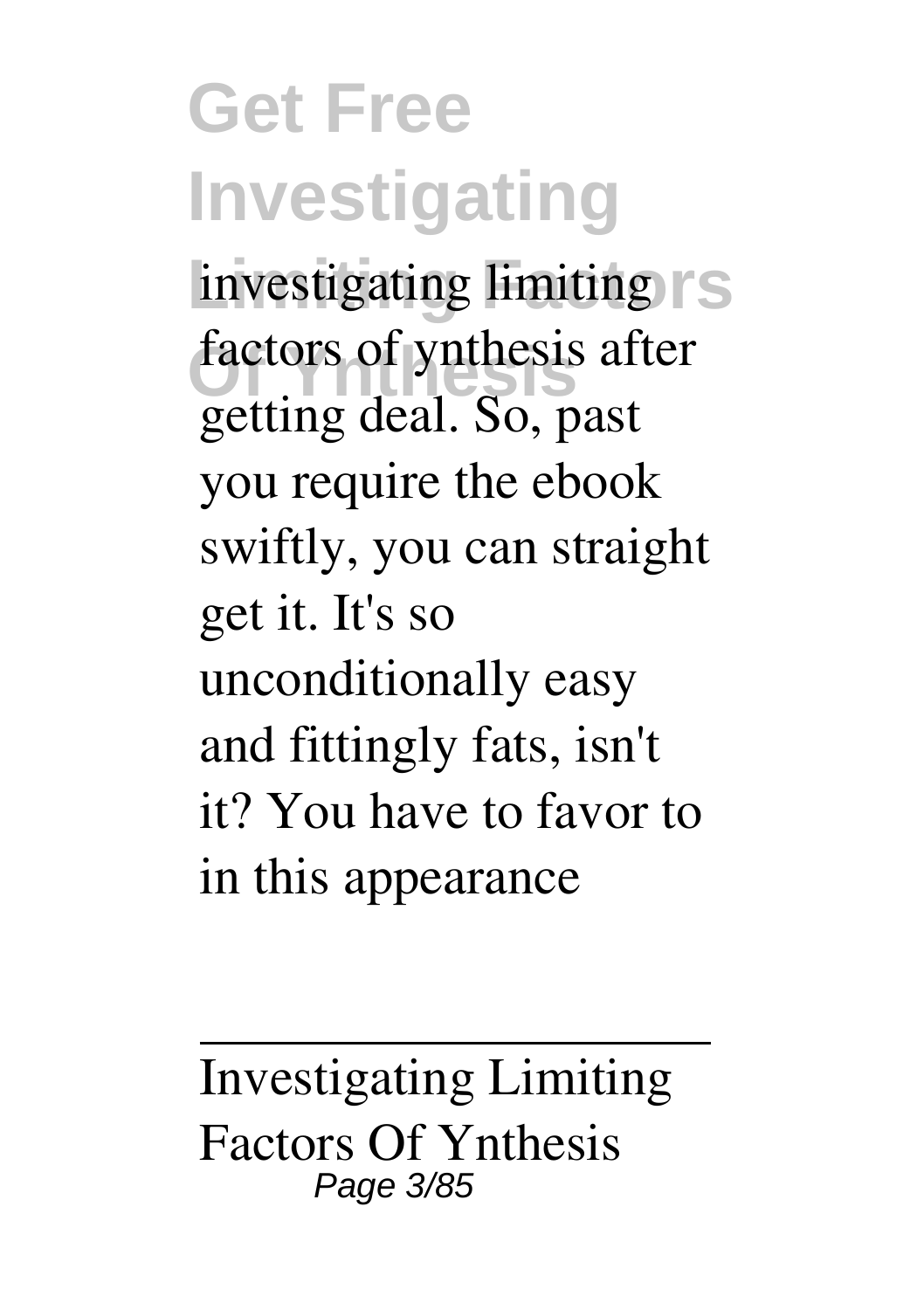**Get Free Investigating** Target Audience: ctors **Clinicians investigating** adult and pediatric patients for possible PCD. Methods: Systematic reviews and, when appropriate, metaanalyses were conducted to summarize all available ...

**American Journal of Respiratory and Critical Care Medicine** Page 4/85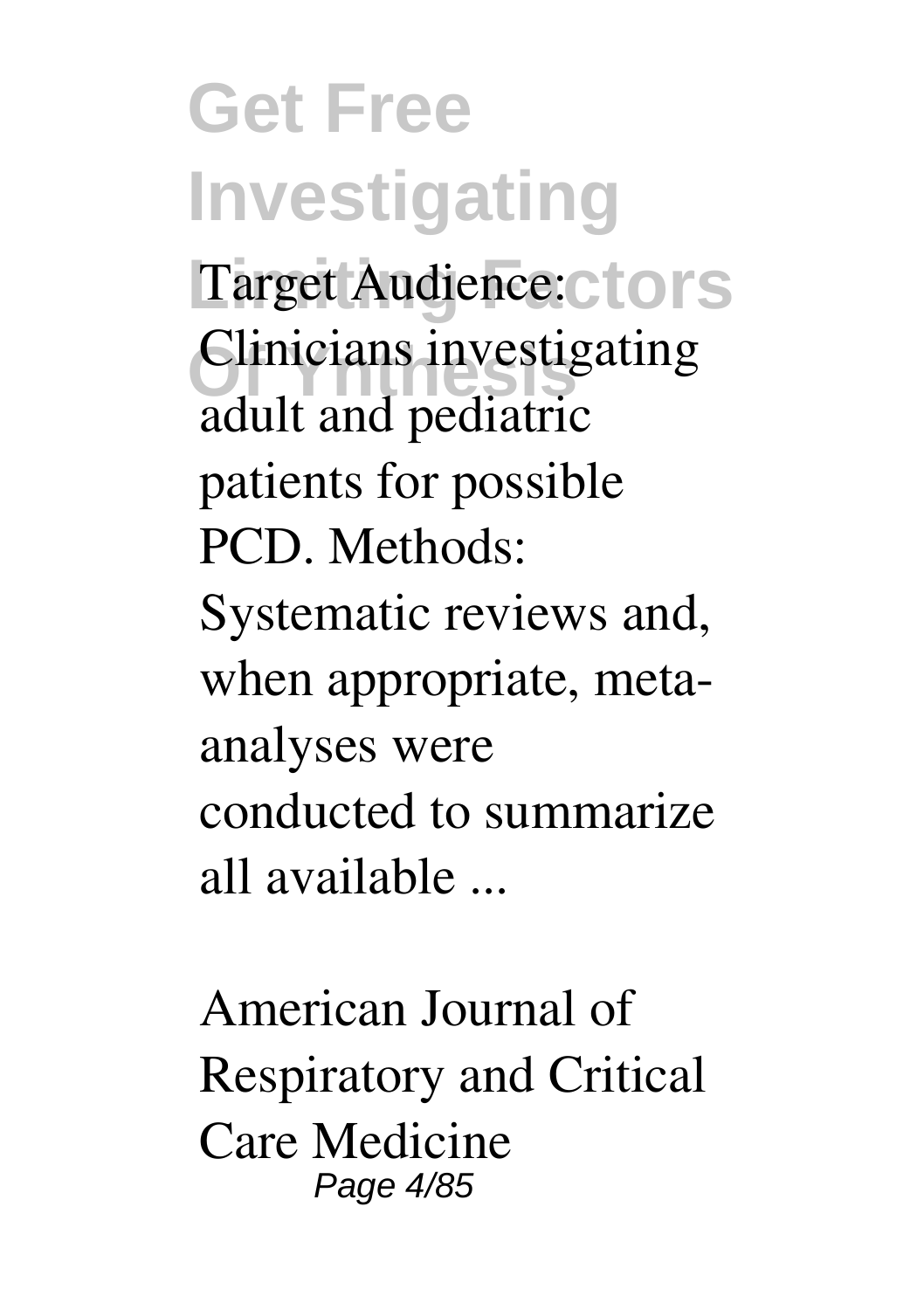**Get Free Investigating** In nanometer era;ctors factors ... synthesis and<br> **D**<sup>*8*-</sub>**D** timing results</sup> P&R timing results causes multiple itearions Unpredictability: Variations in timing results even with minor RTL changes An efficient FPGA based system ...

**FPGA based Complex System Designs: Methodology and** Page 5/85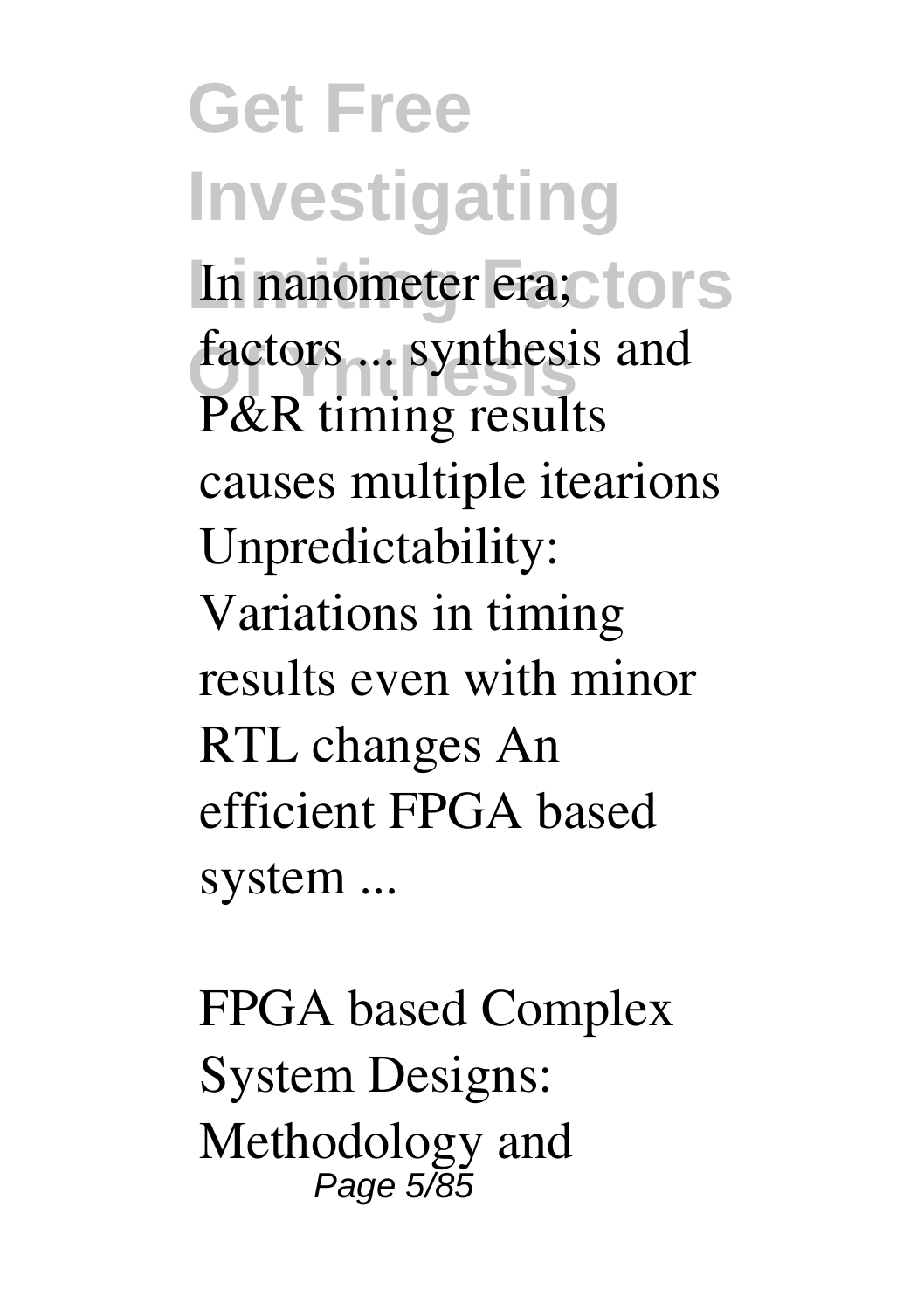**Get Free Investigating Techniques Factors However, there is a** severe lack of data investigating the direct link between individual ... Hence, males are expected to be the limiting factor. As successful reproduction is essential for adaptation ...

**Evolution & Sexual Conflict Group** Page 6/85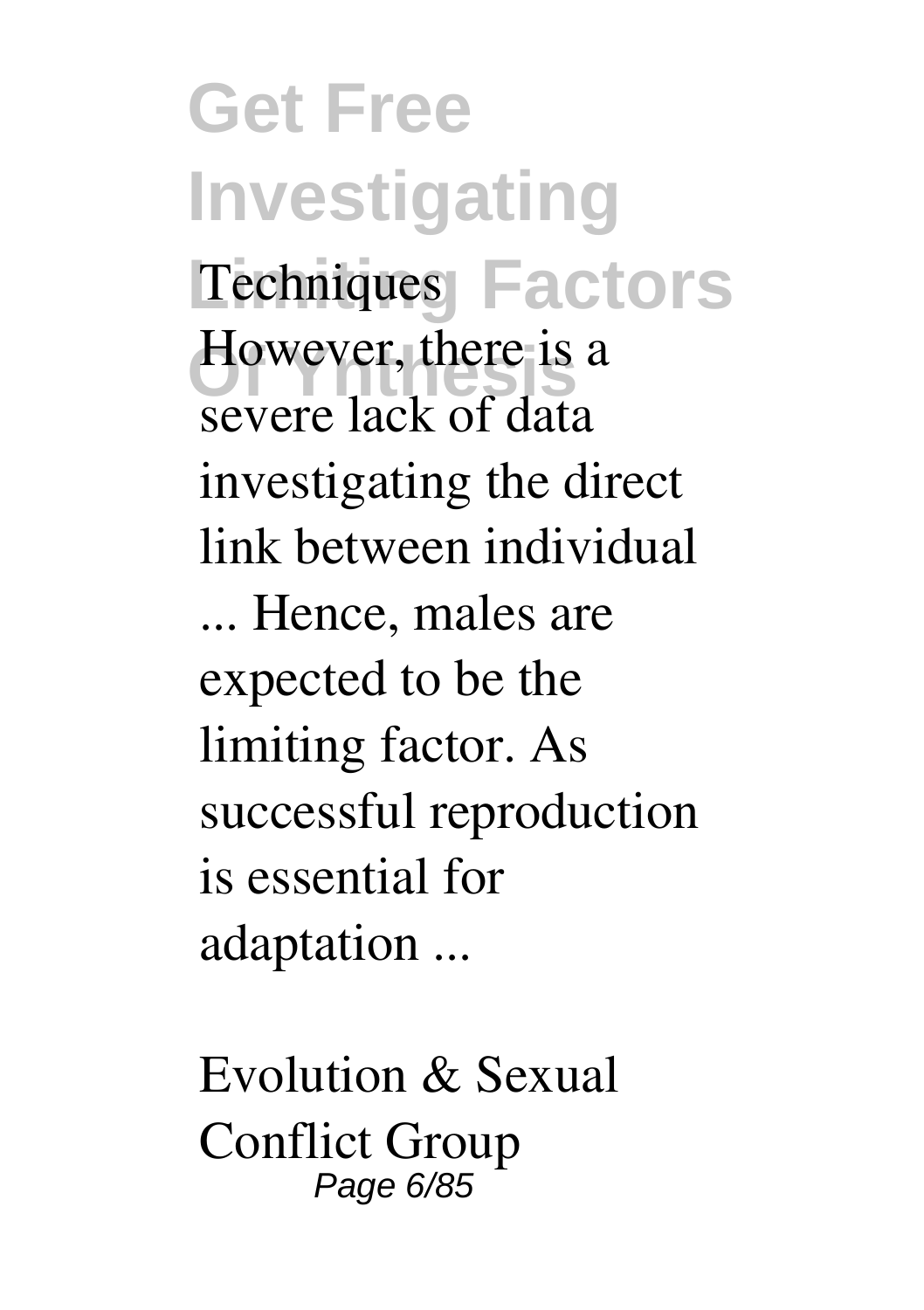## **Get Free Investigating**

The researchers are also investigating the body<sup>[]</sup>s own oxalate synthesis in the hopes of finding key steps in the pathway that could lead to new treatments. Kidney stones are caused by a complex mix of ...

**Shattering the Stone Belt** Other factors that allow the spread of antibiotic Page 7/85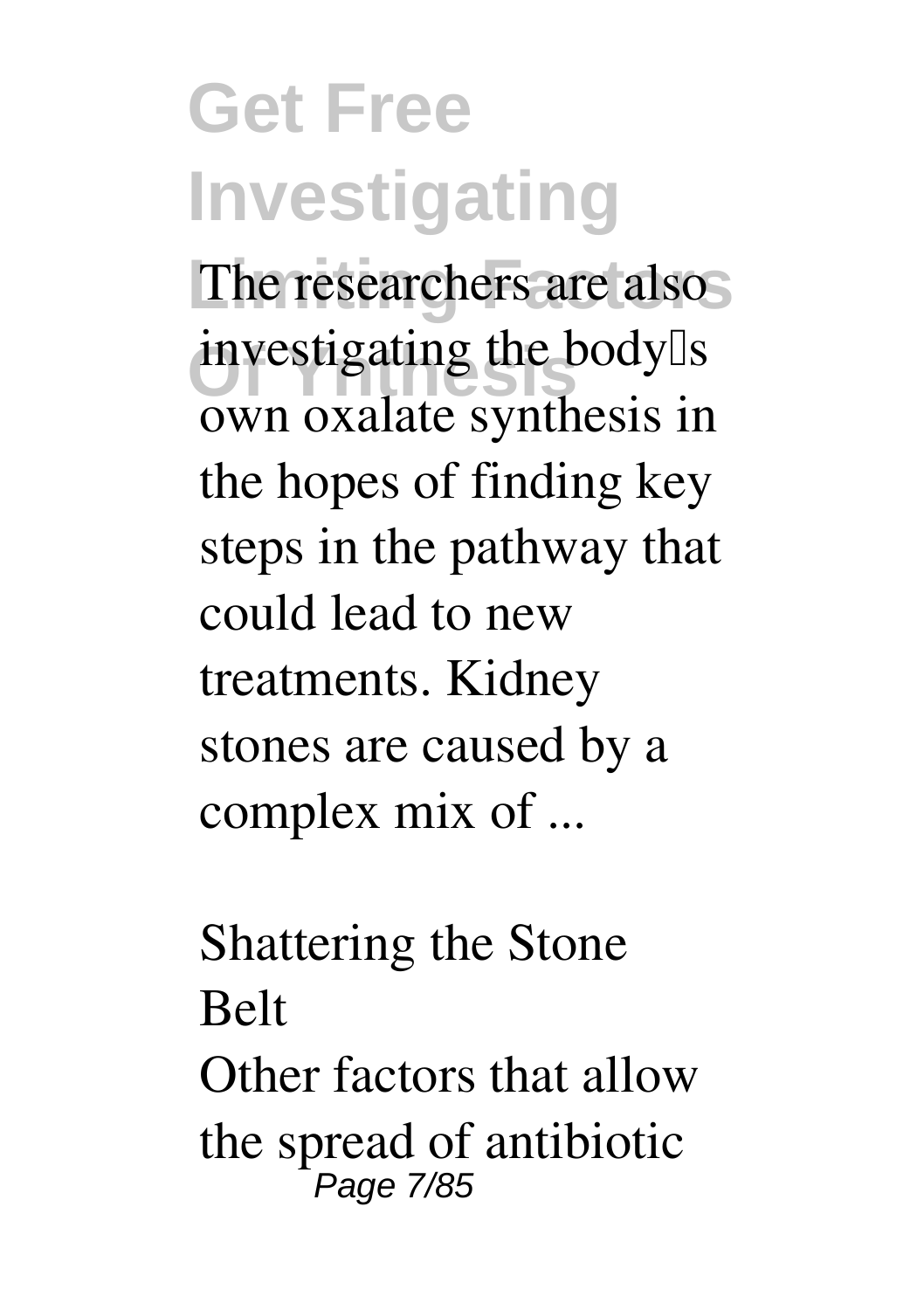**Get Free Investigating** resistance are ... One IS means is to restrict entry of the antibiotic into the cell by limiting or changing the size of the openings in the cell wall.

**Antibiotic Resistance** The mammal<sup>[]</sup>s ability to have a nutrient supply available for its young at birth is related to its capacity to increase the Page 8/85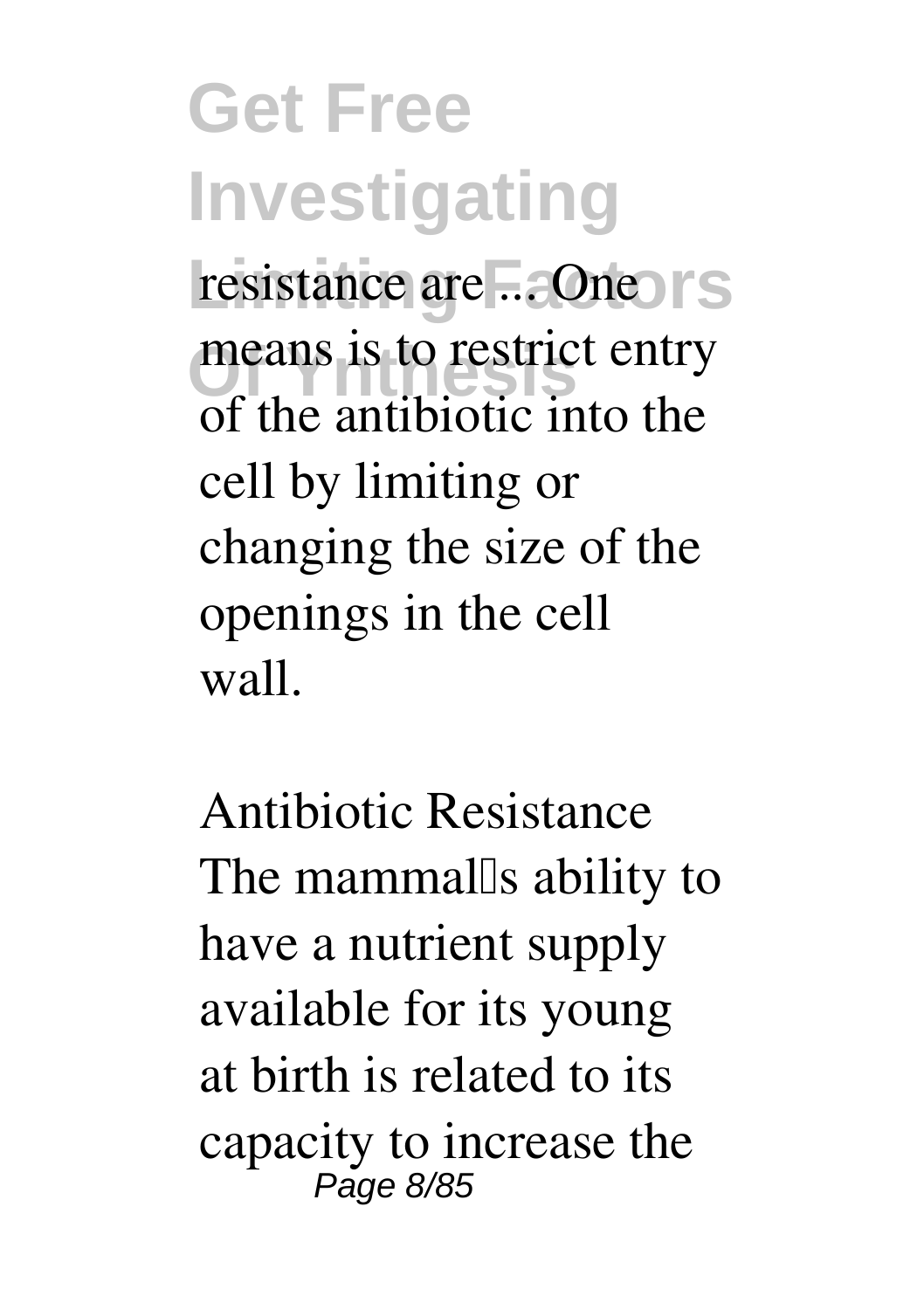**Get Free Investigating** availability of various S rate-limiting metabolites ... is now well established ...

**Lactogenesis: The Initiation of Milk Secretion at Parturition** More objective longitudinal PA data (eg, accelerometry) over this transition would be valuable, as would investigating how PA Page 9/85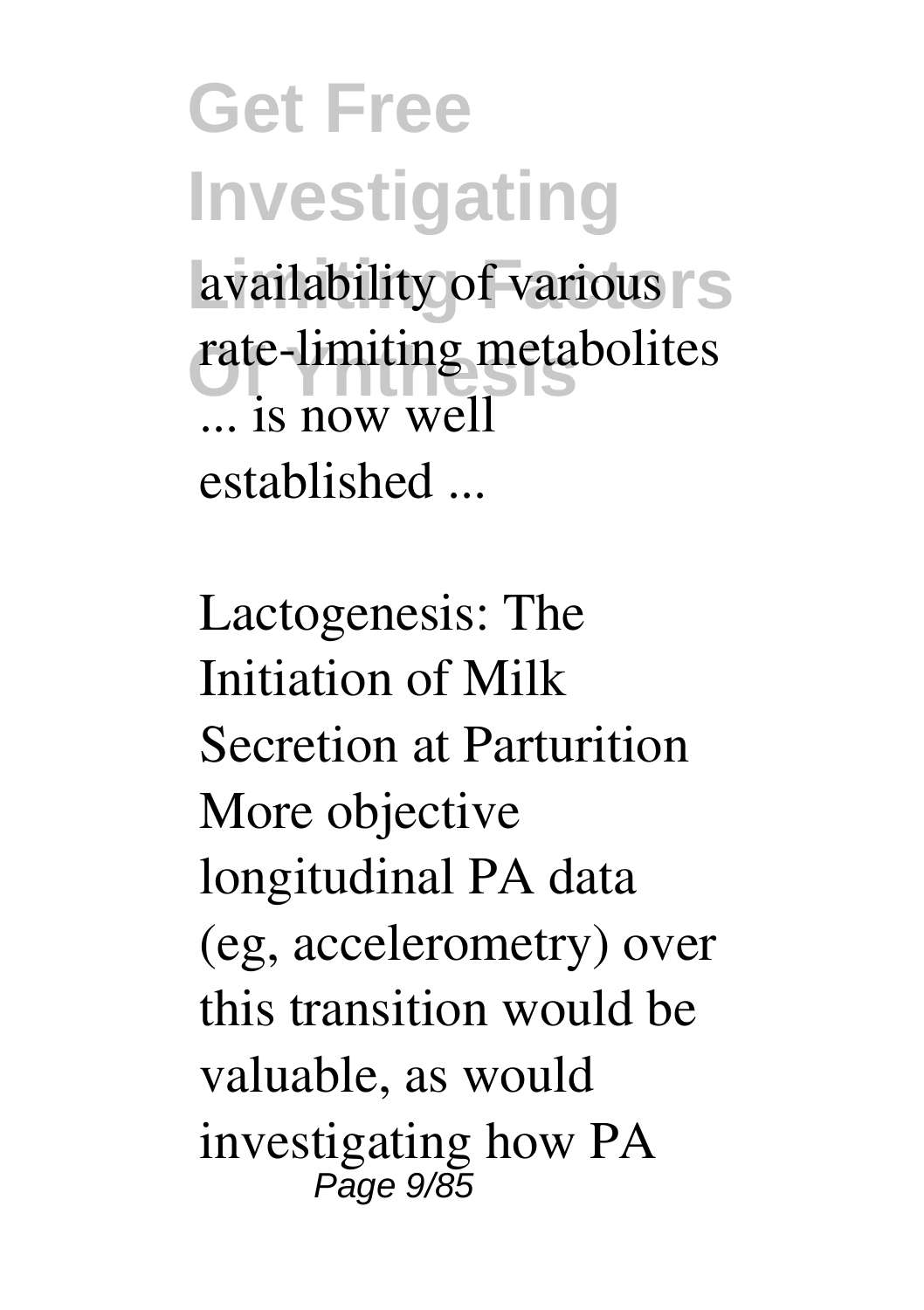**Get Free Investigating** change is ... physical rs activity over this transition, but the synthesis of ...

**Change in physical activity from adolescence to early adulthood: a systematic review and metaanalysis of longitudinal cohort studies** There are several factors to consider: 1. Public Page 10/85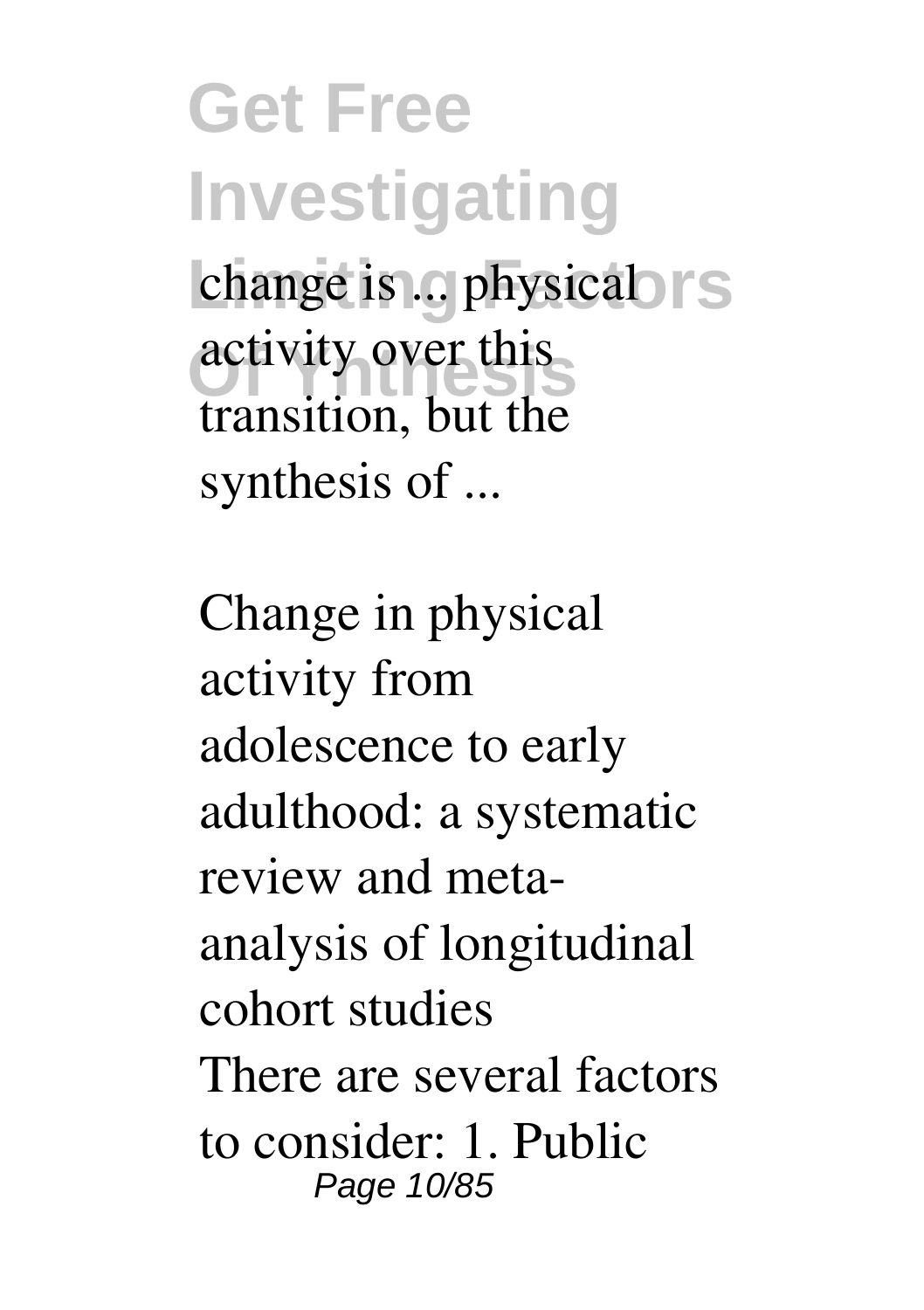## **Get Free Investigating** demand ... Early motions has been shown to be efficacious in hastening recovery and limiting the effects of disuse on bone, cartilage, periarticular ...

**Physical Therapy in Veterinary Medicine** The liver requires vitamin K for the synthesis of Factors II, VII, IX and X. Limiting Page 11/85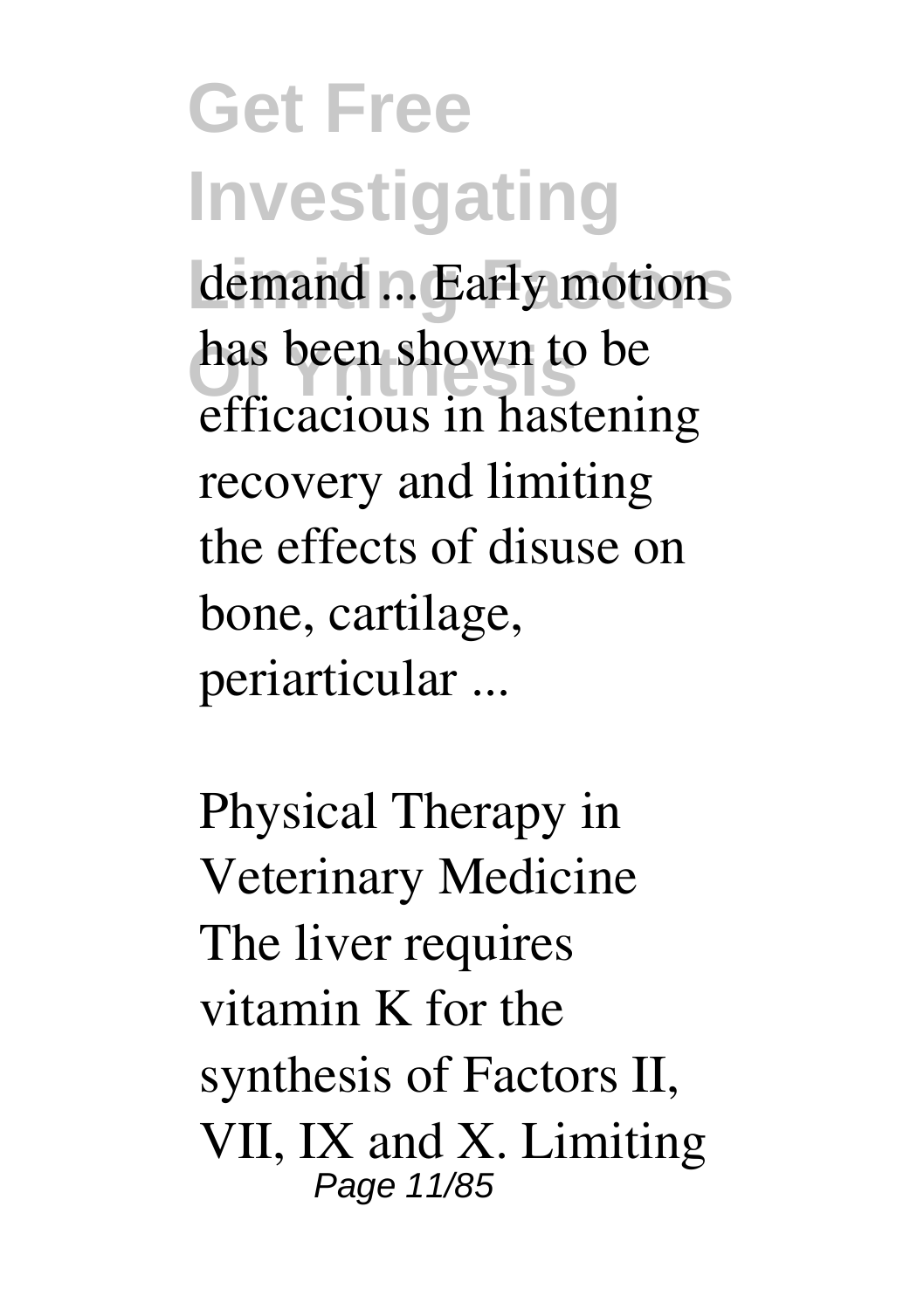**Get Free Investigating** reactions ensure that **S Clotting ... ecchymoses** and delayed bleeding from cuts. Laboratory Investigation Blood ...

**Clotting and Coagulation Disorders in Cats** The effects of these factors upon training ... argued that this would promote the synthesis and release of Page 12/85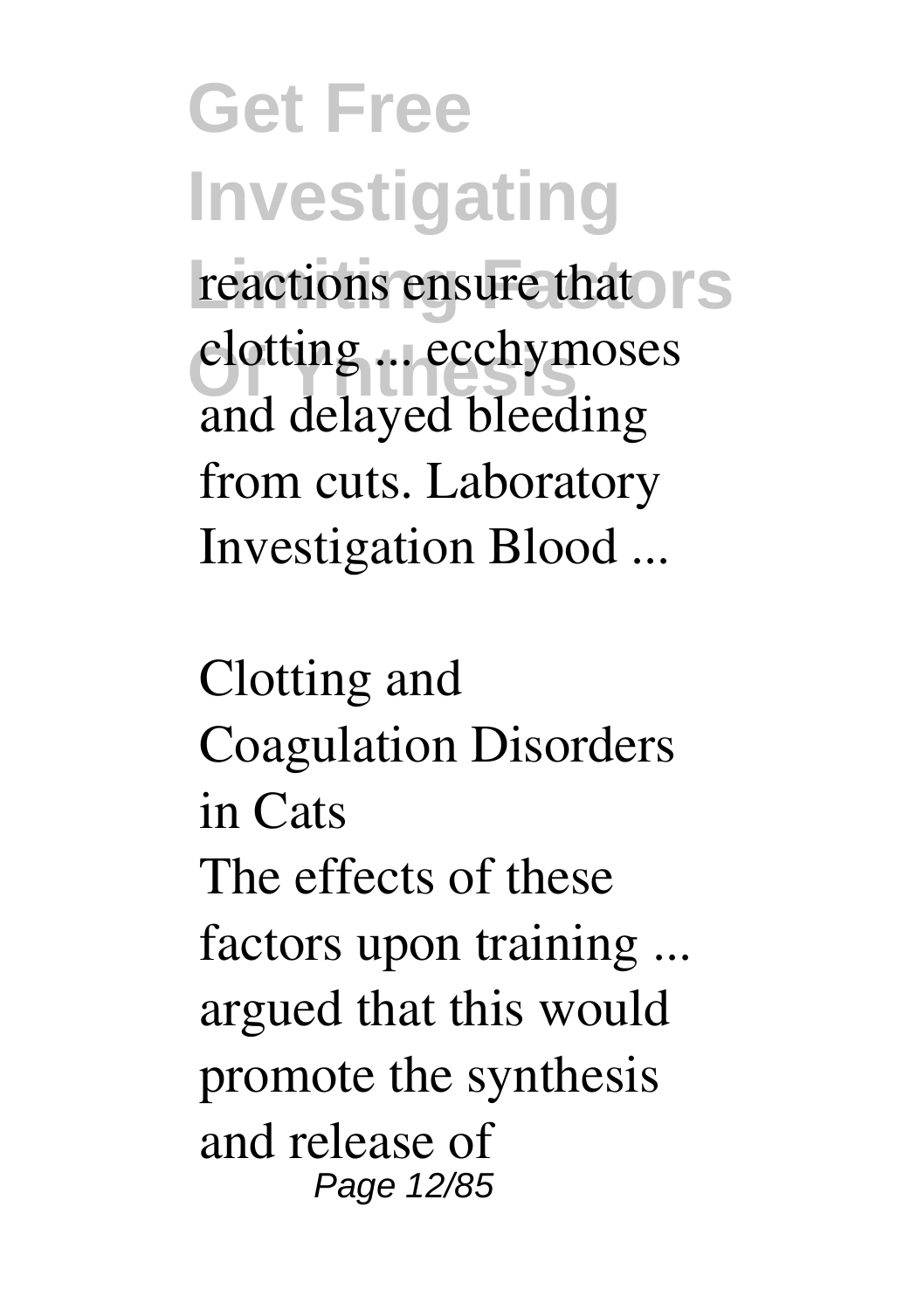**Get Free Investigating** catecholamines, ctors increasing alertness.51 Again, it is not firmly established that precursor ...

**Effects of Ramadan on physical performance: chronobiological considerations** Easy & Robust Recovery of the Selected Polypeptide Sequences & Freedom Page 13/85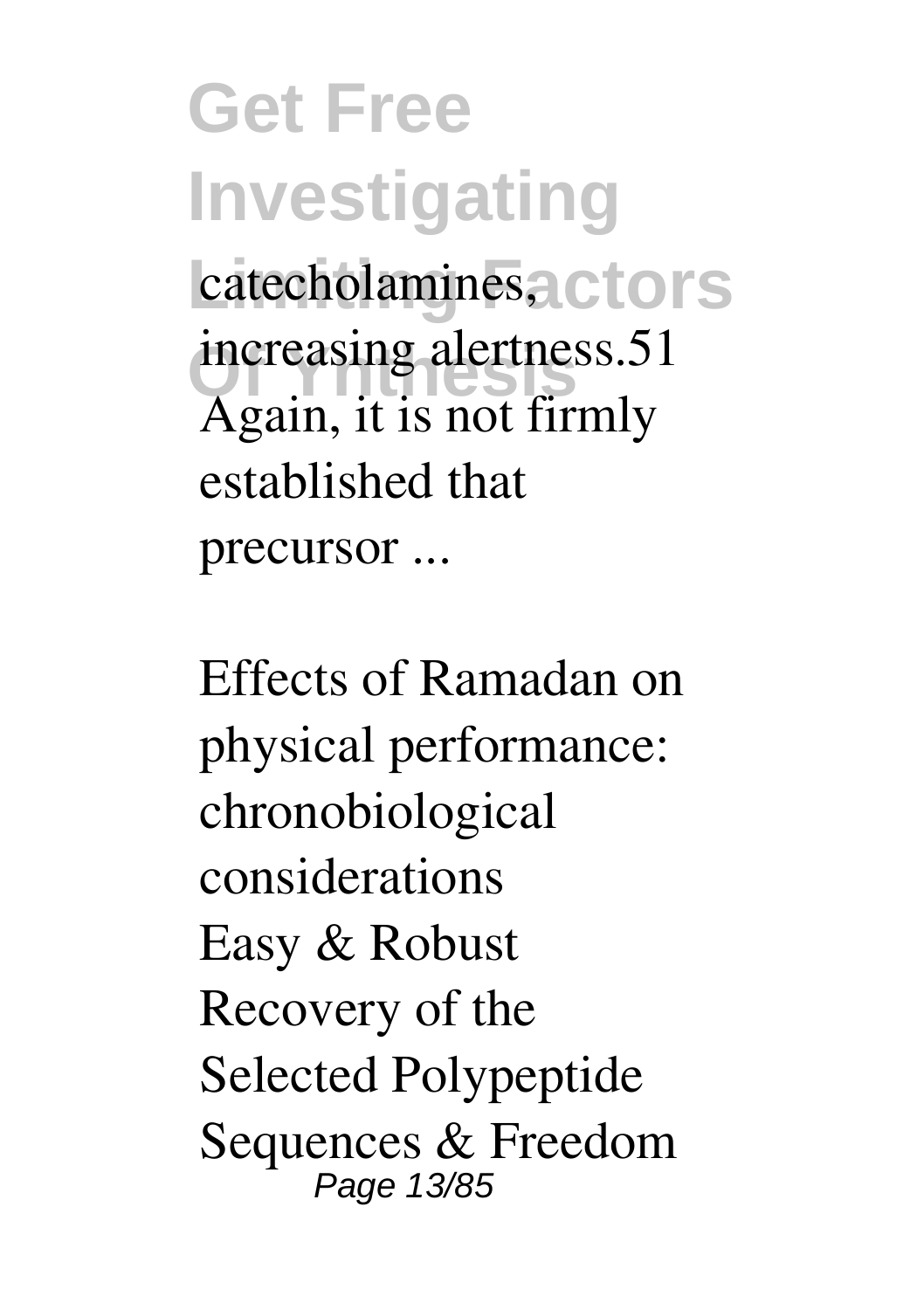**Get Free Investigating** of Using Arbitrary to rs **Selection Conditions** The success of any protein-selection techniques for investigating proteinllprotein ...

**Advantages of mRNA Display Selections Over Other Selection Techniques for Investigation of Protein–Protein** Page 14/85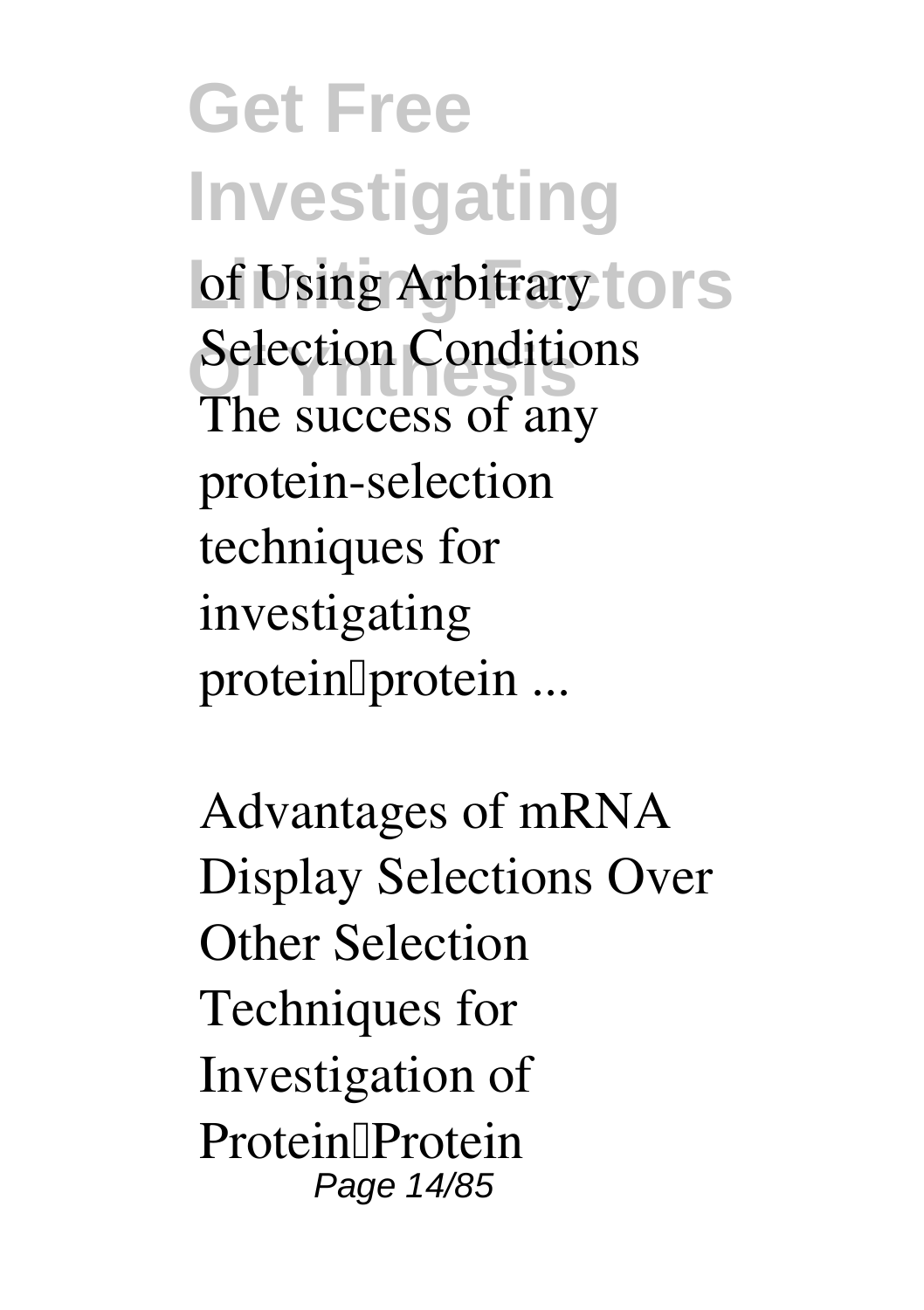**Get Free Investigating Limiting Factors Interactions** Investigation of the mathematical properties of the identification ... estimated base parameters obtained using the CAD model and actual robot is presented. The factors responsible for the variation ...

**Vision-based kinematic analysis of the Delta** Page 15/85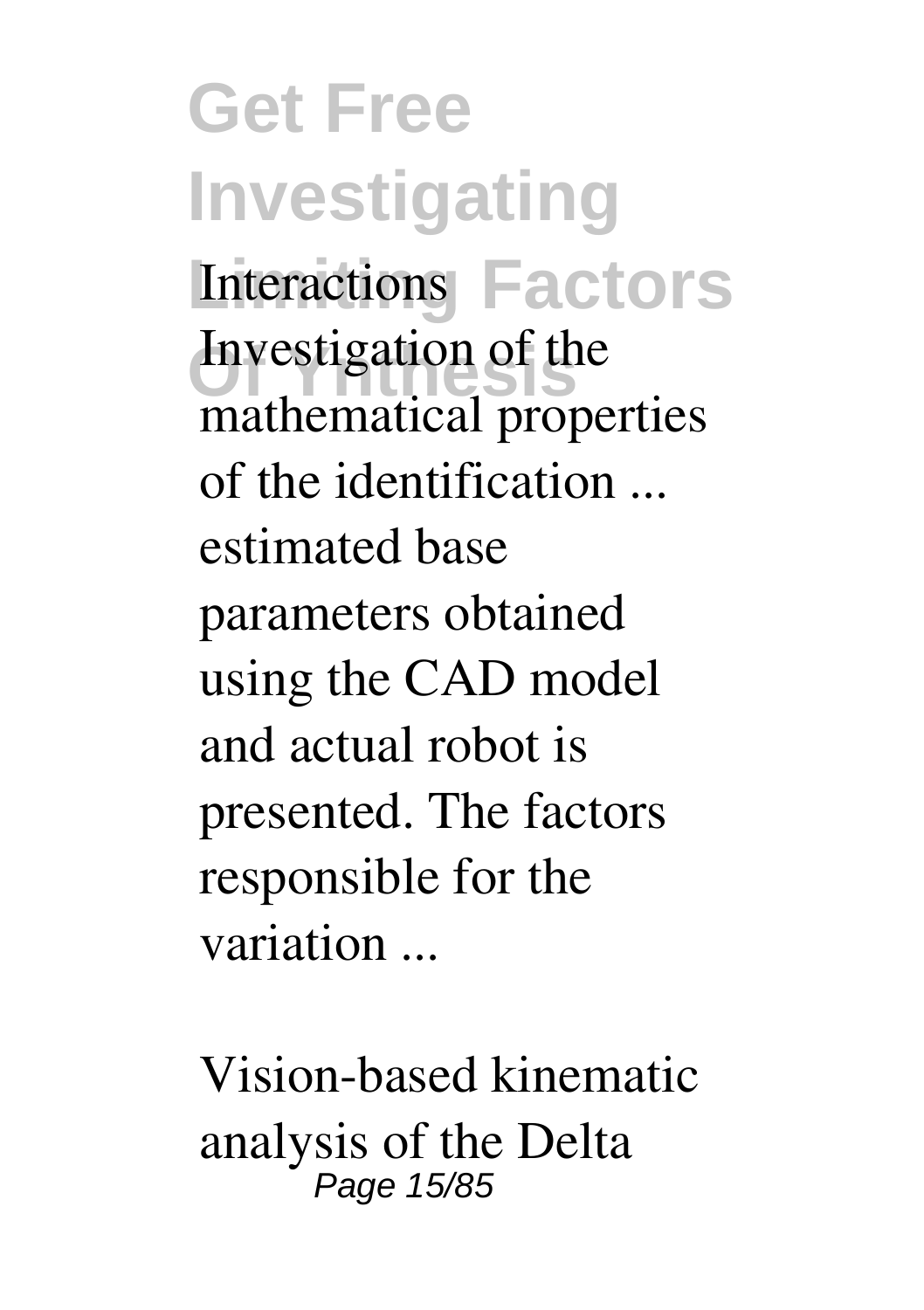**Get Free Investigating** robot for object catching **Of Ynthesis** In healthcare there is ever-increasing understanding of how lifestyle factors can contribute to poor health in ... 2015), a systematic review and synthesis published in The Lancet in 2016 concluded ...

**Meeting the health promotion needs of the transgender population** Page 16/85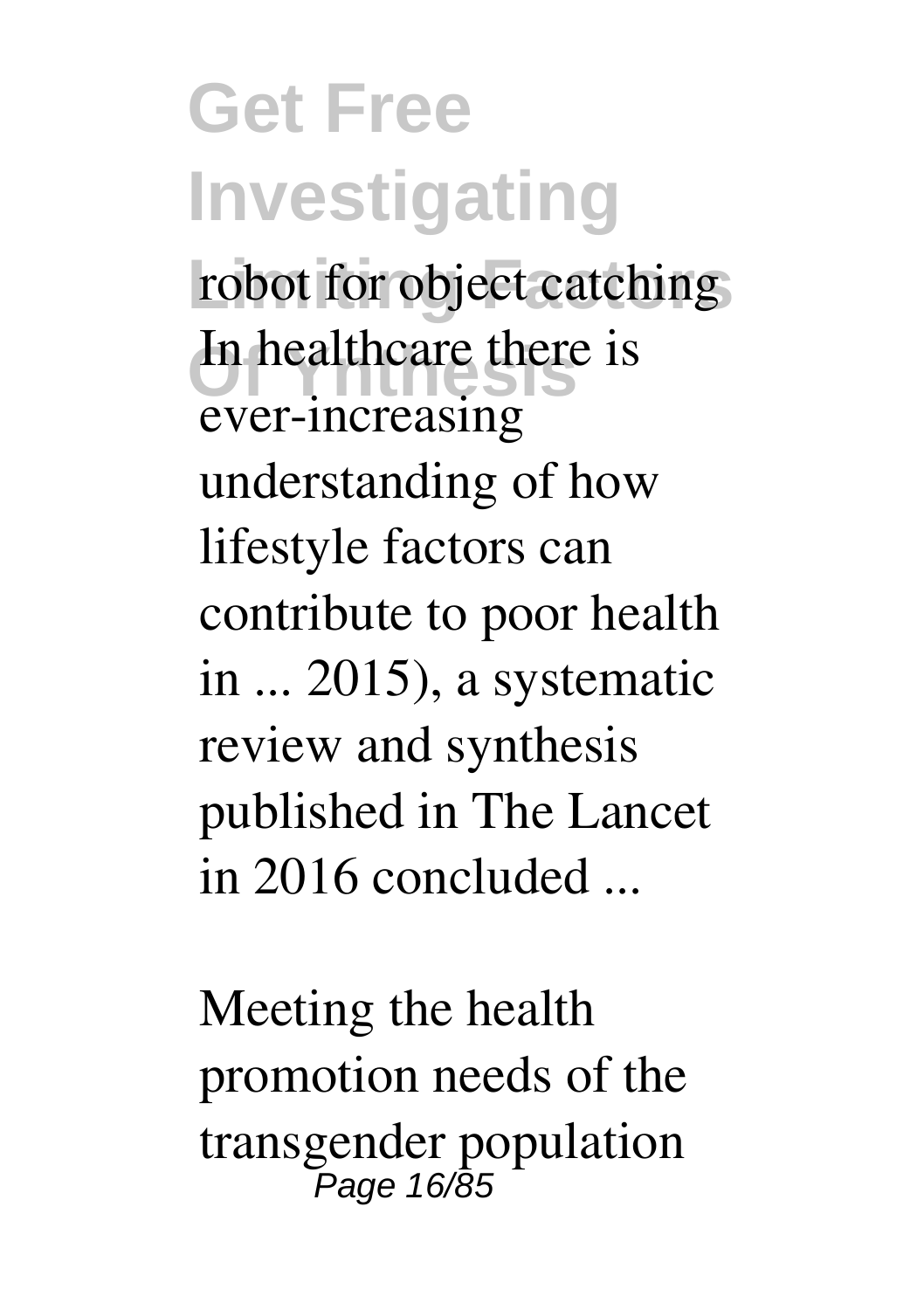**Get Free Investigating** There are a growing or S number of preclinical and clinical research studies investigating the mechanisms ... wellestablished cardiovascular risk factors such as blood pressure, vascular calcification ...

**The Vitamin D System: A Crosstalk Between the Heart and Kidney** Page 17/85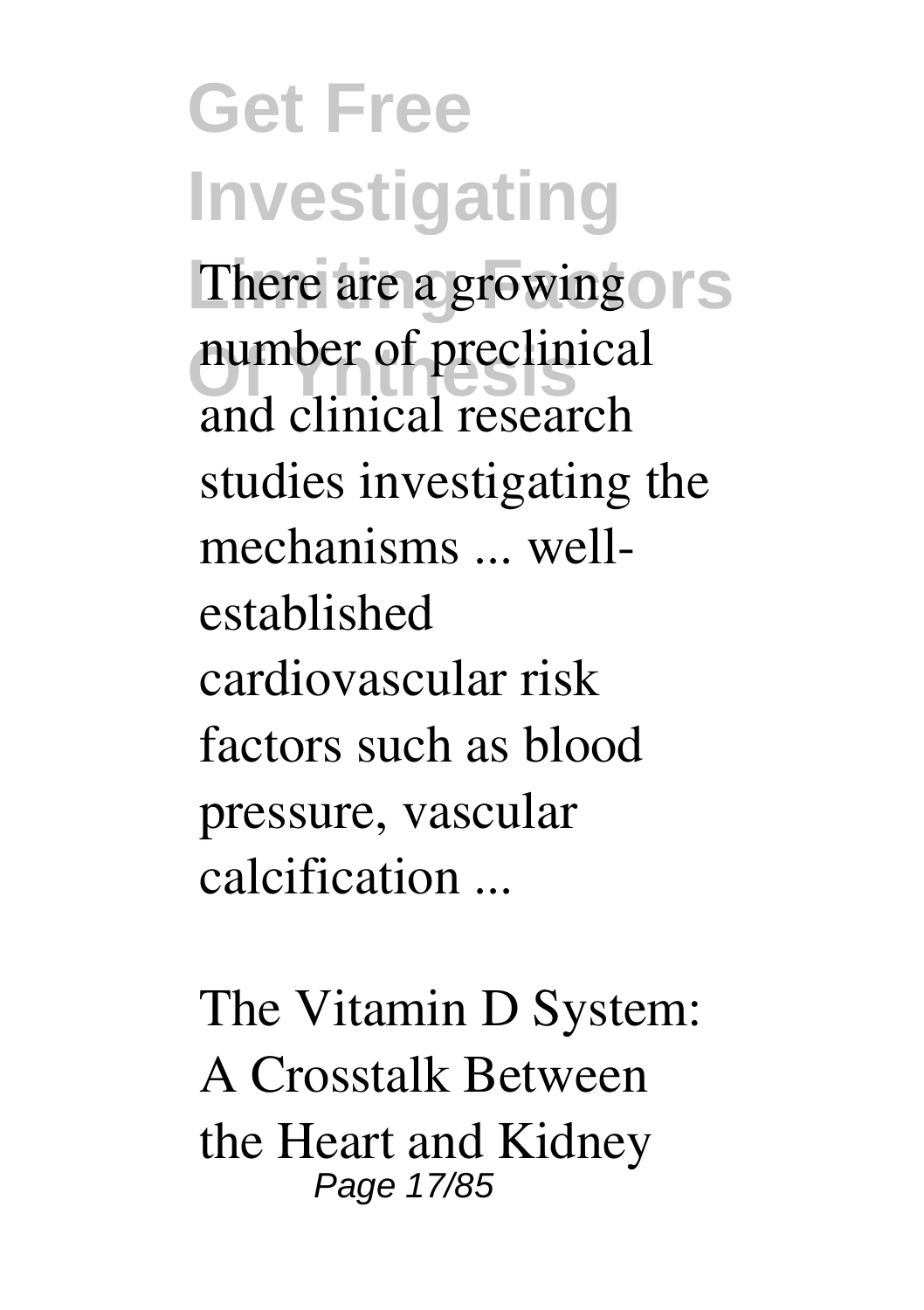**Get Free Investigating DURING** the past half-S century, investigation of the problem of obesity ... by causing the body to "draw on" its fat reserves as by limiting the formation of new fat by withholding the necessary ...

**A Reorientation on Obesity** Based on a thorough and expert investigation, Page 18/85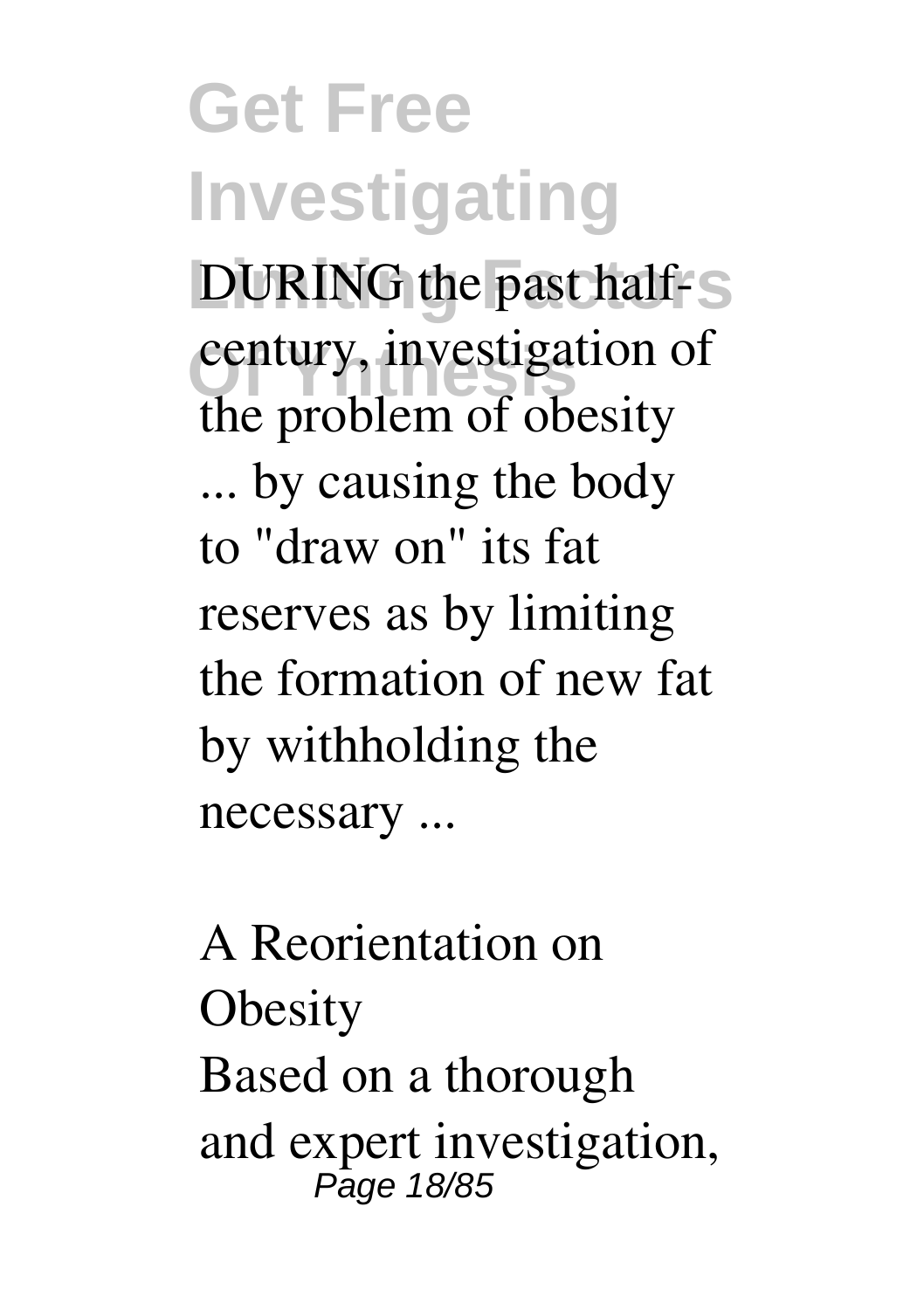**Get Free Investigating** the Emulsifying Salt ... S such as significant drivers, opportunities, limiting factors, and problems. DOWNLOAD FREE SAMPLE REPORT: https ...

**Global Emulsifying Salt Market: Demand and Forecast Study till 2021 to 2027** Based on a thorough Page 19/85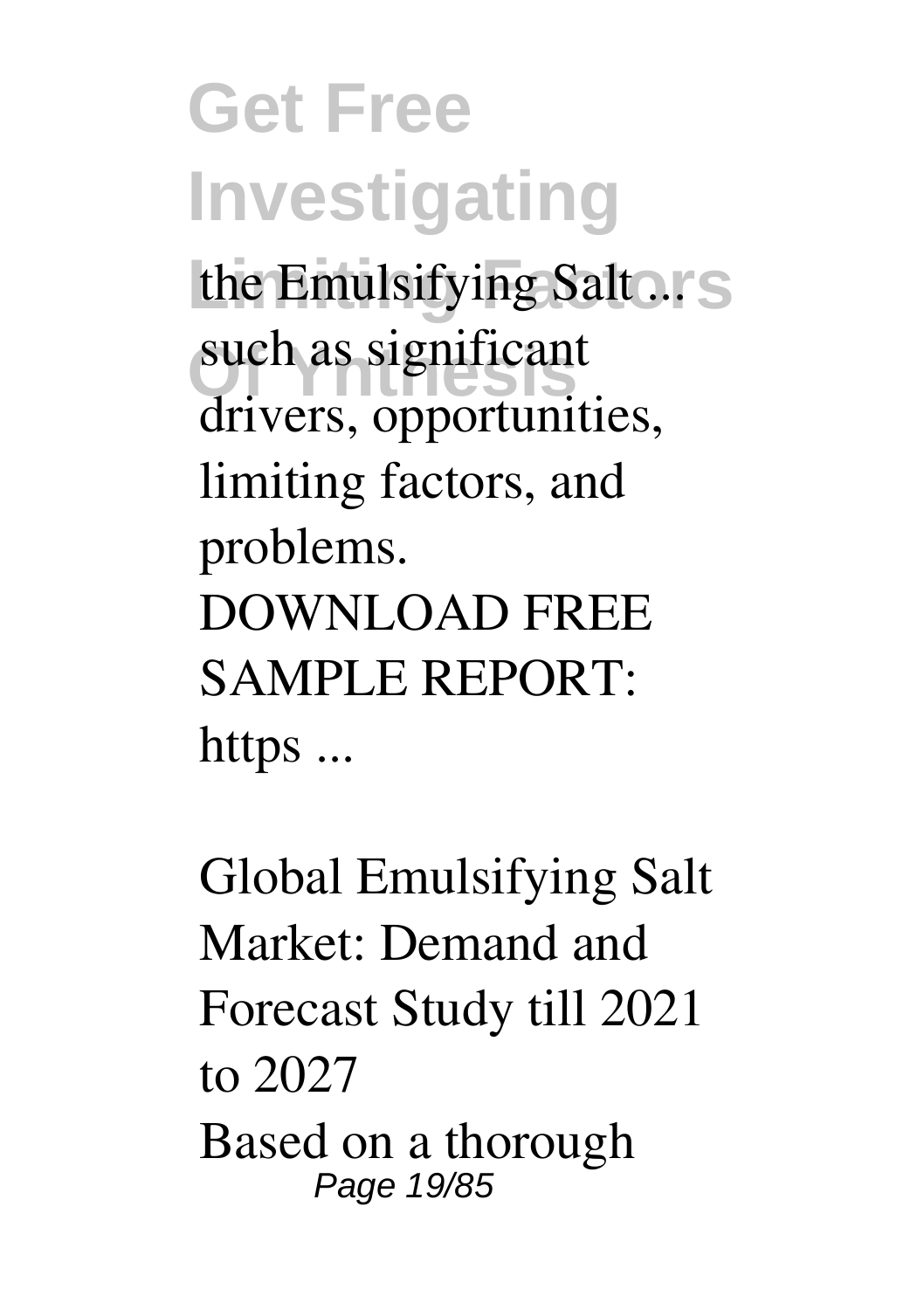**Get Free Investigating** and expert investigation, the Industrial Grade ... such as significant drivers, opportunities, limiting factors, and problems. This report can be customized to meet the ...

Chemistry and chemical engineering have changed significantly in Page 20/85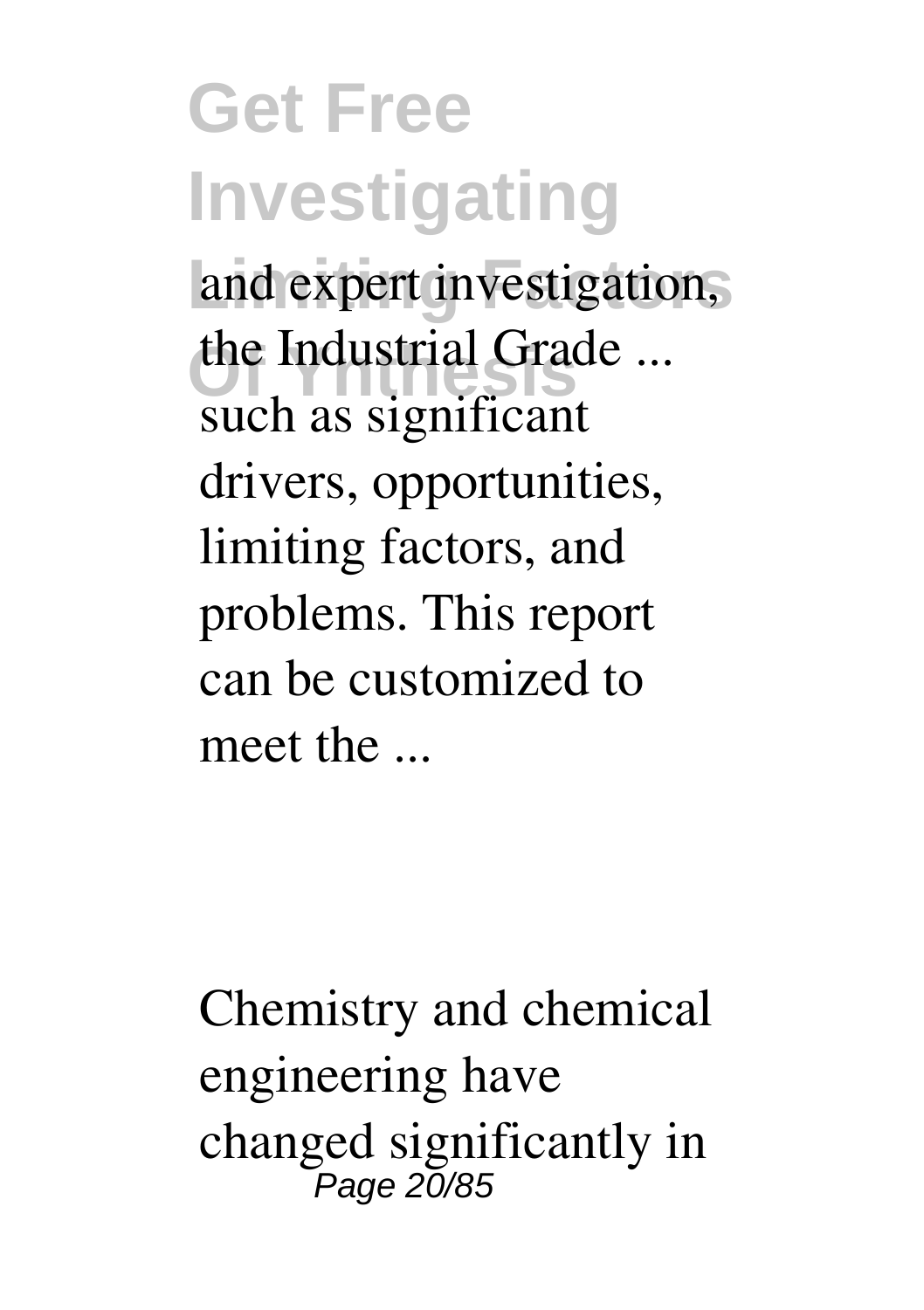**Get Free Investigating** the last decade. They have broadened the have broadened their scopeâ $\mathbb{I}$ "into biology, nanotechnology, materials science, computation, and advanced methods of process systems engineering and controlâ€"so much that the programs in most chemistry and chemical engineering departments now barely resemble the Page 21/85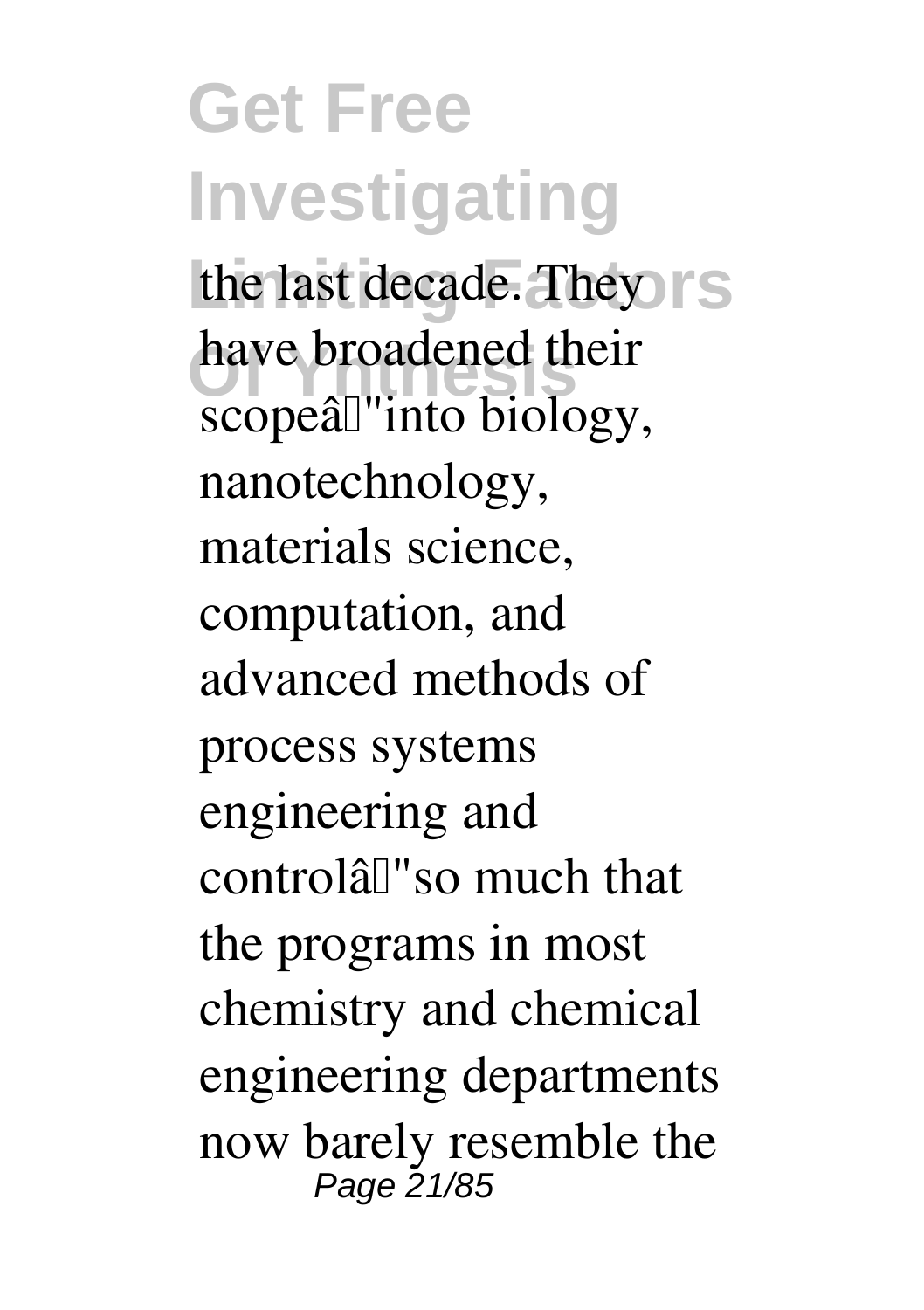**Get Free Investigating** classical notion of tors chemistry. Beyond the Molecular Frontier brings together research, discovery, and invention across the entire spectrum of the chemical sciencesâ€"from fundamental, molecularlevel chemistry to largescale chemical processing technology. This reflects the way the Page 22/85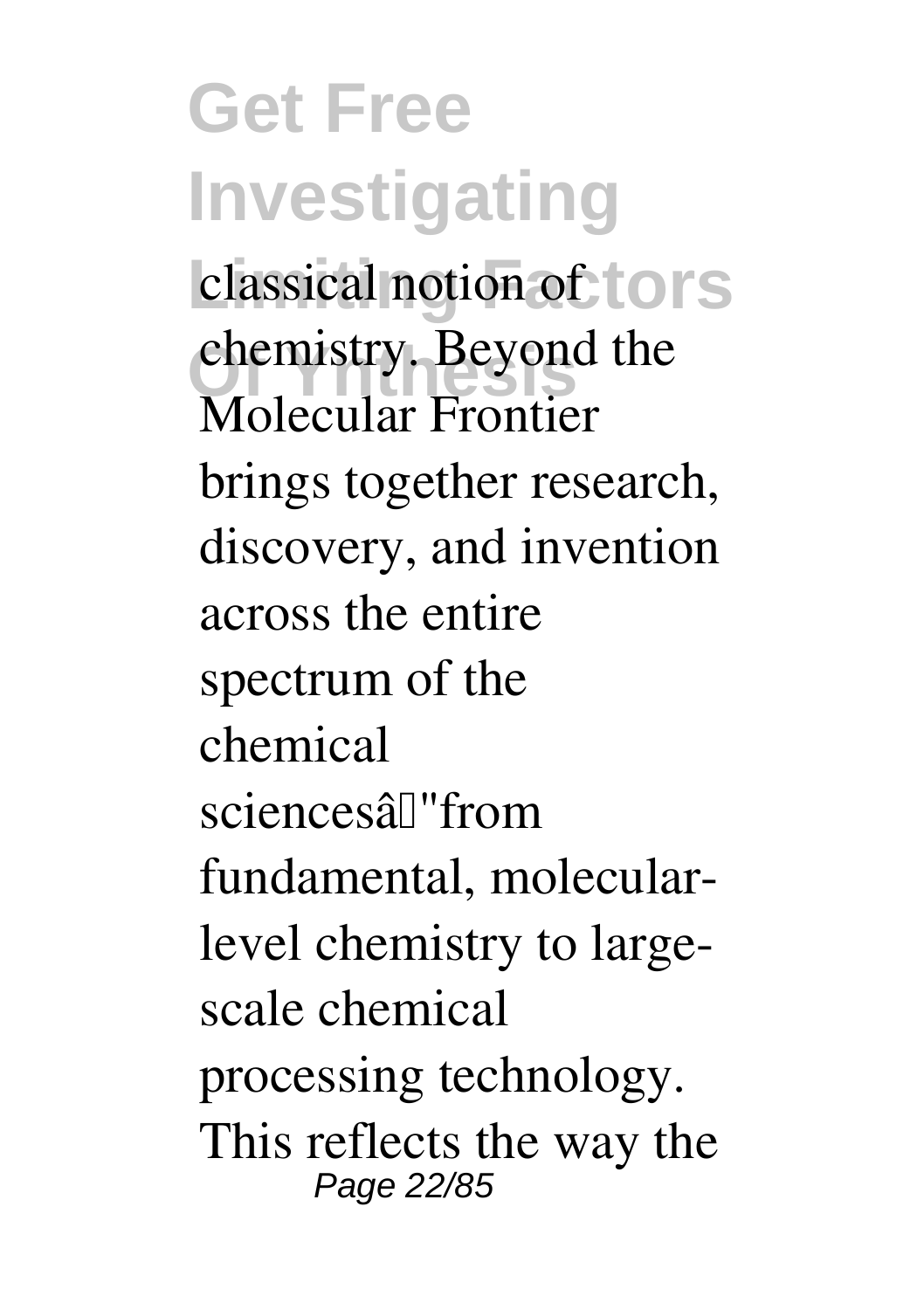**Get Free Investigating** field has evolved, the  $\mathsf{TS}$ synergy at universities between research and education in chemistry and chemical engineering, and the way chemists and chemical engineers work together in industry. The astonishing developments in science and engineering during the 20th century have Page 23/85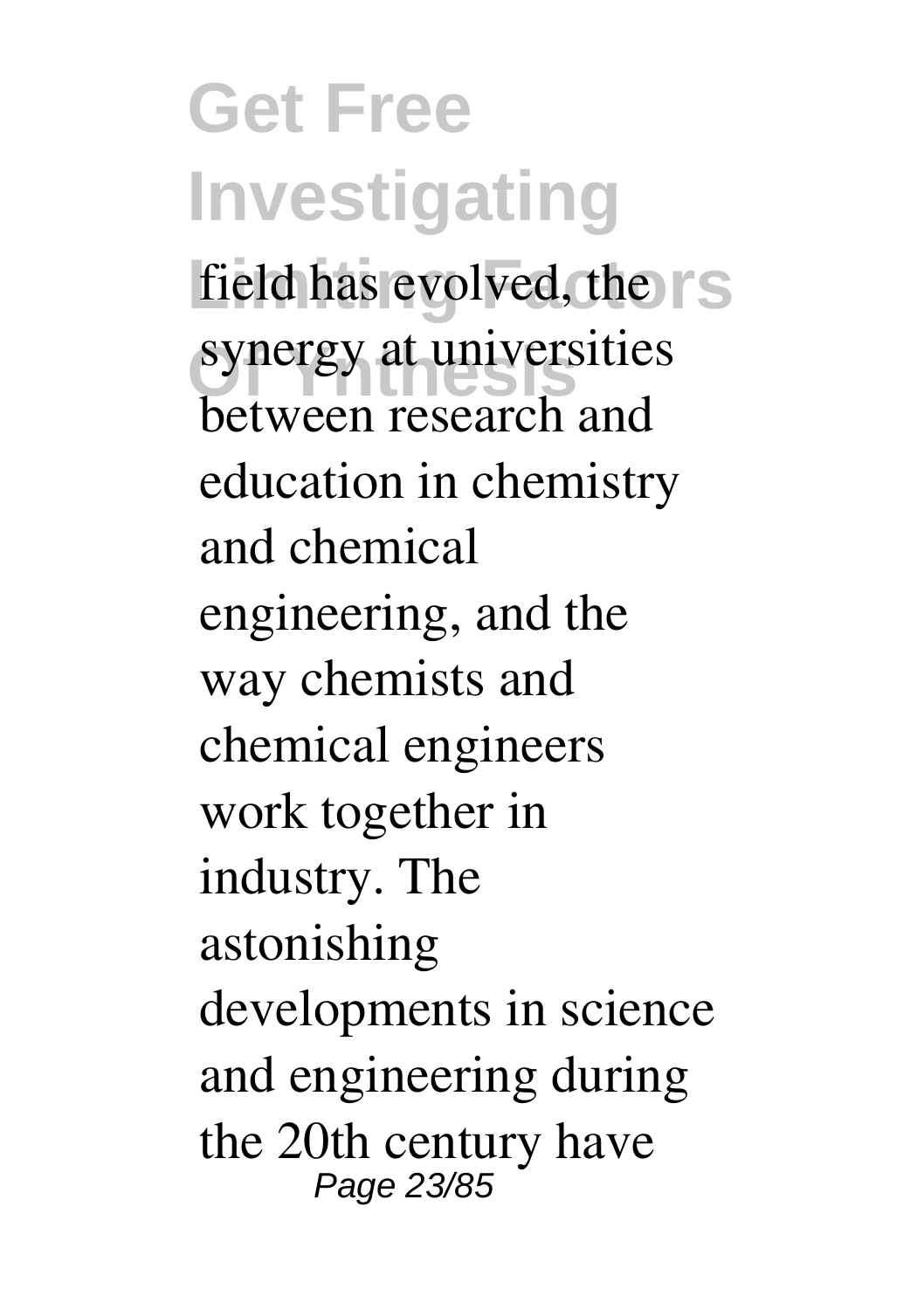**Get Free Investigating** made it possible to tors dream of new goals that might previously have been considered unthinkable. This book identifies the key opportunities and challenges for the chemical sciences, from basic research to societal needs and from terrorism defense to environmental protection, and it looks Page 24/85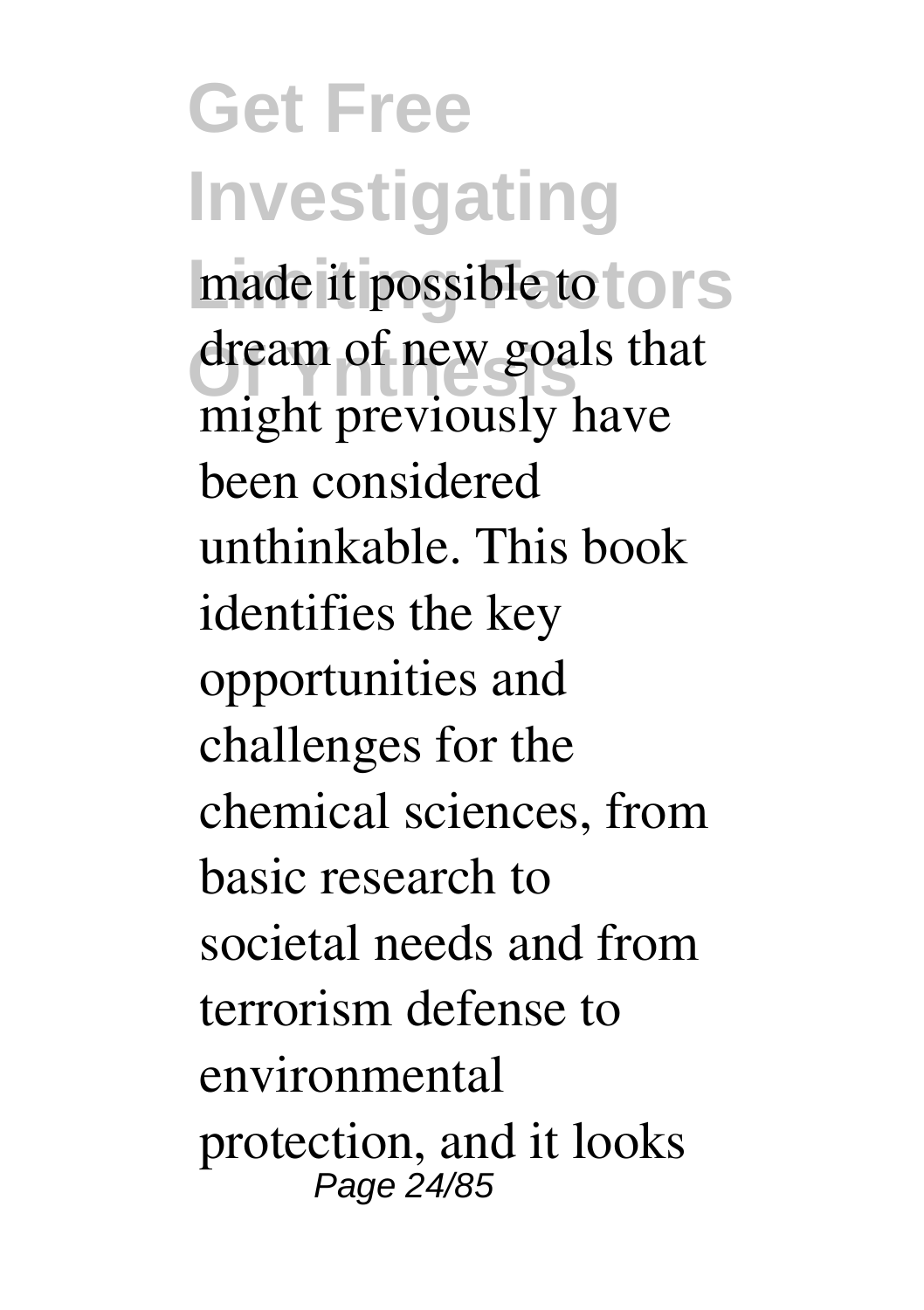**Get Free Investigating** at the ways in which **S** chemists and chemical engineers can work together to contribute to an improved future.

Cellulose nanocrystal (CNC) obtained from acid hydrolysis of cellulose fibres has attracted enormous interests due to its large surface area, high negative surface charge Page 25/85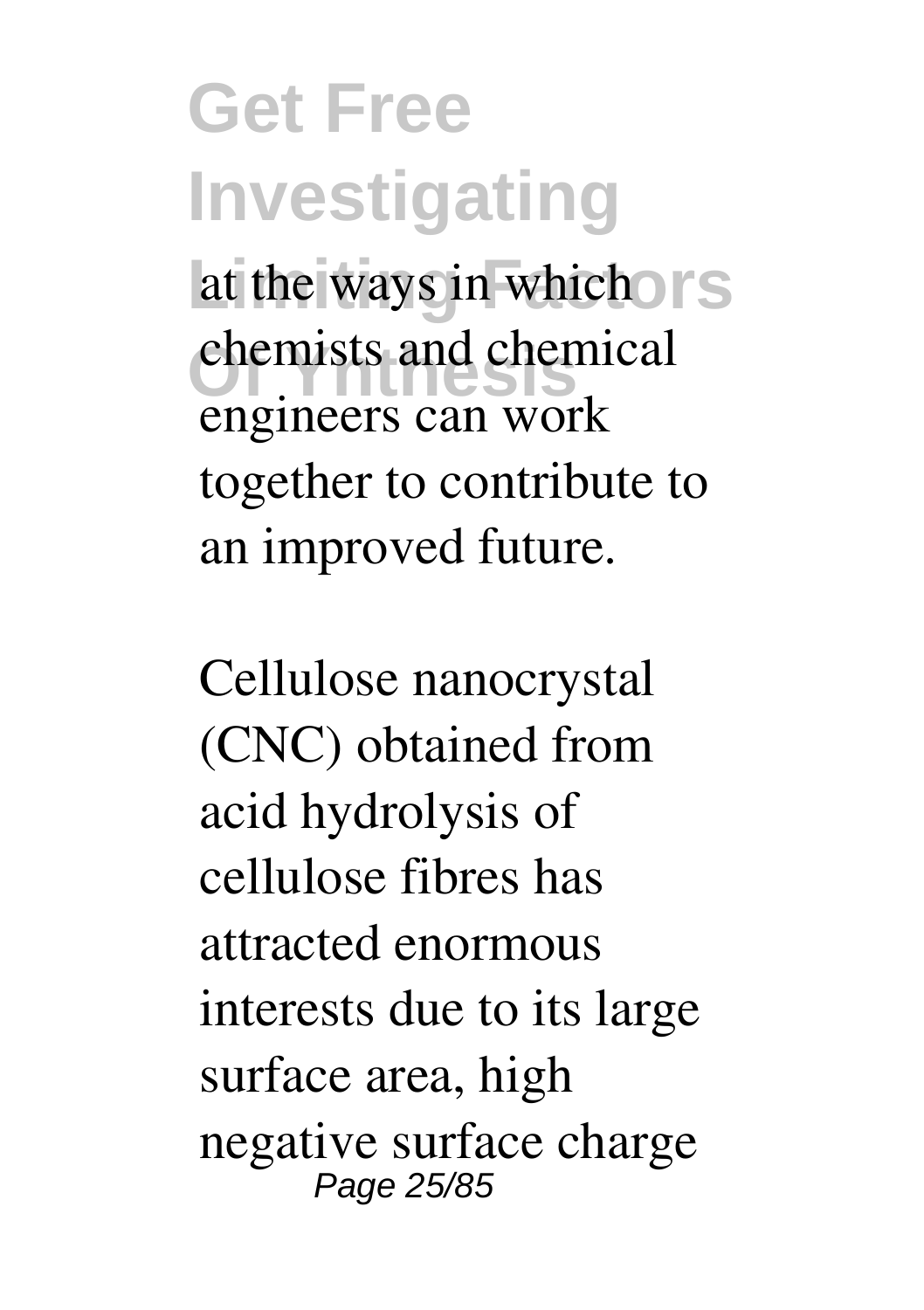**Get Free Investigating** density, potential ctors functionalities from modifications of surface hydroxyl groups and high aspect ratio. The special physical and chemical properties made CNC an excellent candidate for various applications, such as drug delivery, antimicrobials, water treatment, personal care products, etc. Upon Page 26/85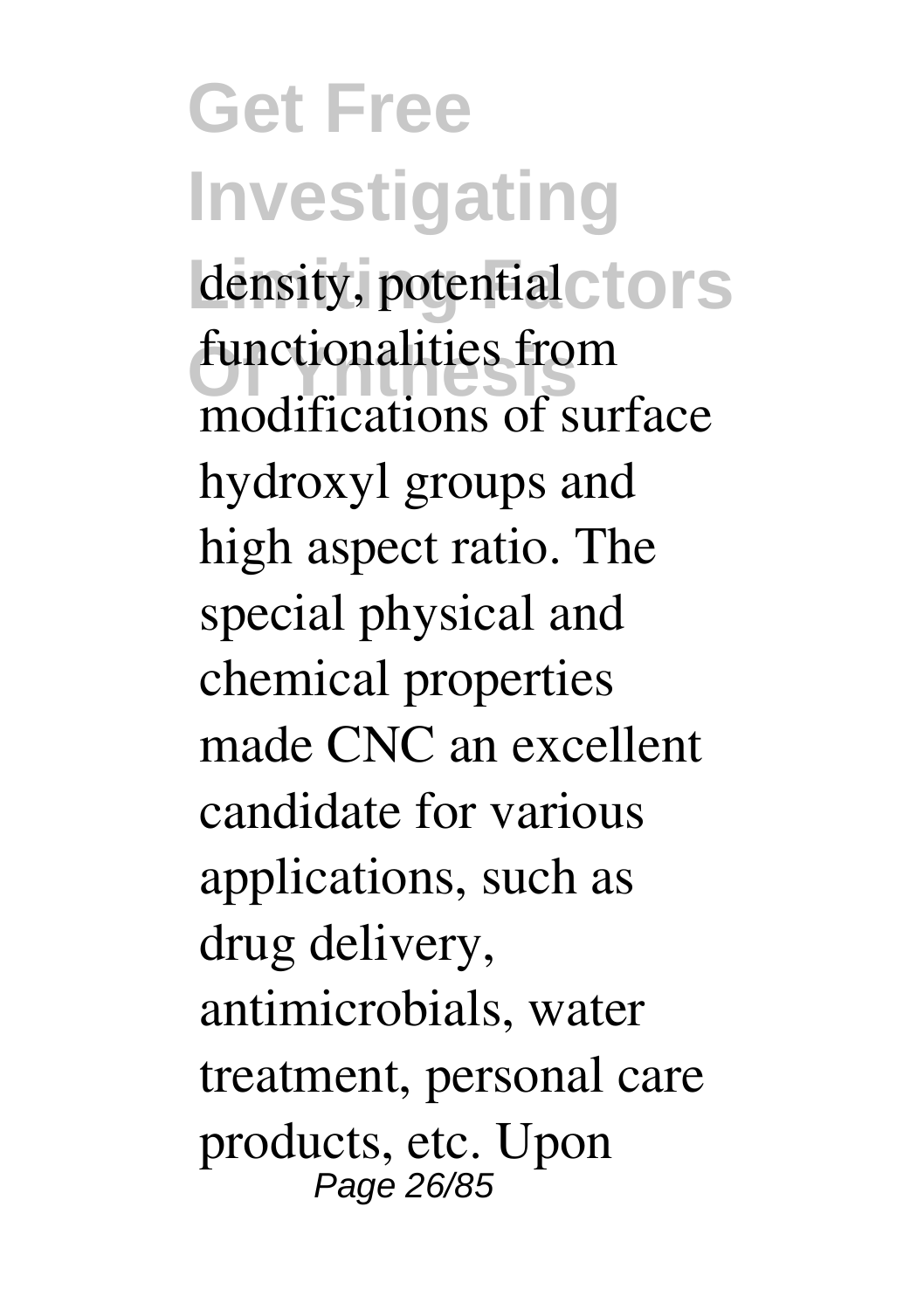**Get Free Investigating** grafting CNC with to rs [beta]-Cyclodextrin ([beta]- CD), the hybrid system forms inclusion complex with water insoluble molecules or hydrophobic segments of amphiphilic polymers, hence novel functionalities can be introduced to CNC, such as the delivery of various active ingredients, constructing Page 27/85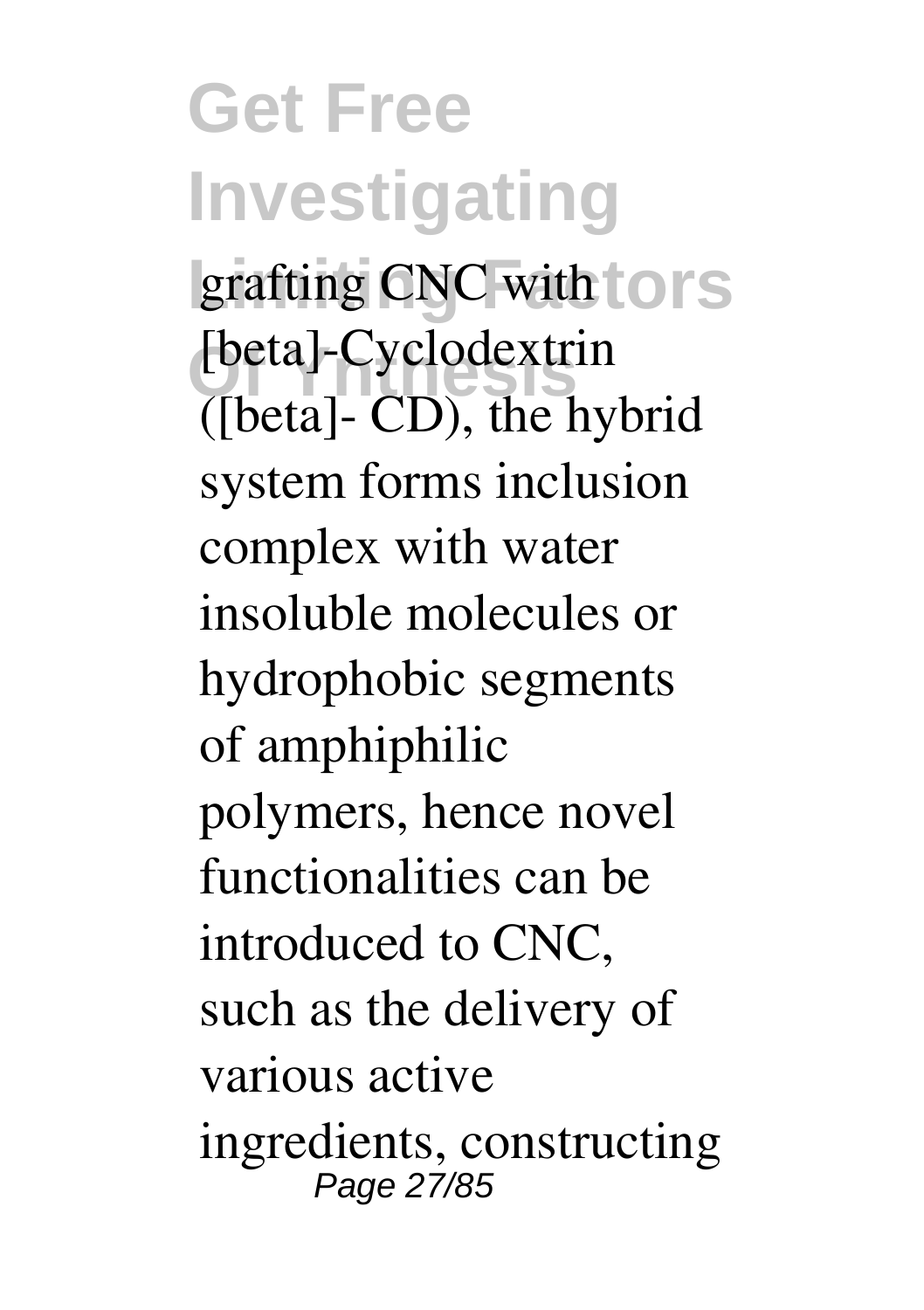**Get Free Investigating** macromolecular ctors structures with **S** enhanced mechanical strength and modifying rheological property of solutions. In this thesis, the surface modification of CNC and CNC derivatives by [beta]-CD and their characterization were reported and discussed. Due to the fact that [beta]-CD forms Page 28/85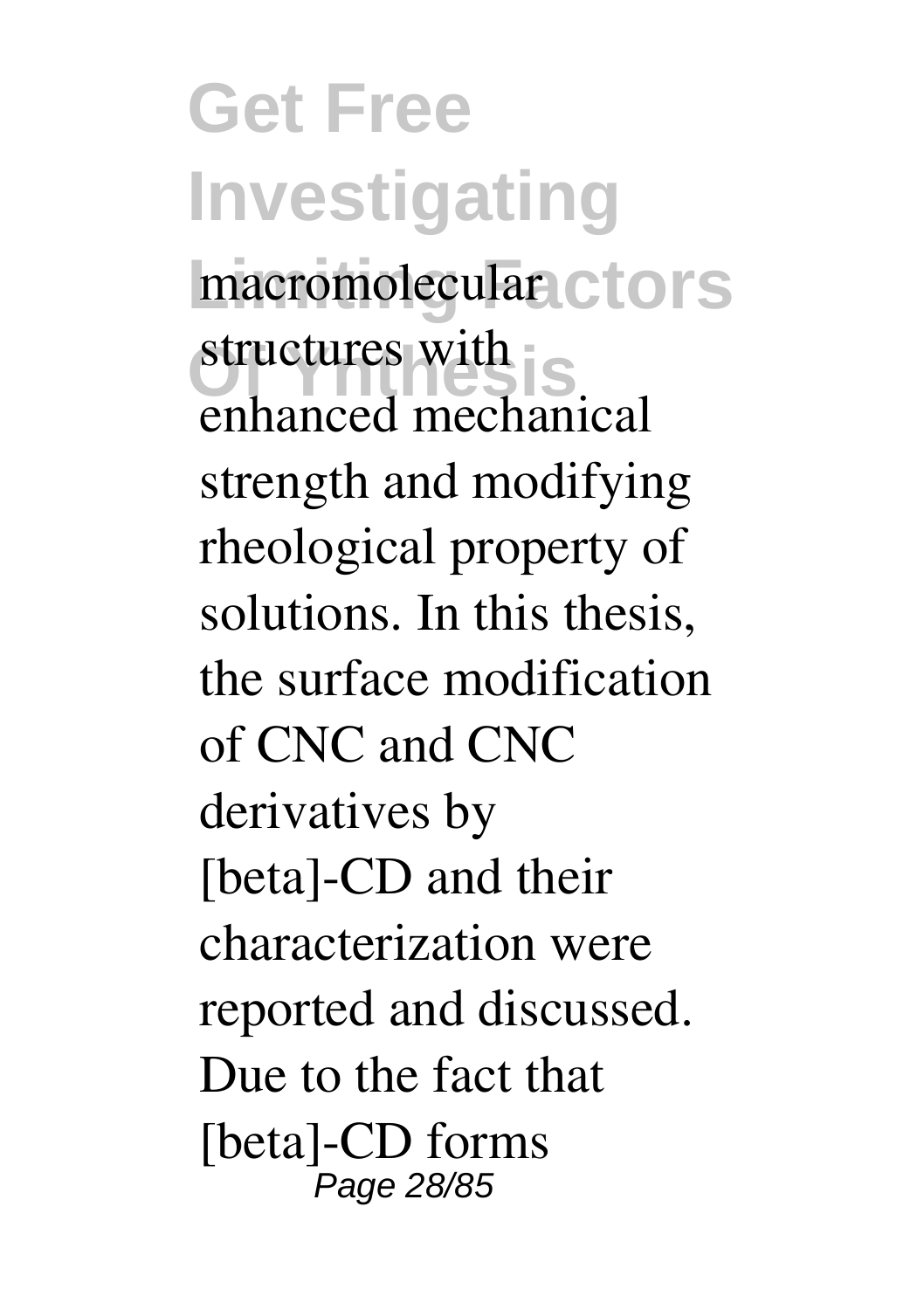**Get Free Investigating** inclusion complex with S amphiphilic molecules, such as surfactants which are among the most important components in personal care formulations. Thus, the behaviors of CNC and CNC derivatives with grafted [beta]-CD in the solution of amphiphilic molecules are of great importance for personal care Page 29/85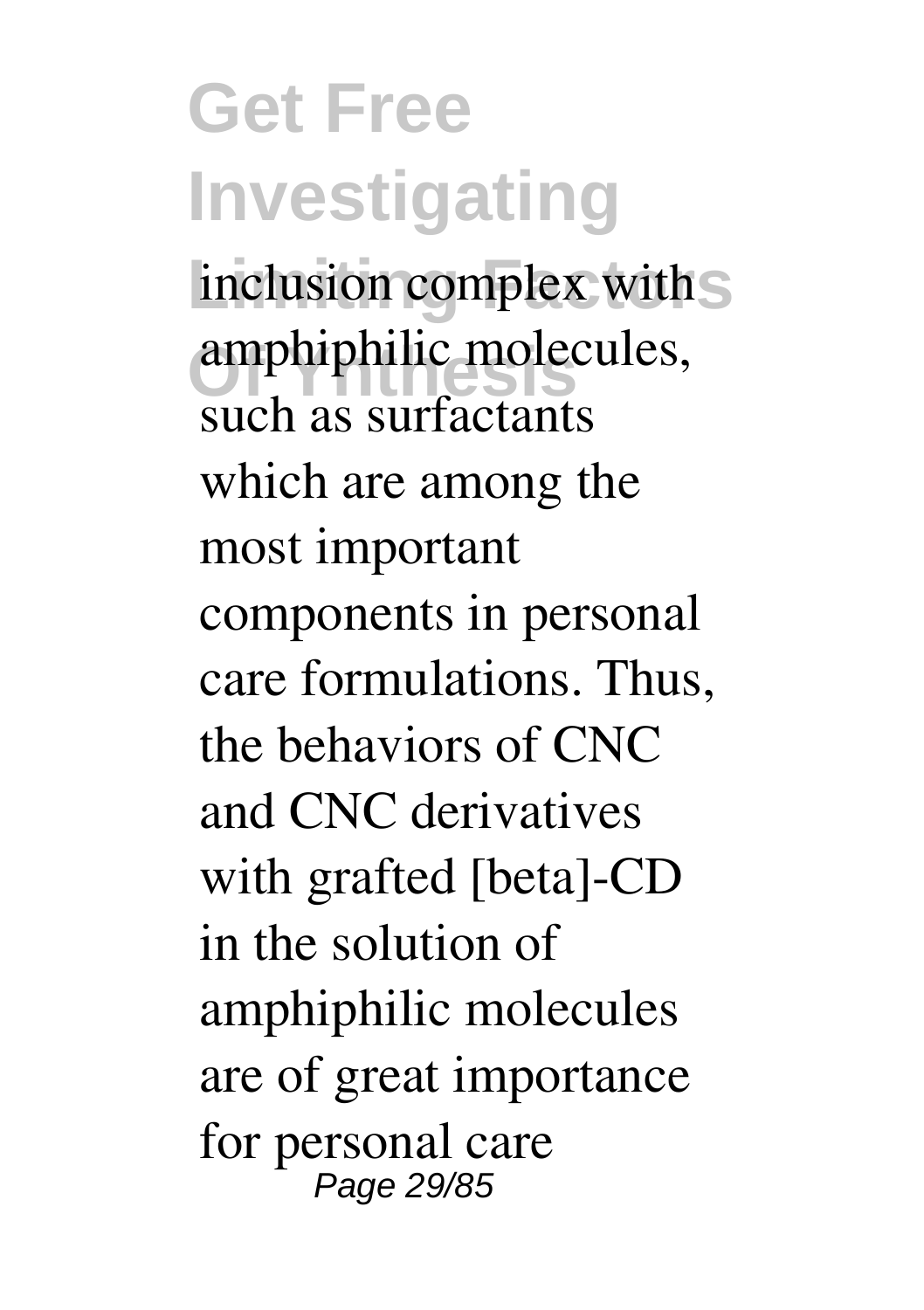**Get Free Investigating** applications and thus  $\mathsf{TS}$ were investigated in detail. In order to have a better understanding on the surfactant behaviors in the presence of impurities, the influence of alcohol in surfactant solutions was also studied. [beta]-CD functionalized CNC was prepared using cyanuric chloride as the crosslinking reagent. Page 30/85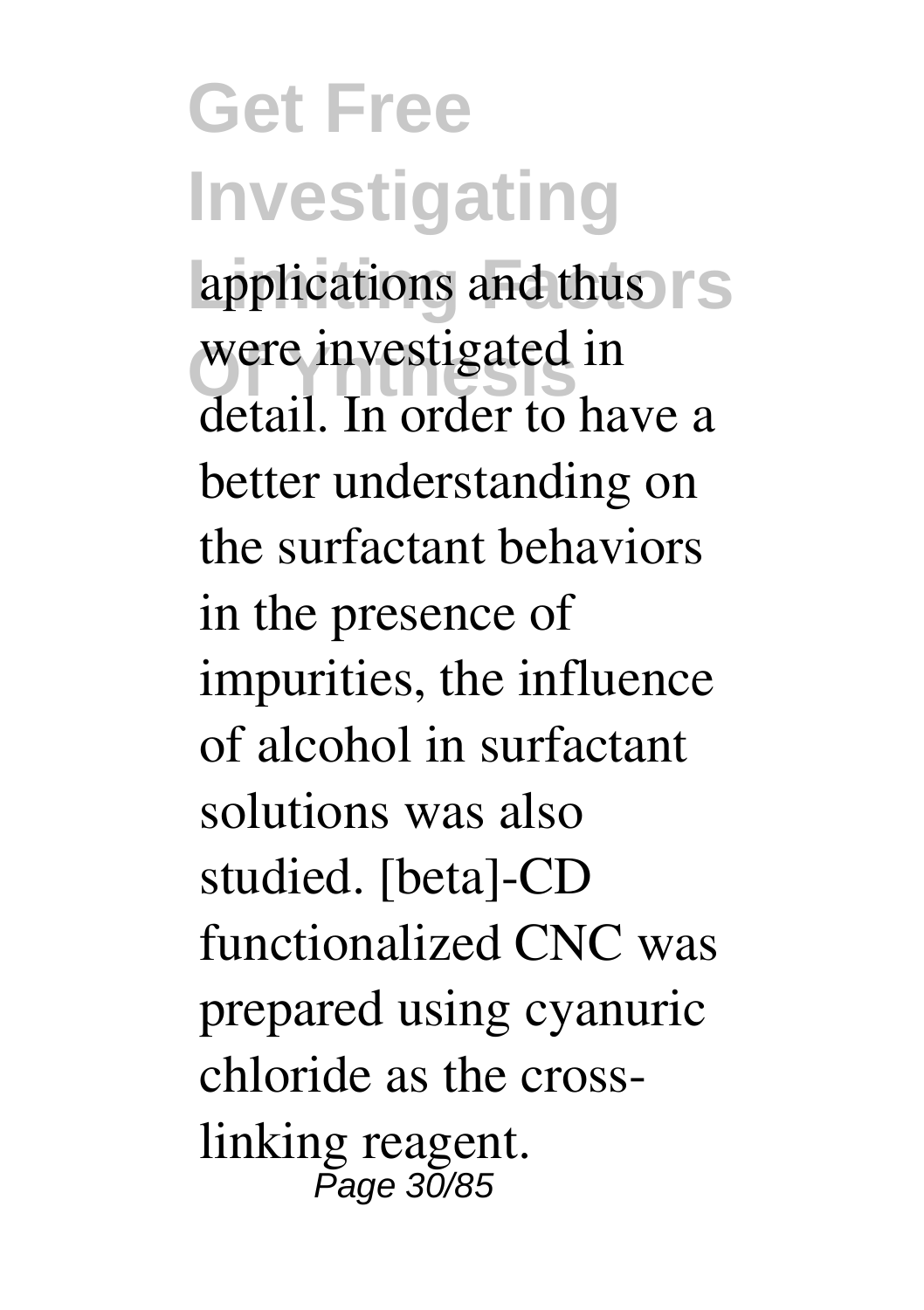**Get Free Investigating** (MCT-[beta]-CD) was S synthesized by firstly hydrolyzing one chlorine atom in aqueous solution at 0°C then substituting the second chlorine atom by [beta]-CD at room temperature in alkaline solutions. Then it was grafted by reacting the third chlorine atom with hydroxyl groups on the surface of CNC in Page 31/85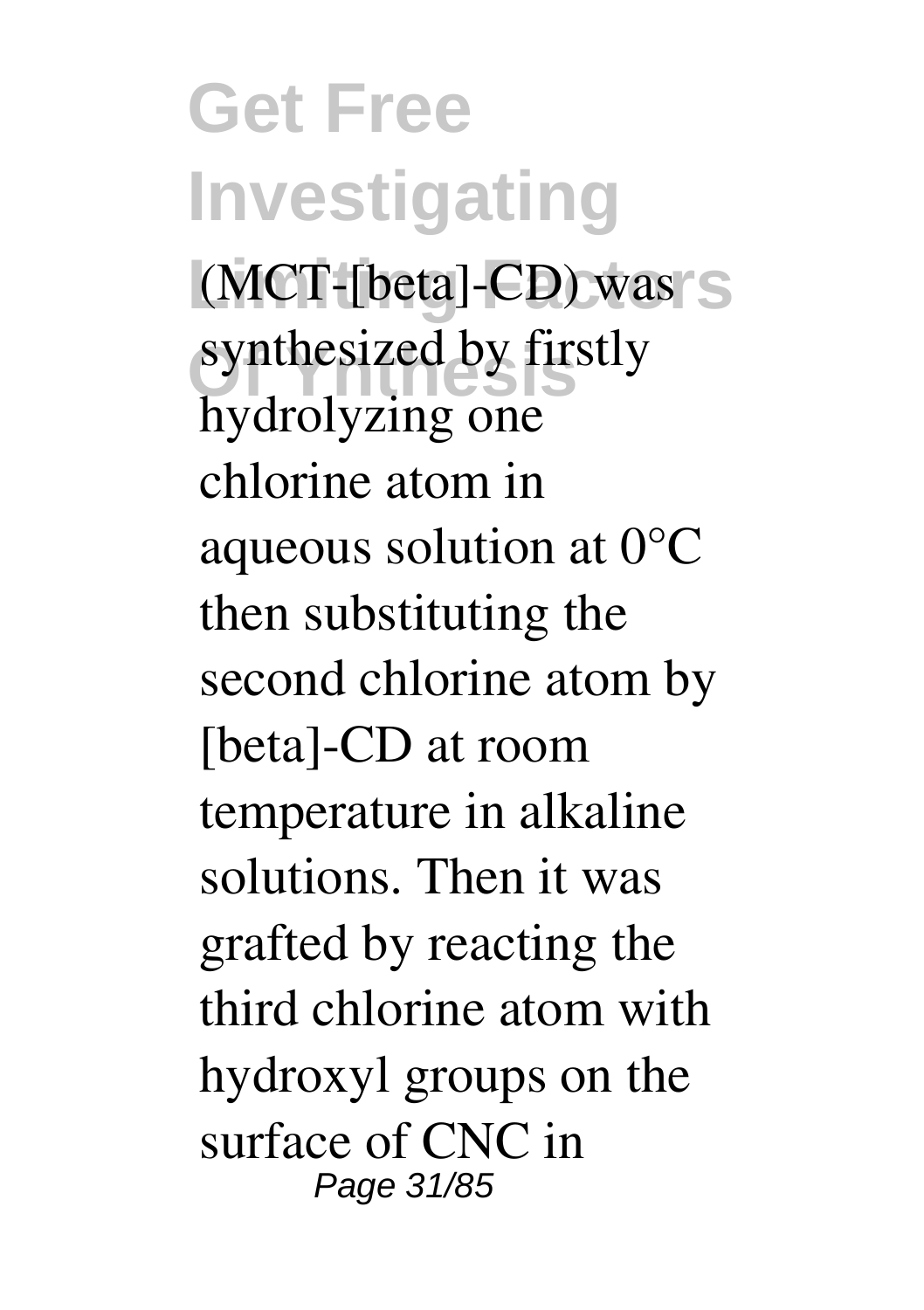**Get Free Investigating** aqueous solution. The <sub>S</sub> grafting of [beta]-CD was confirmed by UVvis and FTIR spectroscopy. Grafting ratio was found to be 24.8 [mu]mol/g for CNC-CD using phenolphthalein (PHTH) inclusion method. Briefly, the UV absorbance of PHTH solution decreases with increasing [beta]-CD Page 32/85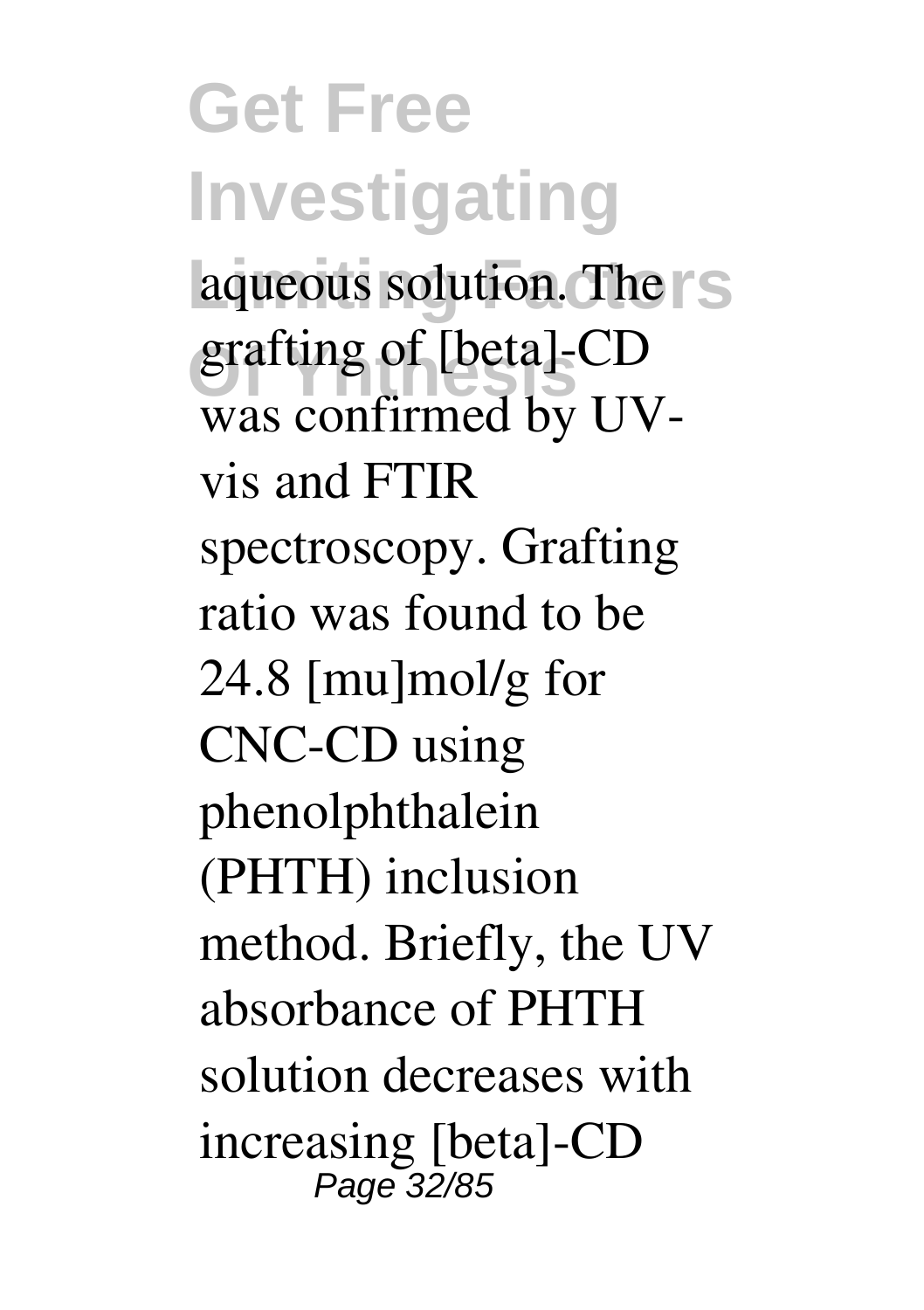**Get Free Investigating** concentration upon the S **formation of inclusion** complex. By measuring the absorbance of equilibrated CNC-CD and PHTH mixture, grafting ratio of [beta]-CD can be determined from the calibration. The reaction conditions including water content, temperature and alkali concentration were Page 33/85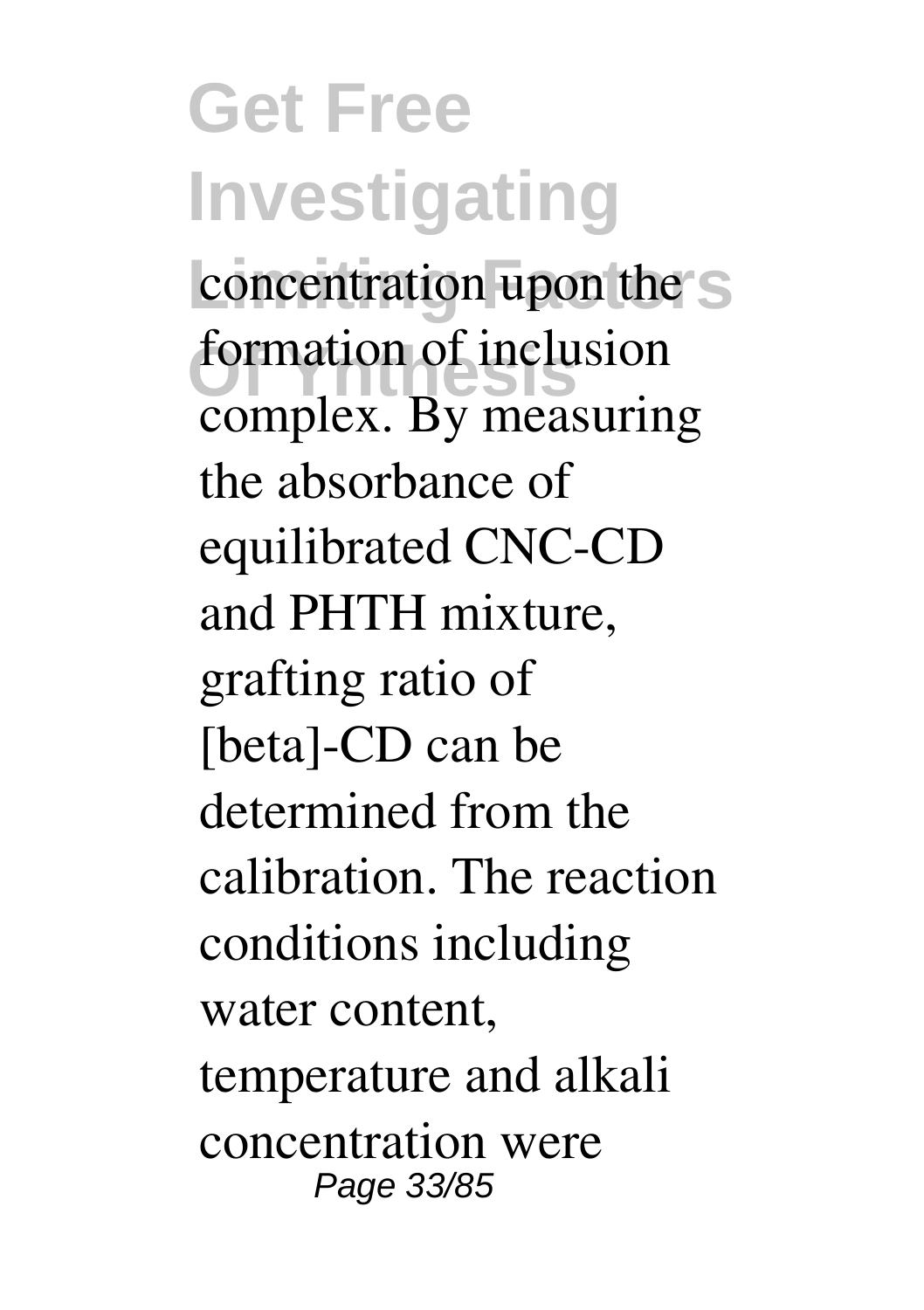**Get Free Investigating** investigated and the or<sub>S</sub> main limiting factor in using cyanuric chloride as the cross-linking reagent was found to be the hydrolysis of reactive chlorines. With the optimized reaction conditions, the grafting ratio was enhanced compared to previous reported studies using the same cross-linking reagent. The interaction Page 34/85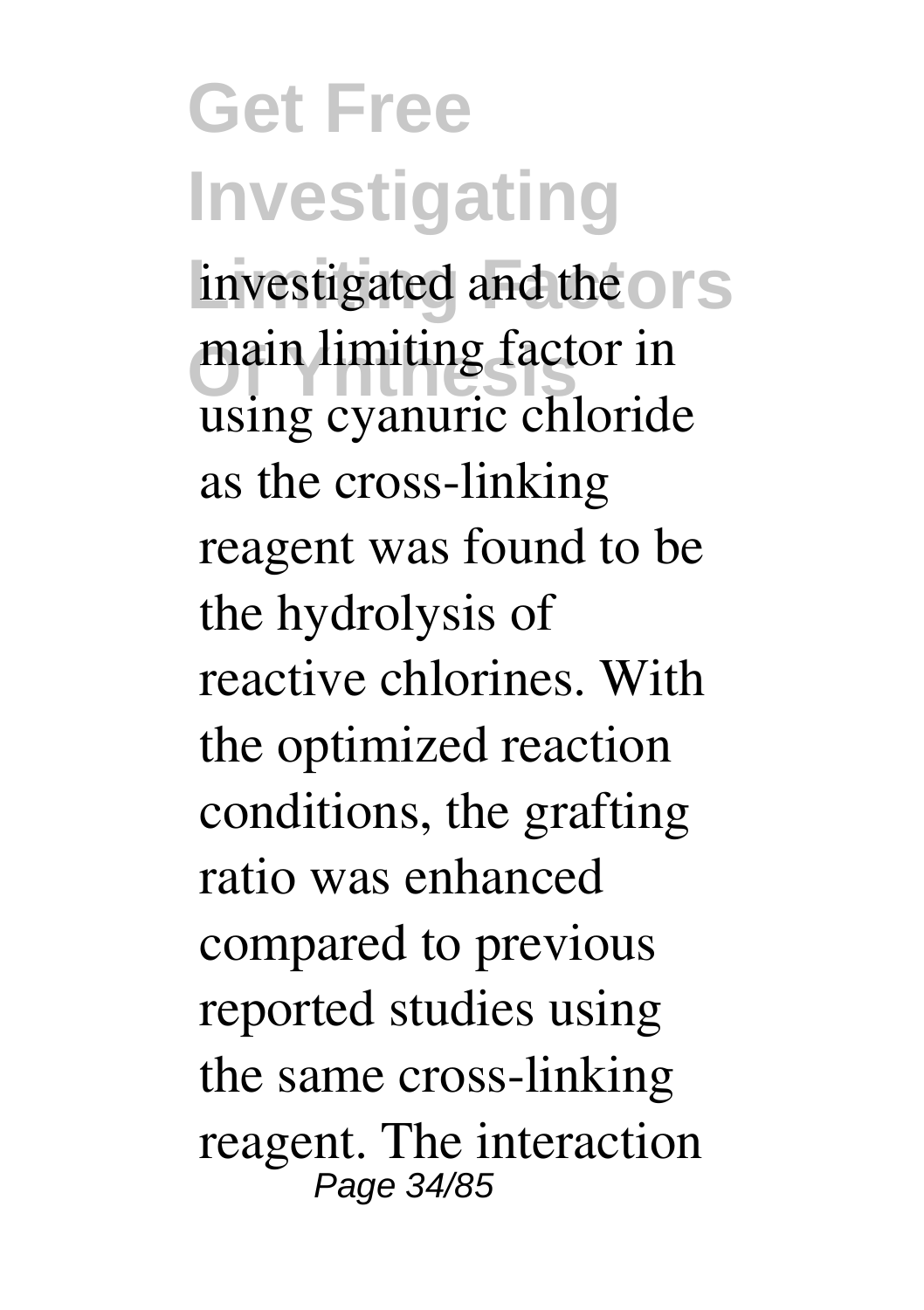**Get Free Investigating** between CNC-CD and S various charged amphiphilic molecules were studied by isothermal titration calorimetry (ITC), tensiometry, zeta potential, turbidity and conductivity. The behavior of CNC was altered upon the grafting [beta]-CD due to the host-guest interactions between [beta]-CD and Page 35/85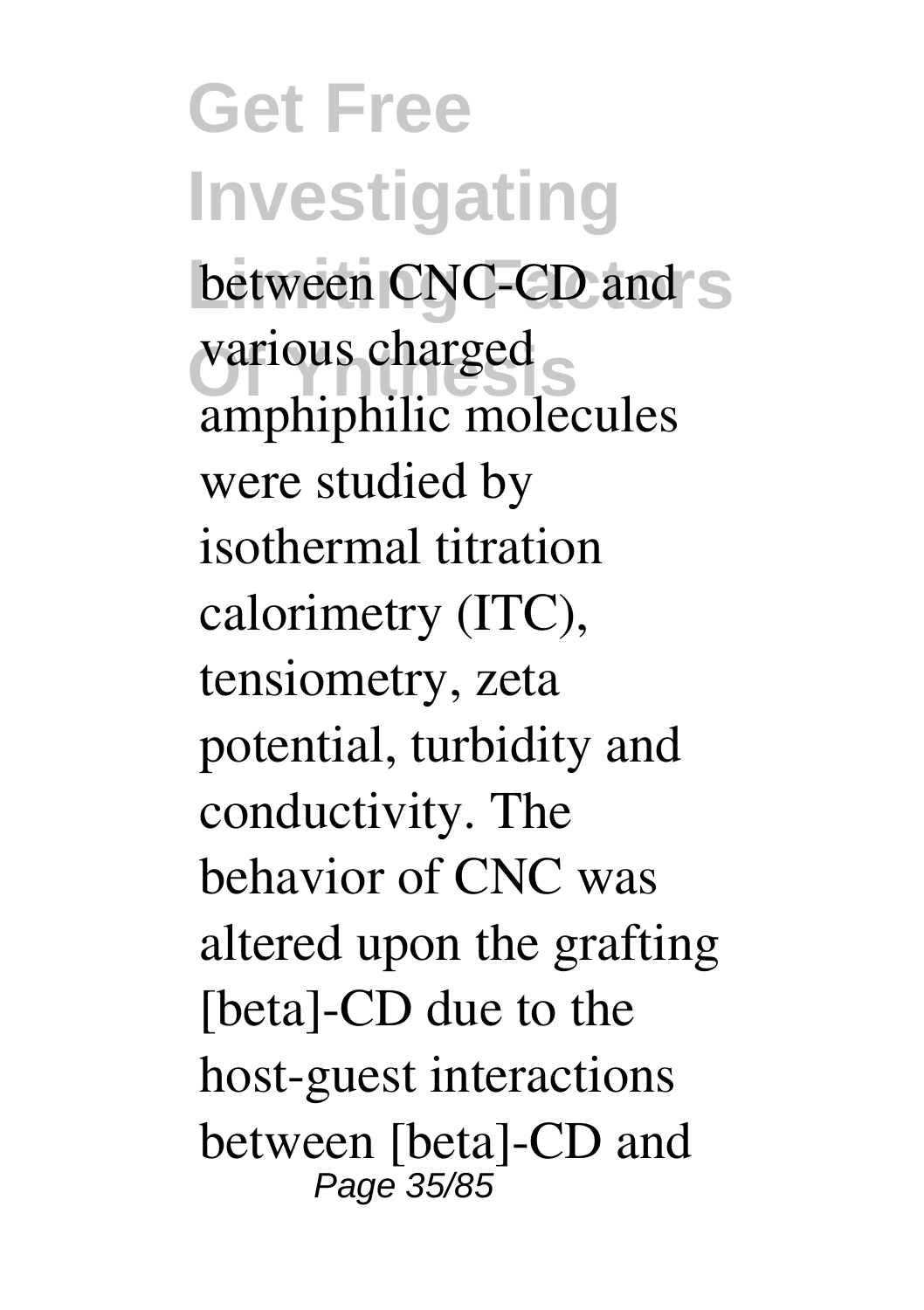**Get Free Investigating** amphiphilic molecules. S Shielded hydrophobicity of amphiphilic molecules, CNC-CD induced micellization, inclusion complex induced aggregation and transition of aggregation structures were observed and analyzed. Furthermore, preliminary research study to investigate the CNC-CD's ability to Page 36/85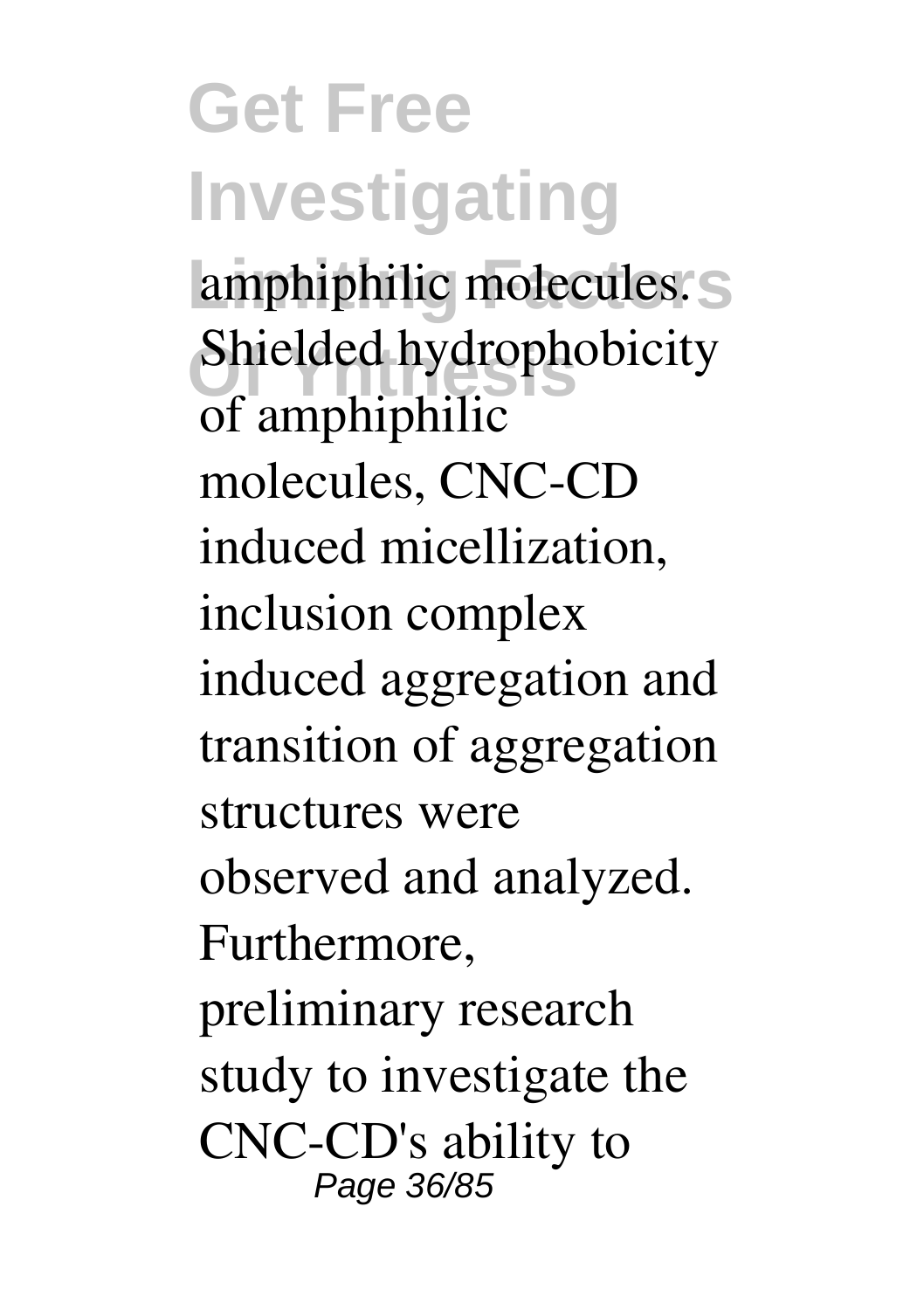**Get Free Investigating** modify the viscosity of S amphiphilic polymer solutions was conducted. The results indicated the potential application of CNC-CD as viscosity modifier in personal care formulations. CNC was desulfated then cationized (dcCNC) by hydrolysis of sulfate groups and modification with glycidyl <del>.</del><br>Раде 37/85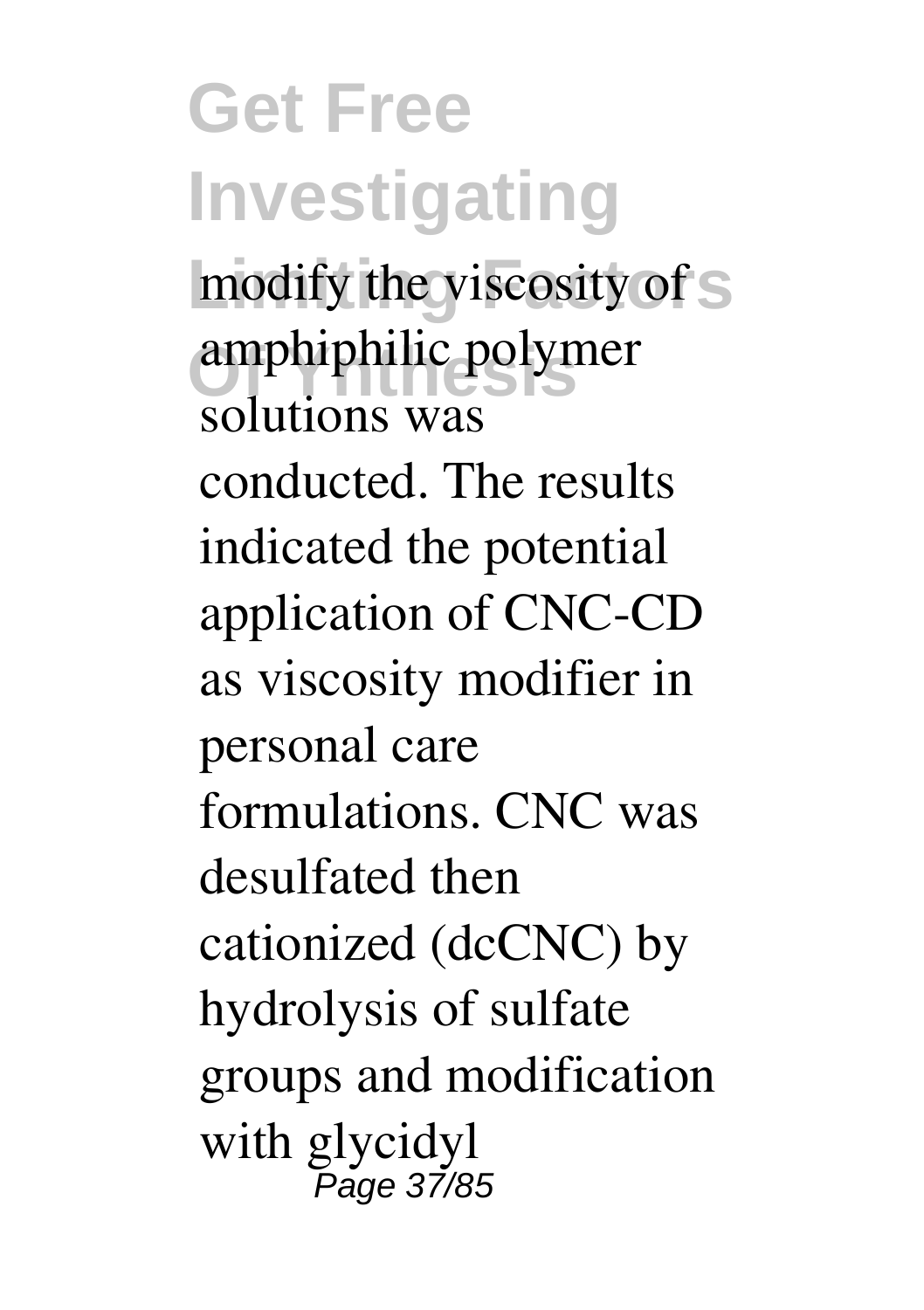**Get Free Investigating** ammonium chloride<sup>ors</sup> **Of Ynthesis** (GTMAC). Then, [beta]-CD was grafted using cyanuric chloride as the cross- linking reagent. Characterizations of dcCNC-CD were carried out using similar methods as described earlier. It was observed that due to the inverse of surface charge on CNC, the behaviors of dcCNC Page 38/85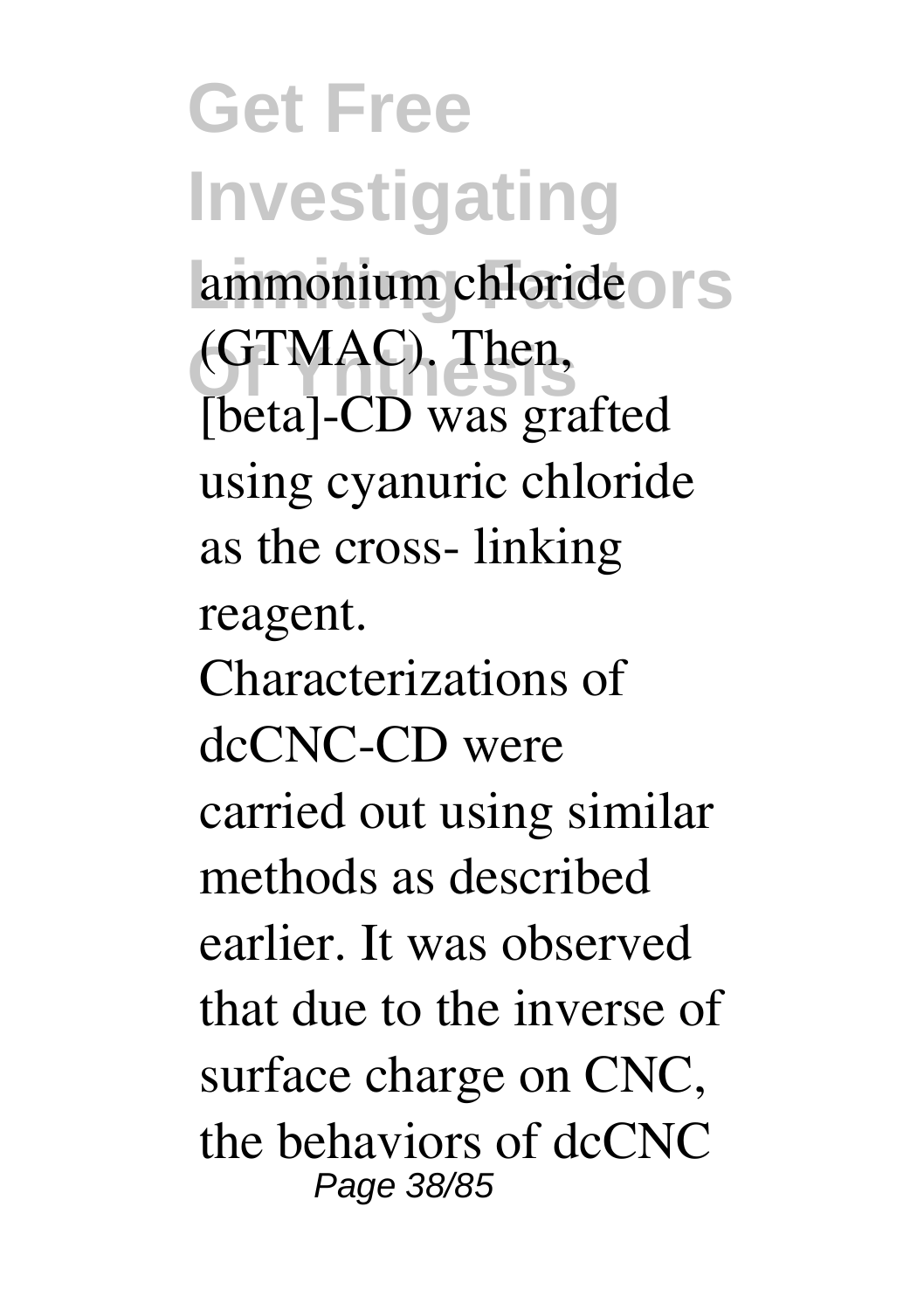**Get Free Investigating** and dcCNC-CD in tors solutions of cationic and anionic surfactants were significantly different from those of pristine CNC. It was suggested that unlike CNC-CD, host-guest interactions between [beta]-CD and amphiphilic molecules facilitated the redispersion of dcCNC-CD and enhanced the stability of the solutions Page 39/85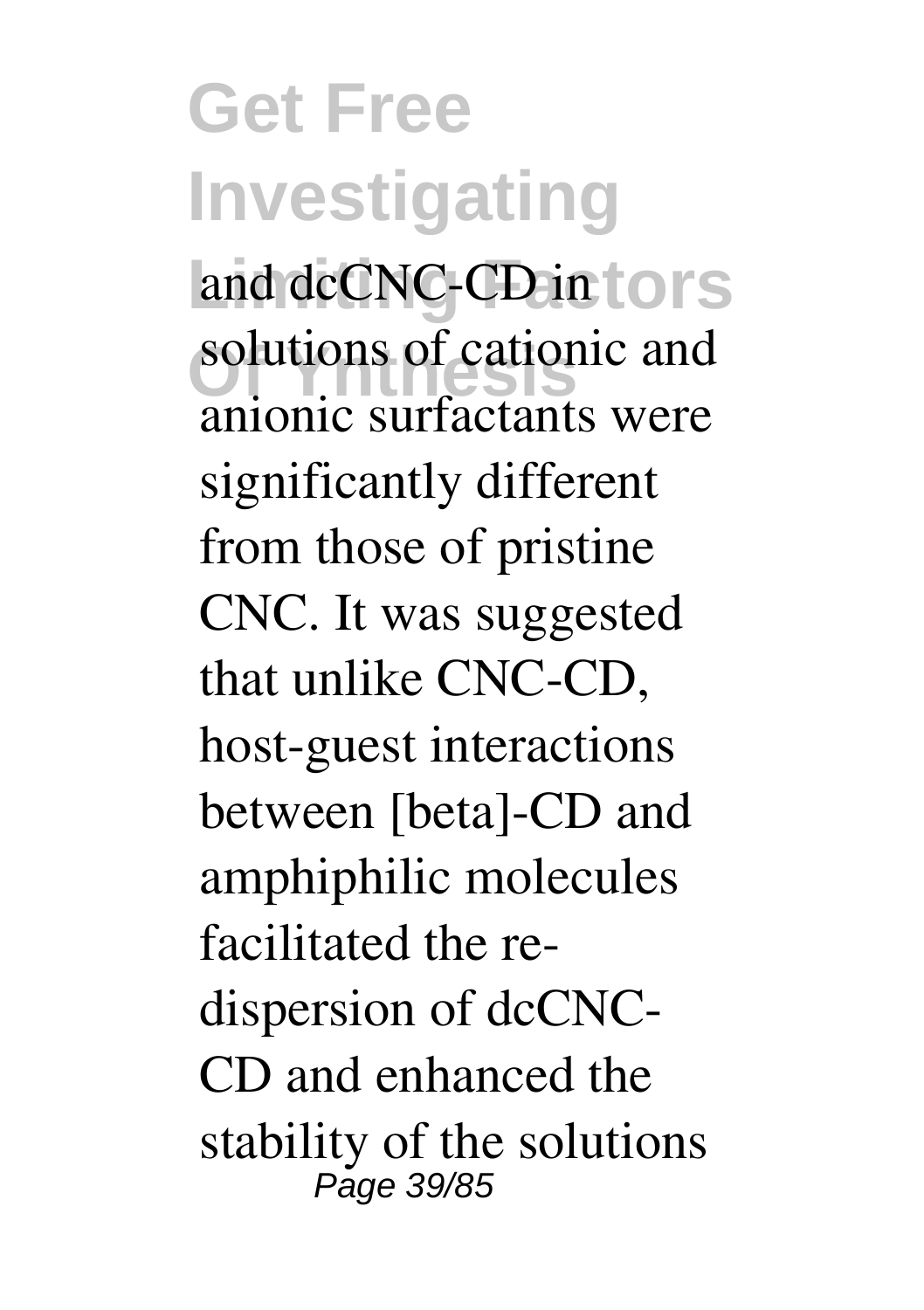**Get Free Investigating** by host-guest interaction and inclusion complex induced micellization. The influence of temperature and ionic strength on the interactions was studied using ITC. The dcCNC-CD has potential applications in conditioning formulations due to its affinity towards negatively charged Page 40/85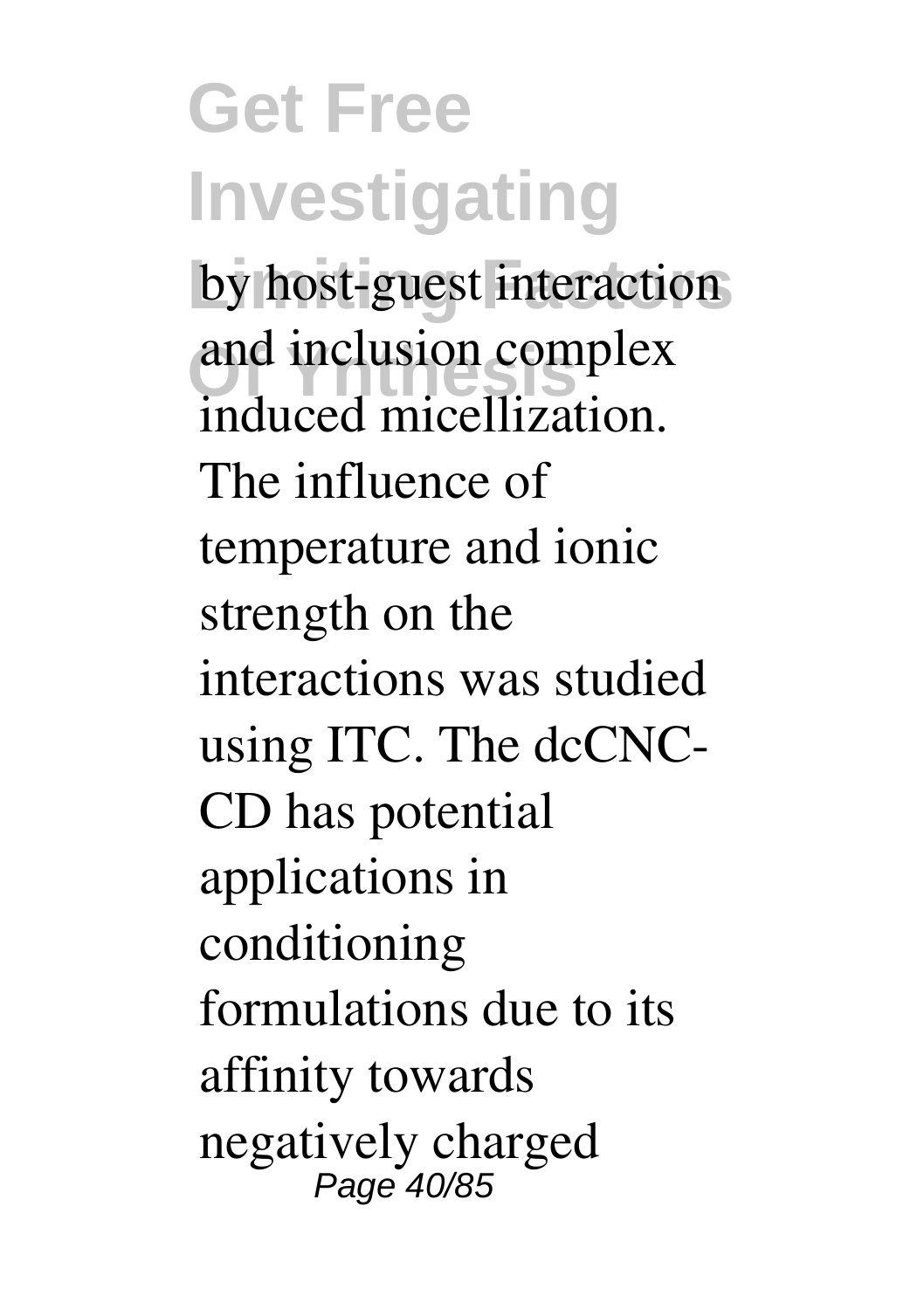**Get Free Investigating** hair/skin surfaces and  $\Gamma$ S the ability to deliver the benefits of nutrition, active or protective compounds. In order to gain a better insight on the surfactants' interfacial and bulk behaviors for understanding polymer/surfactant interactions, the influence of impurities on the surface activity, Page 41/85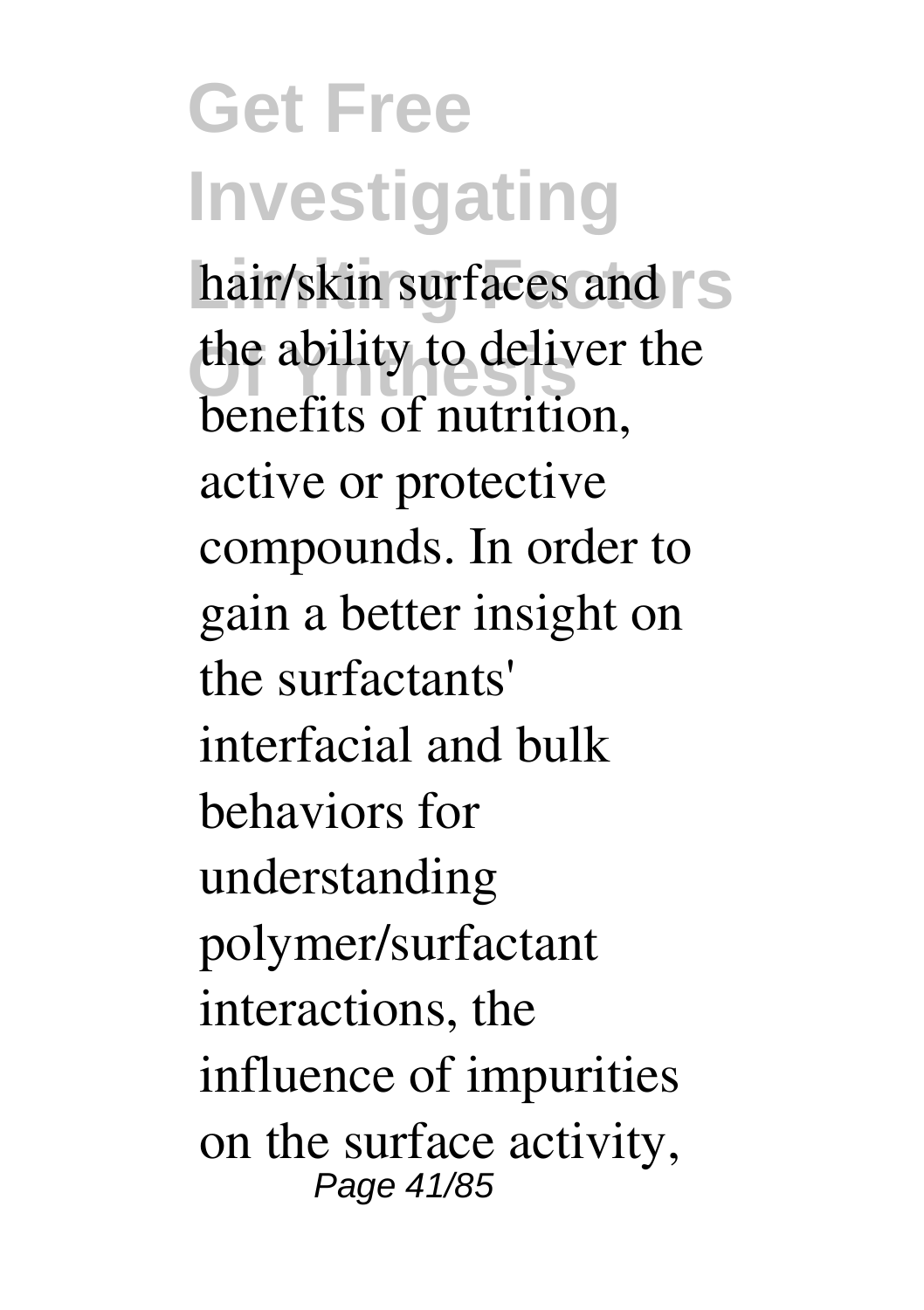**Get Free Investigating** pre-micellar aggregation and critical micelle concentration (cmc) were studied using mixtures of sodium dodecyl sulfate (SDS) and 1- dodecanol. Tensiometry indicated a significantly enhanced surface activity with increasing molar ratio of 1- dodecanol and decreasing temperature. The pre-micellar Page 42/85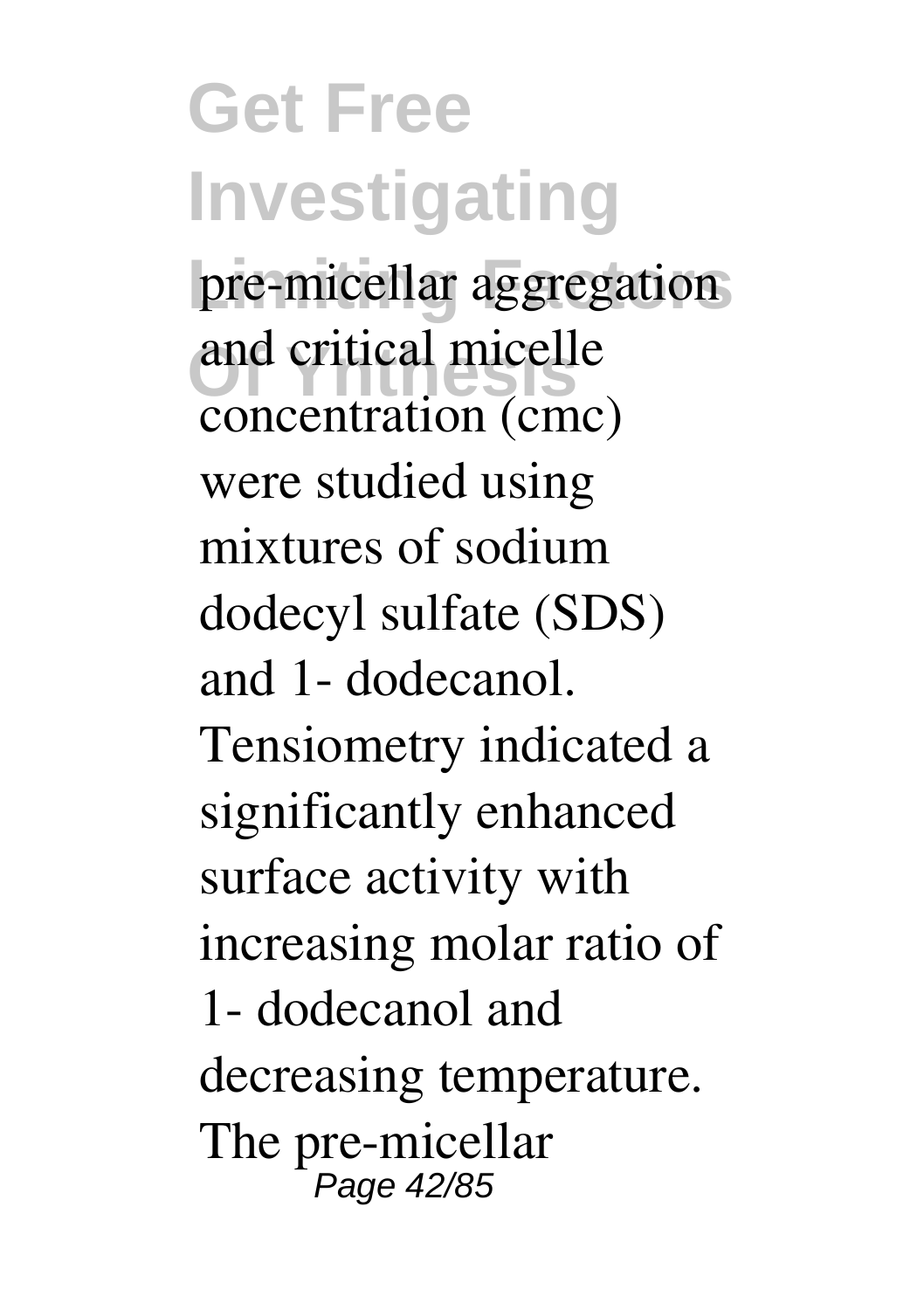**Get Free Investigating laggregation** of actors dodecanol and SL dodecanol and SDS and solubilization of premicellar aggregates upon micellization were confirmed by light scattering and ITC. Increasing the 1-dodecanol fraction facilitated the aggregation and cmc of SDS and reduced the percentage of bound counter ion (f), and t Page 43/85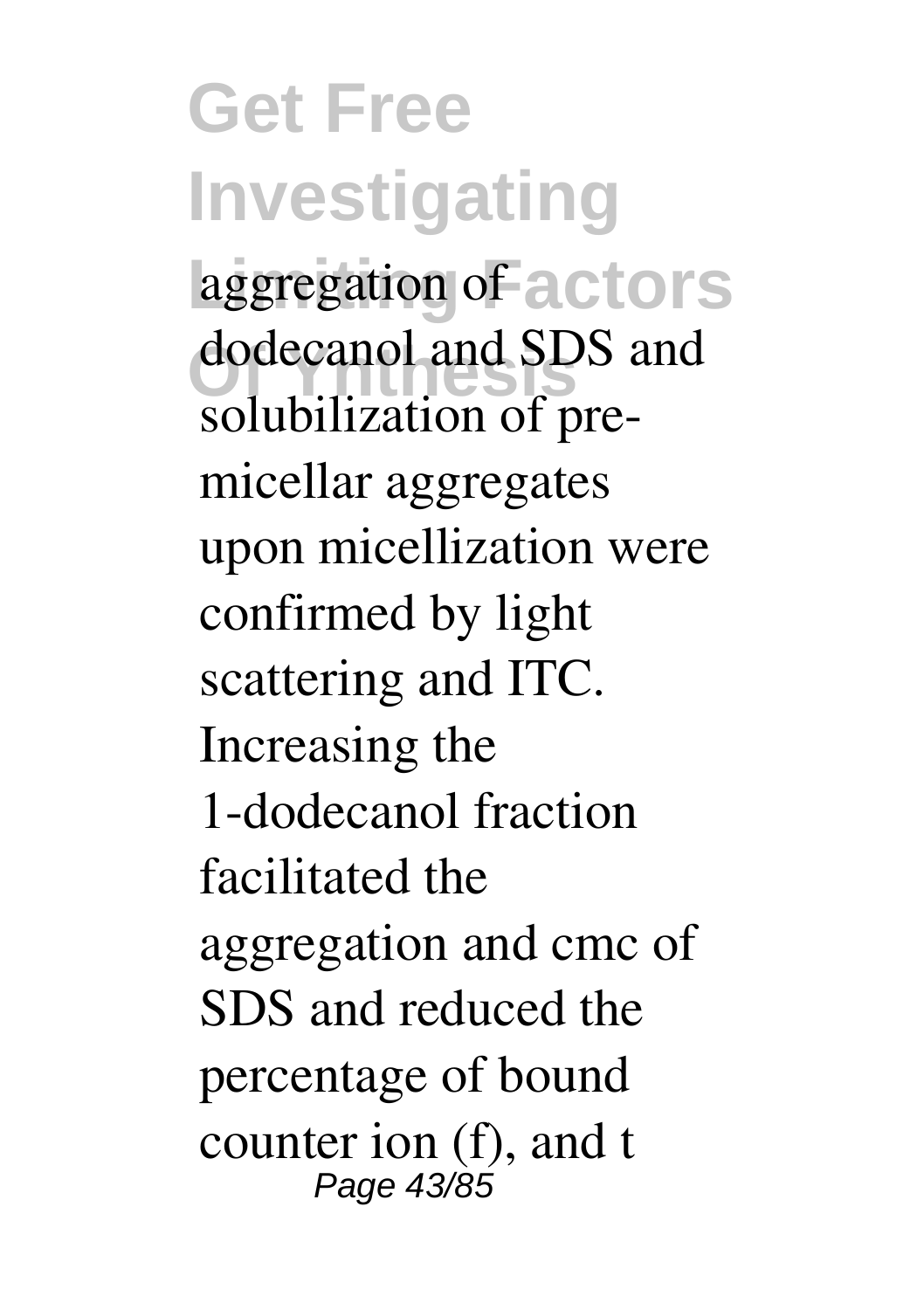**Get Free Investigating** influence of ionicctors strength on the cmc and<br>frame discussed f were discussed. As a result of above studies, knowledge on the surface modification of CNC, cyanuric chloride chemistry, interface and bulk solution behaviors of amphiphilic molecules were advanced. The studies of interactions between amphiphilic molecules Page 44/85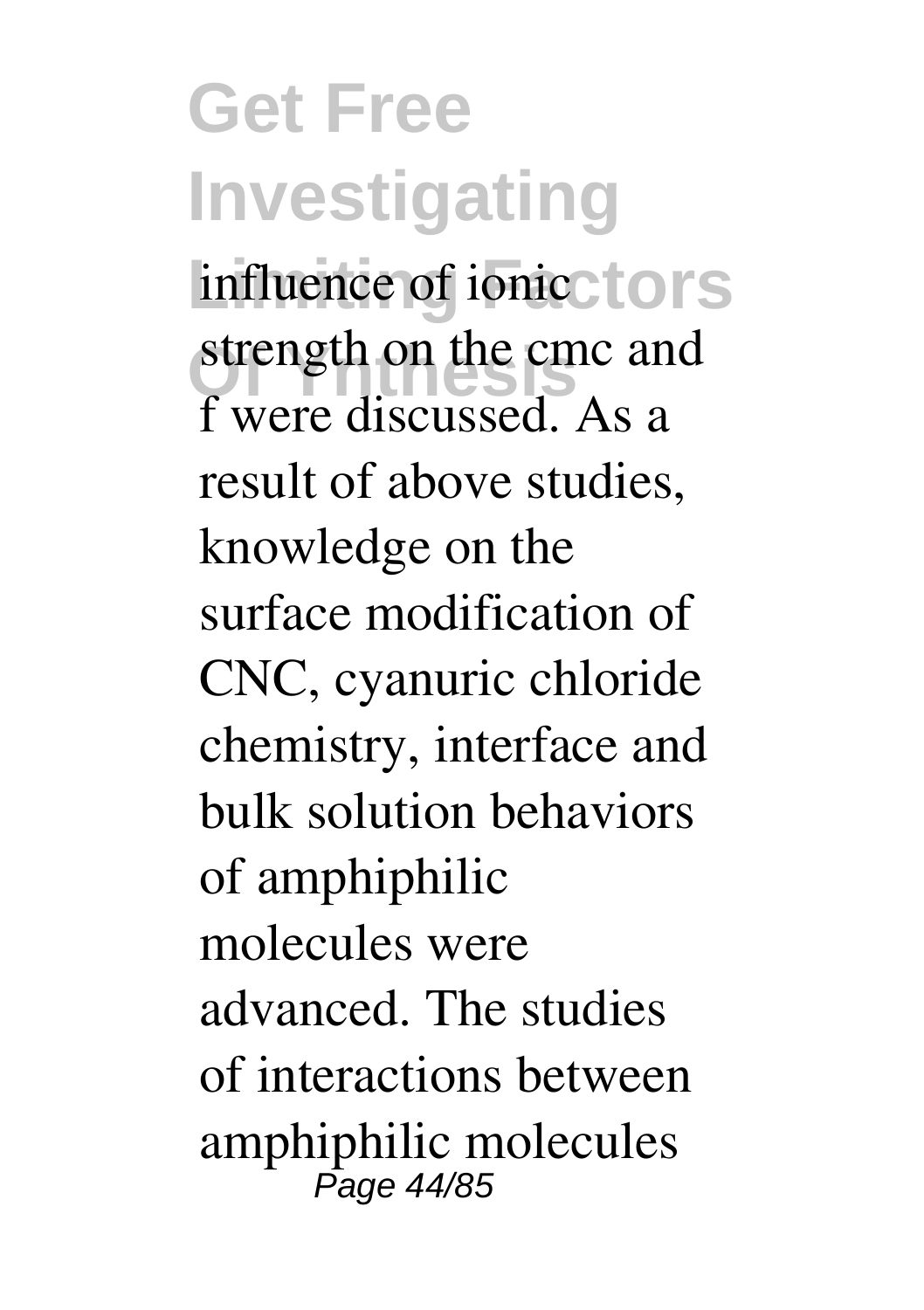**Get Free Investigating** and [beta]-CD grafted S **CNC** and CNC derivatives provided indepth understanding on the system, which will be critical for applications in personal care products.

This book presents an up-to-date review of the mechanisms and regulation of translation in eukaryotes. Topics Page 45/85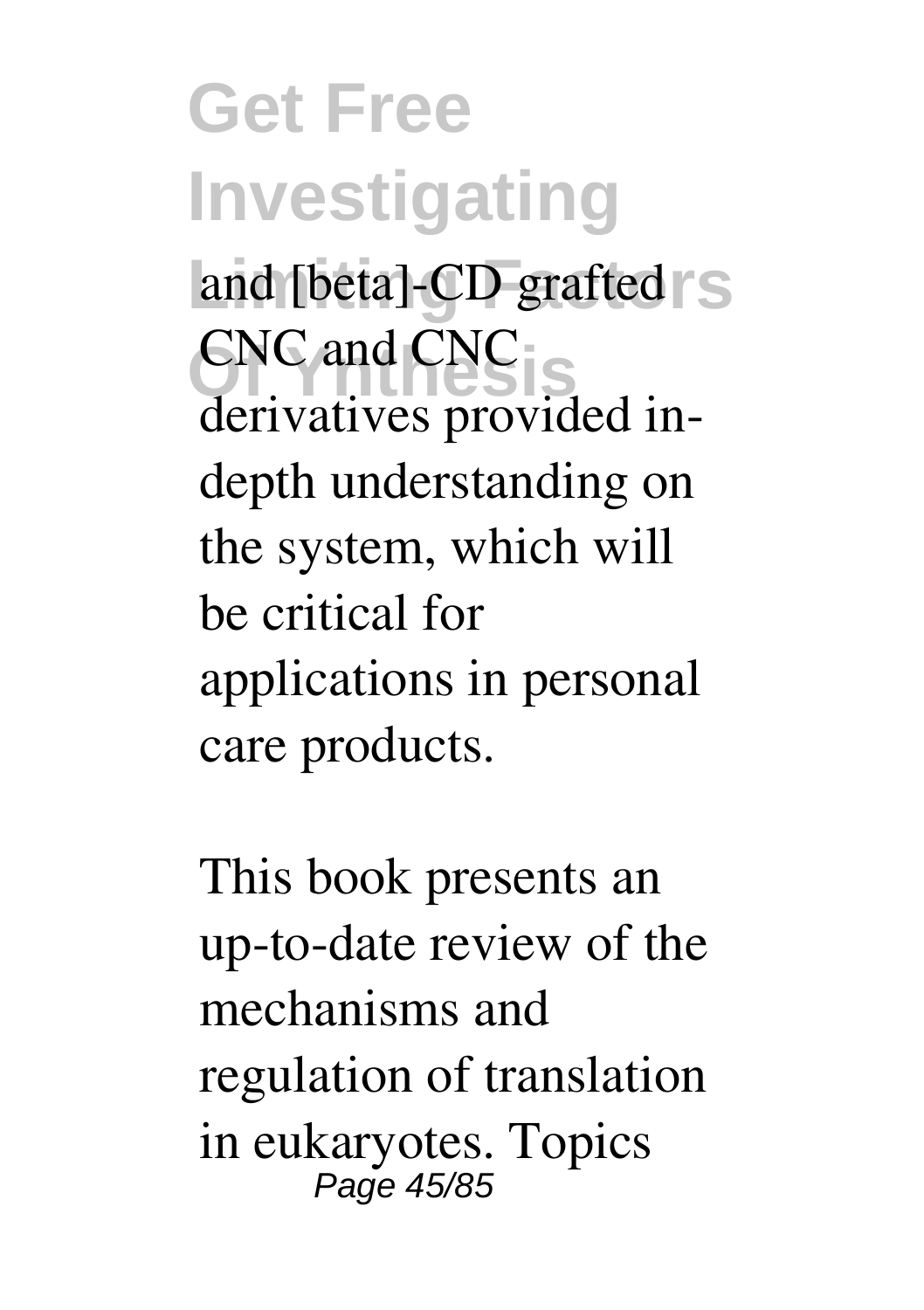**Get Free Investigating** covered include the or<sub>S</sub> basic biochemical reactions of translation initiation, elongation and termination, and the regulation of these reactions under different physiological conditions and in virus-infected cells. The book belongs on the shelf of everyone interested in translation in eukaryotes, including students and researchers Page 46/85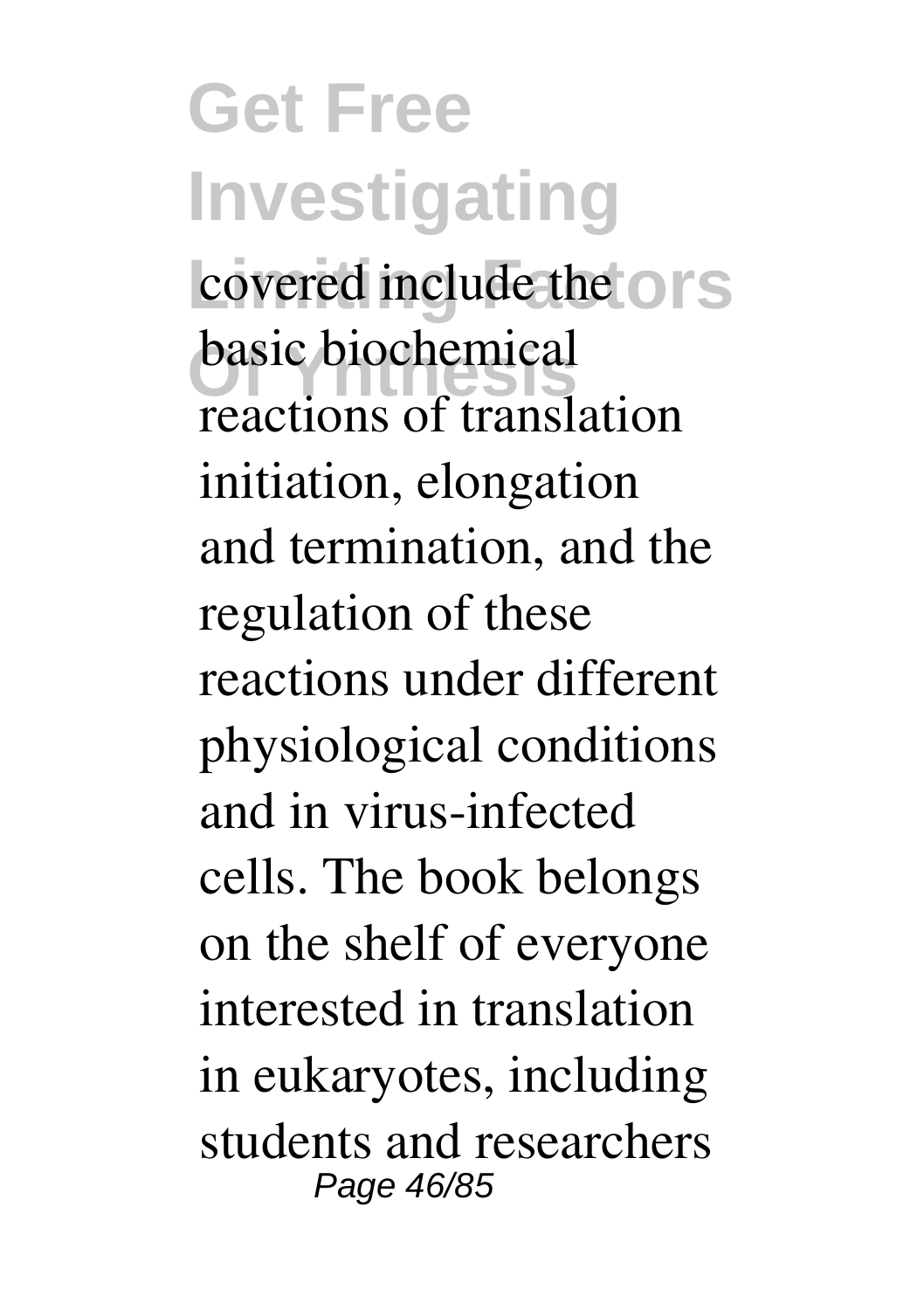**Get Free Investigating** requiring g Factors **Comprehensive** overviews of most aspects of translation and instructors who want to cover these topics at an advanced level.

CAIE A LEVEL Past Year O & A Series -CAIE A LEVEL Biology Paper 4. All questions are sorted Page 47/85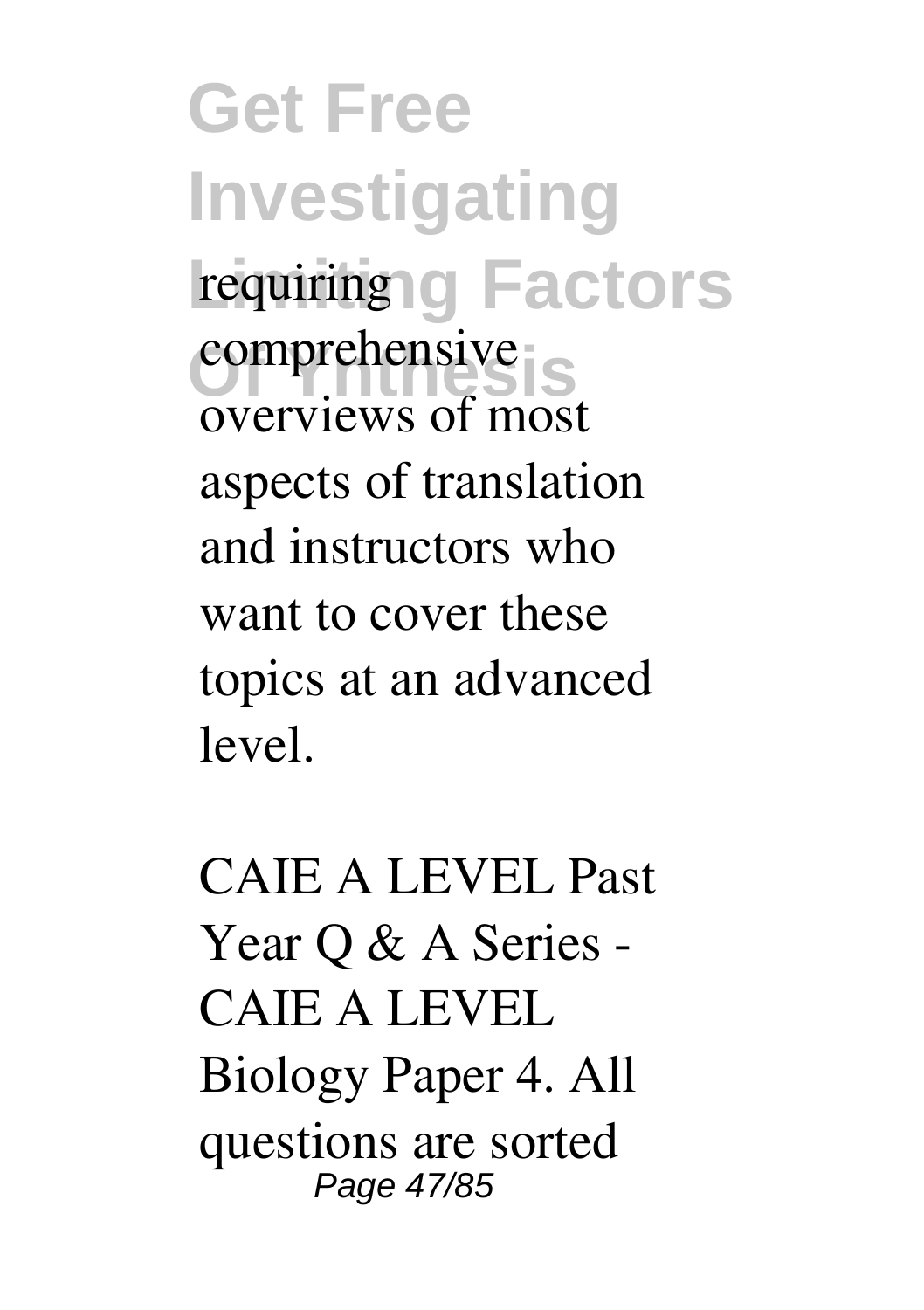**Get Free Investigating** according to the subors chapters of the new A LEVEL syllabus. Questions and sample answers with marking scheme are provided. Please be reminded that the sample solutions are based on the marking scheme collected online. Chapter 1 : Cell Structure 1.1 The microscope in cell studies 1.2 Cells as the Page 48/85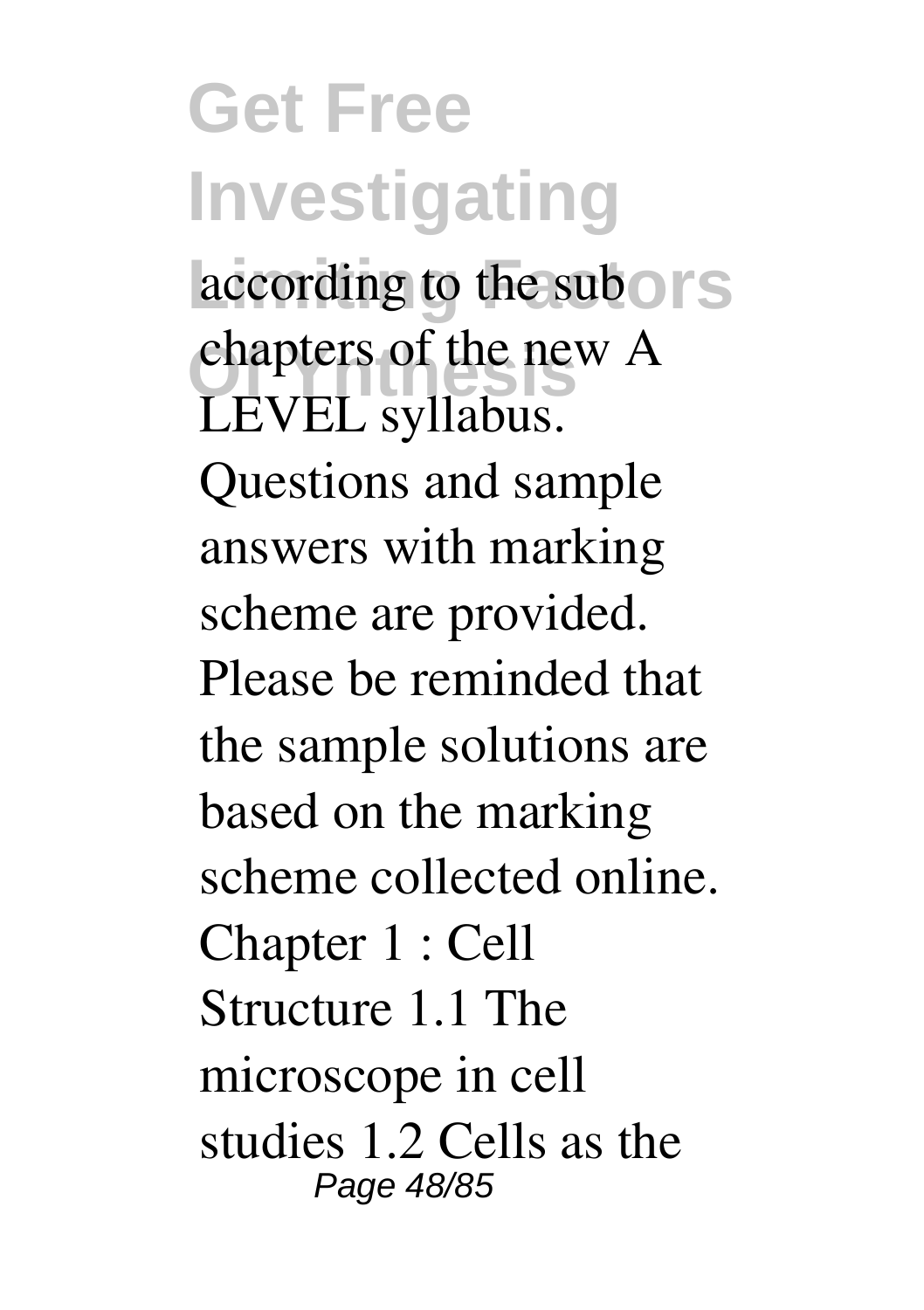**Get Free Investigating** basic units of living or S **Of Ynthesis** organisms Chapter 2 : Biological molecules 2.1 Testing for biological molecules 2.2 Carbohydrates and lipids 2.3 Proteins and water Chapter 3 : Enzymes 3.1 Mode of action of enzymes 3.2 Factors that affect enzyme action Chapter 4 : Cell membranes and transport 4.1 Fluid Page 49/85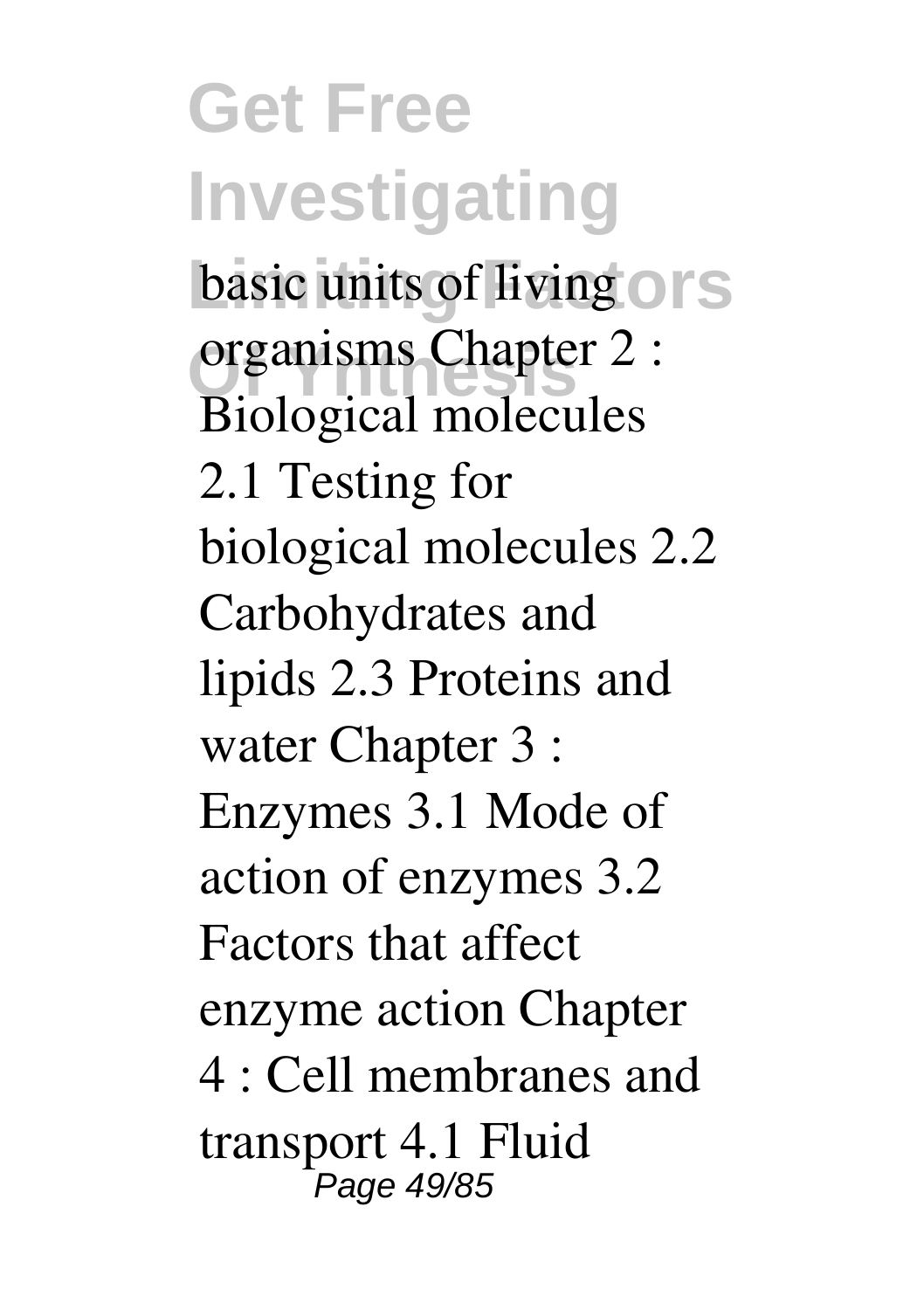**Get Free Investigating** mosaic membranes 4.2 S Movement of S<sup>i</sup>S substances into and out of cells Chapter 5 : The mitotic cell cycle 5.1 Replication and division of nuclei and cells 5.2 Chromosome behaviour in mitosis Chapter 6 : Nucleic acids and protein synthesis 6.1 Structure and replication of DNA 6.2 Protein synthesis Chapter 7 : Page 50/85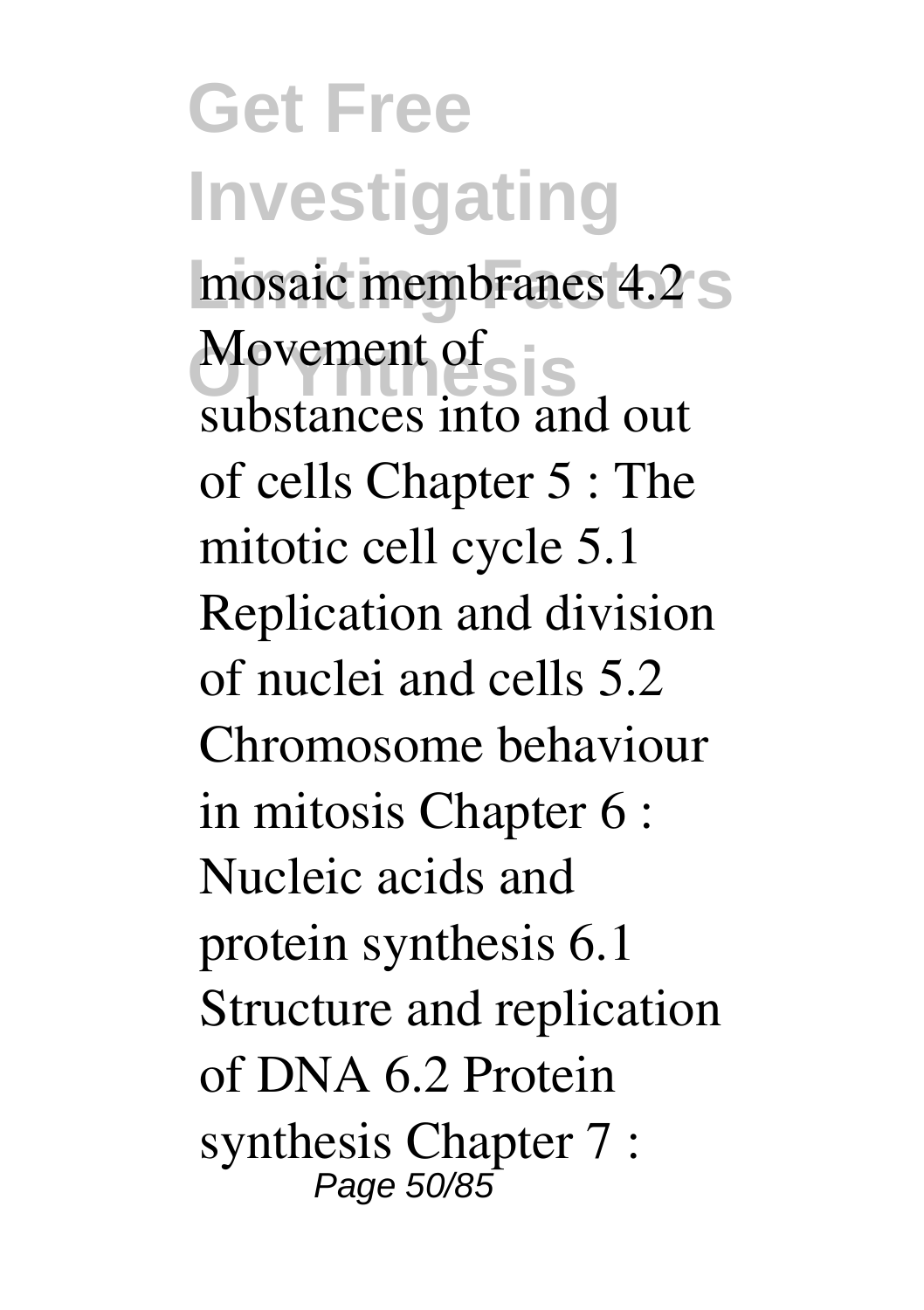**Get Free Investigating** Transport in plants 7.1 S **Structure of transport** tissues 7.2 Transport mechanisms Chapter 8 : Transport in mammals 8.1 The circulatory system 8.2 The heart Chapter 9 : Gas exchange and smoking 9.1 The gas exchange system 9.2 Smoking Chapter 10 : Infectious disease 10.1 Infectious disease 10.2 Antibiotics Page 51/85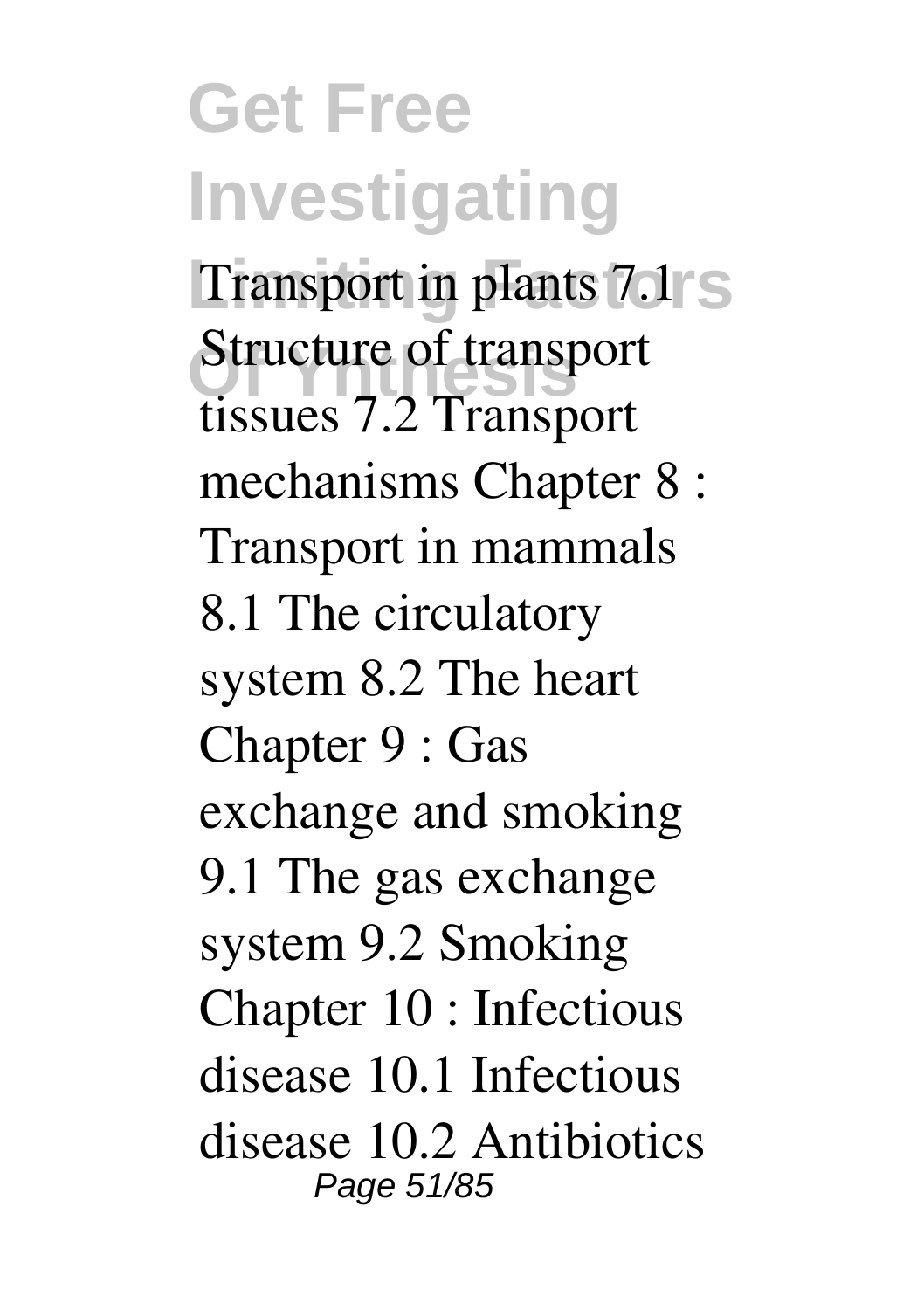**Get Free Investigating Chapter 11: Immunity S 11.1 The immune** system 11.2 Antibodies and vaccination Chapter 12 : Energy and respiration 12.1 Energy 12.2 Respiration Chapter 13 : Photosynthesis 13.1 Photosynthesis as an energy transfer process 13.2 Investigation of limiting factors 13.3 Adaptations for Page 52/85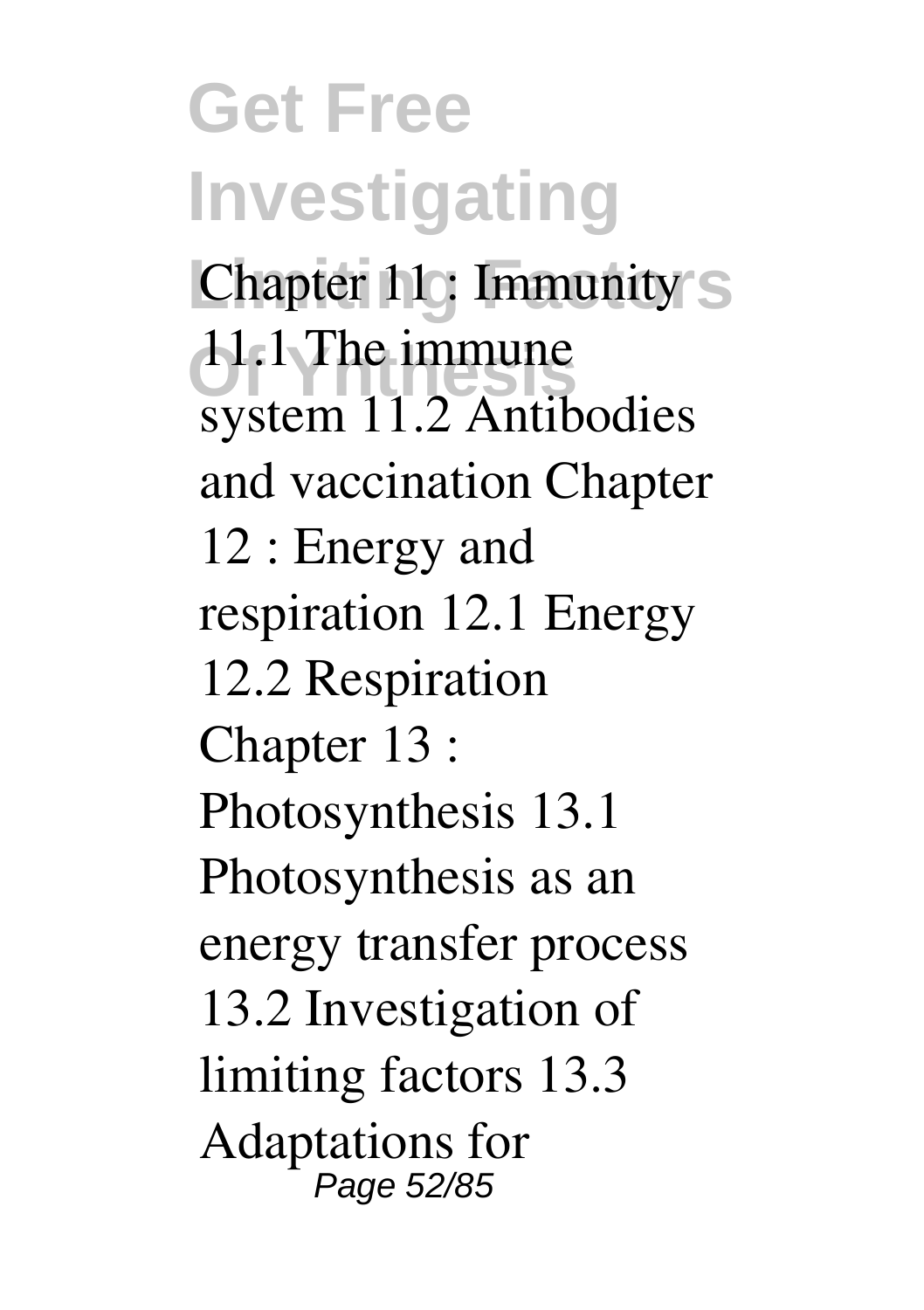**Get Free Investigating** photosynthesis Chapter<sub>S</sub> **Of Ynthesis** 14 : Homeostasis 14.1 Homeostasis in mammals 14.2 Homeostasis in plants Chapter 15 : Control and co-ordination 15.1 Control and coordination in mammals 15.2 Control and coordination in plants Chapter 16 : Inherited change 16.1 Passage of information from parent Page 53/85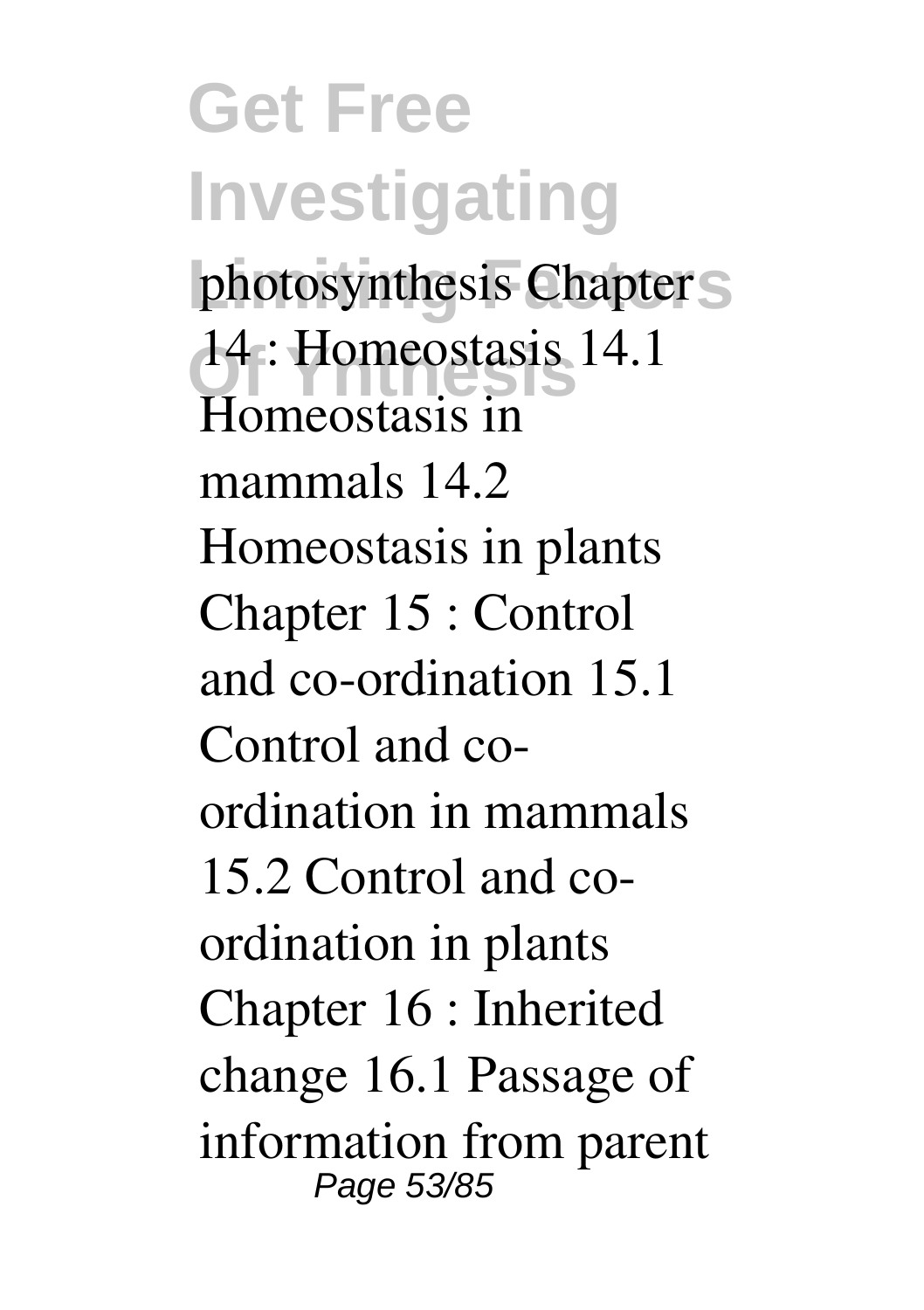**Get Free Investigating** to offspring 16.2 The roles of genes in determining the phenotype 16.3 Gene control Chapter 17 : Selection and evolution 17.1 Variation 17.2 Natural and artificial selection 17.3 Evolution Chapter 18 : Biodiversity, classification and conservation 18.1 Biodiversity 18.2 Page 54/85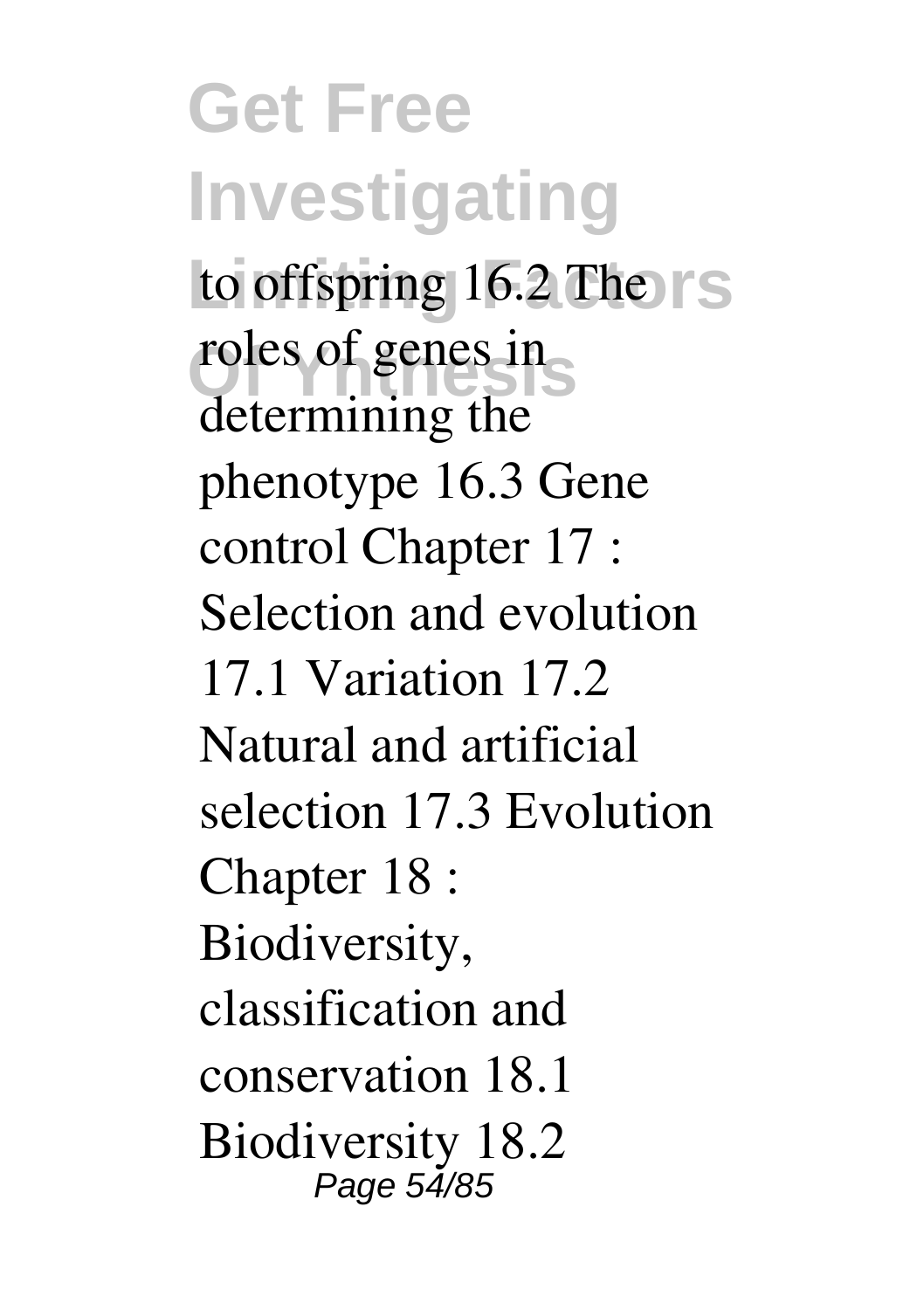**Get Free Investigating Classification 18.3 tors Conservation Chapter** 19 : Genetic technology 19.1 Principles of genetic technology 19.2 Genetic technology applied to medicine 19.3 Genetically modified organisms in agriculture

Nano particles have created a high interest in recent years by virtue of their unusual Page 55/85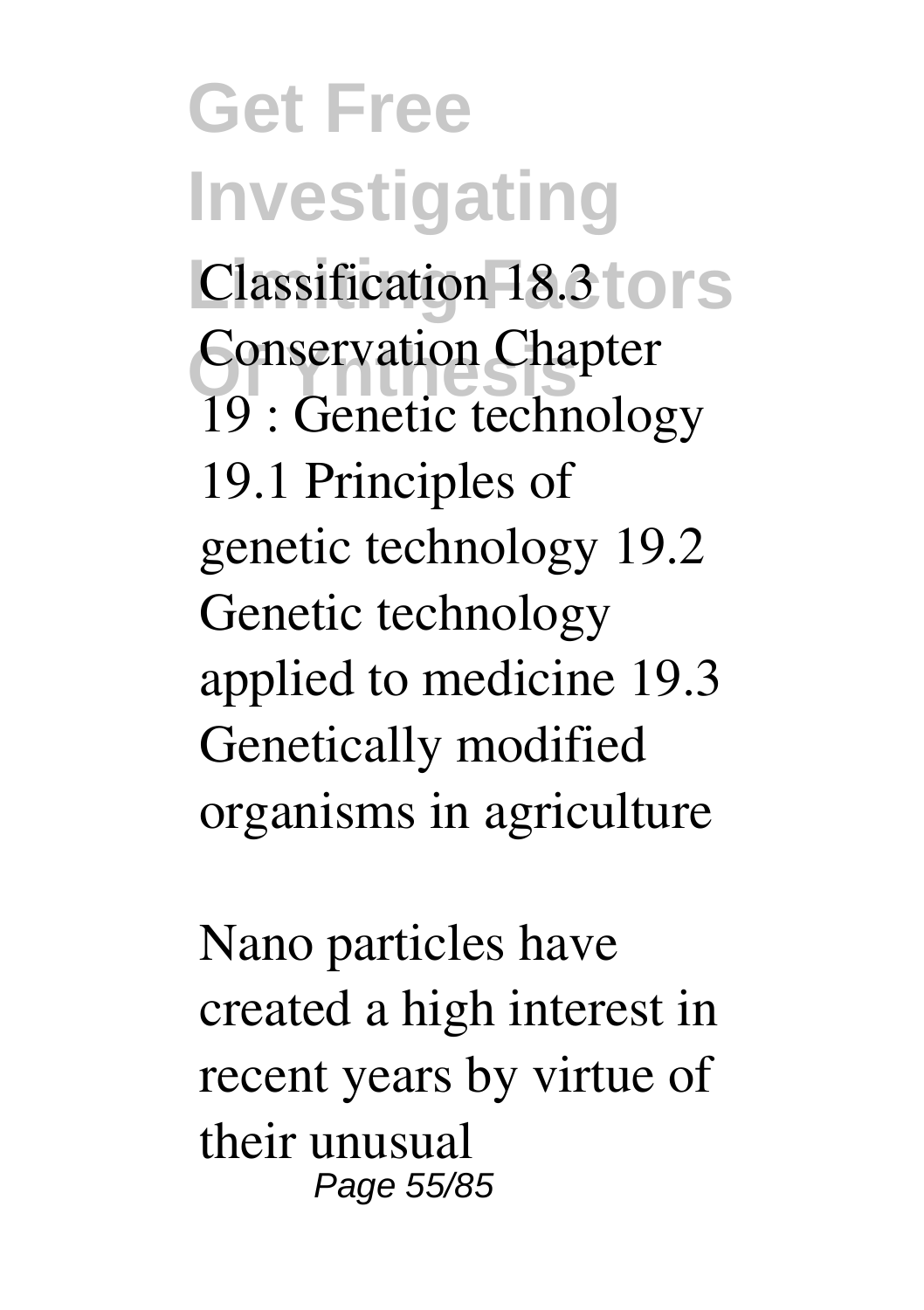## **Get Free Investigating** mechanical, electrical, S **Optical and magnetic** properties and find wide applications in all fields of engineering. This edited volume aims to present the latest trends and updates in nanogenerators, thin film solar cells and green synthesis of metallic nanoparticles with a focus on nanostructured Page 56/85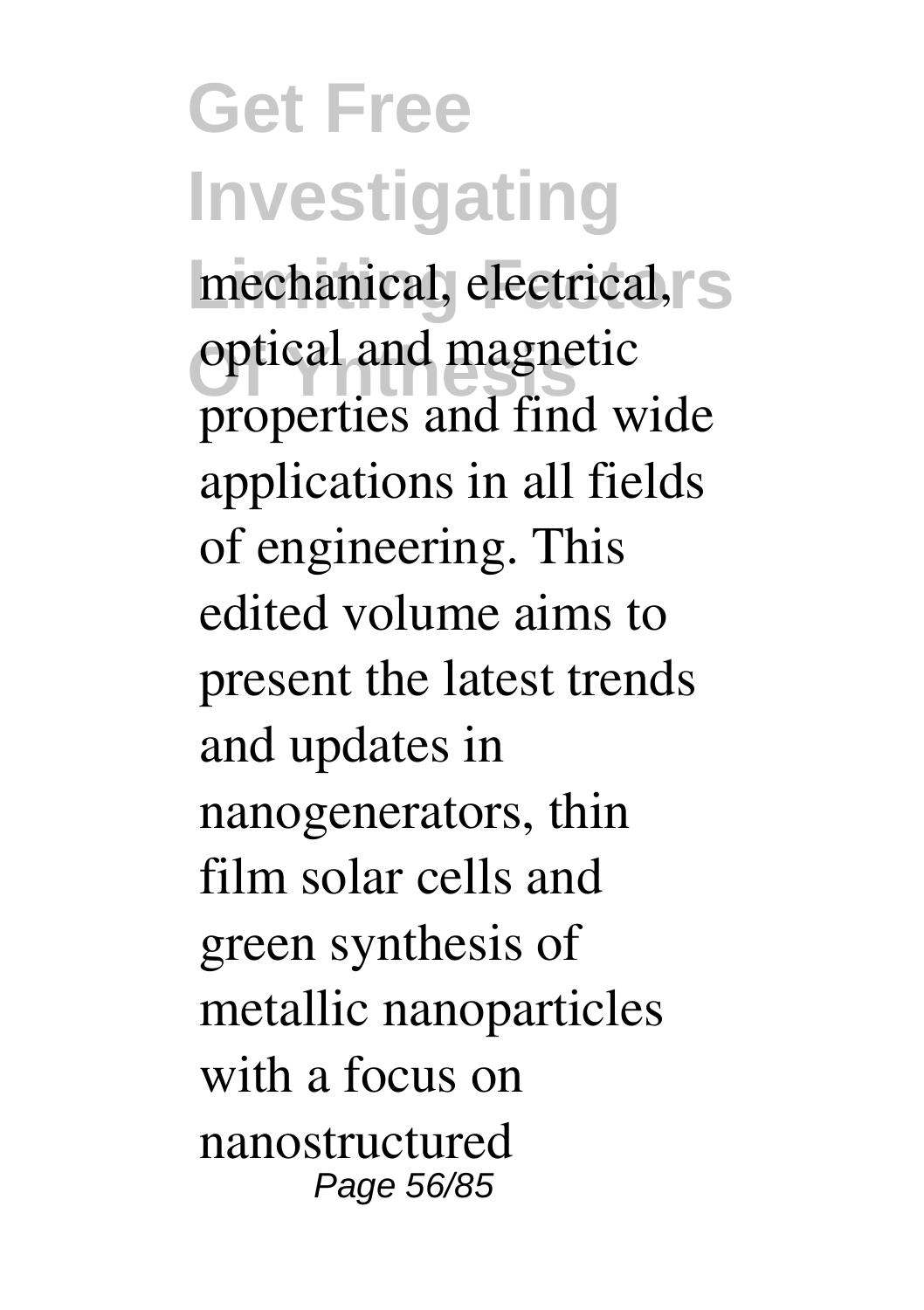**Get Free Investigating** semiconductor devices. Exclusive chapter on electrical transport of nanostructure explains device physics for material properties for reduced dimensions. Additionally, the text describes the functionality of metallic nanoparticles and their application in molecular imaging and optical metamaterials. Page 57/85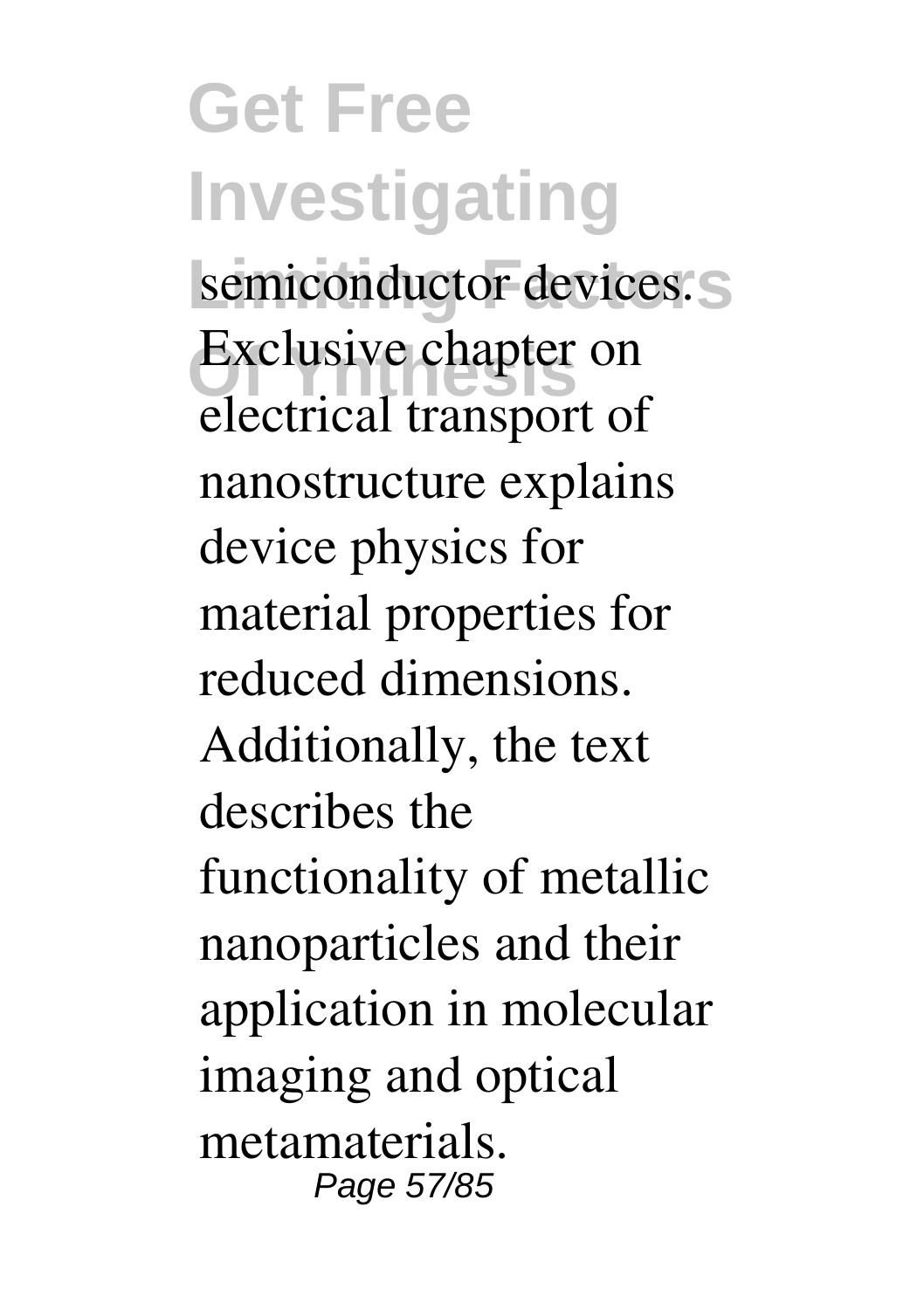**Get Free Investigating** Piezoelectric Factors nanogenerators has been touched upon from the energy perspective as well. Key Features: [ Organized contents on Nanogenerators, VOC sensing, nanoelectronics, and NEMS. *<u>Discusses eco-</u>* friendly green synthesis methods for metallic nanoparticles. <sup>[]</sup> Touches upon low power nano Page 58/85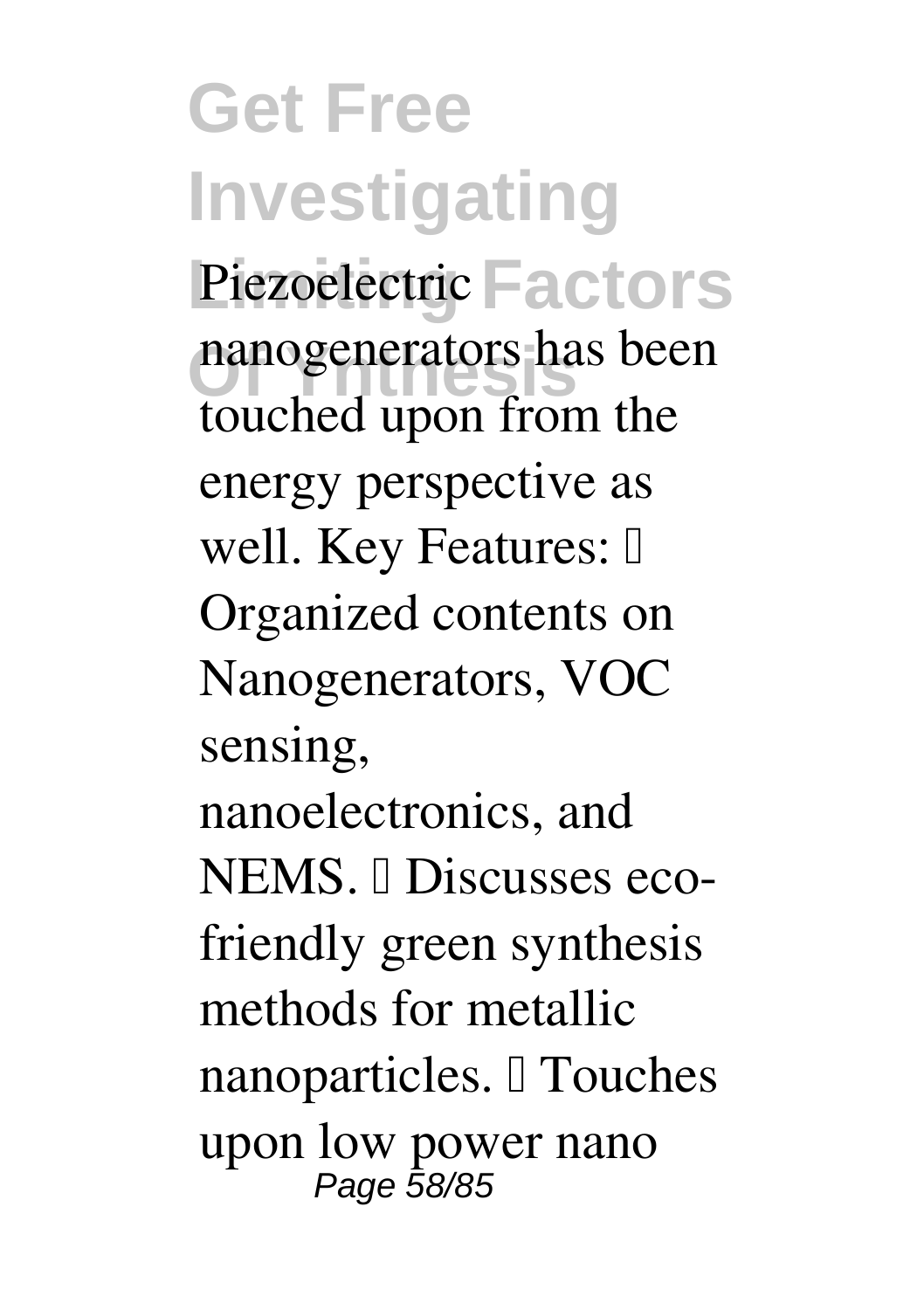**Get Free Investigating** devices (e.g. Factors nanogenerators) for energy harvesting with quantum mechanical study.  $\Box$  Thin film/heterojunction based high efficiency solar cell addressed aimed at reducing global energy consumption.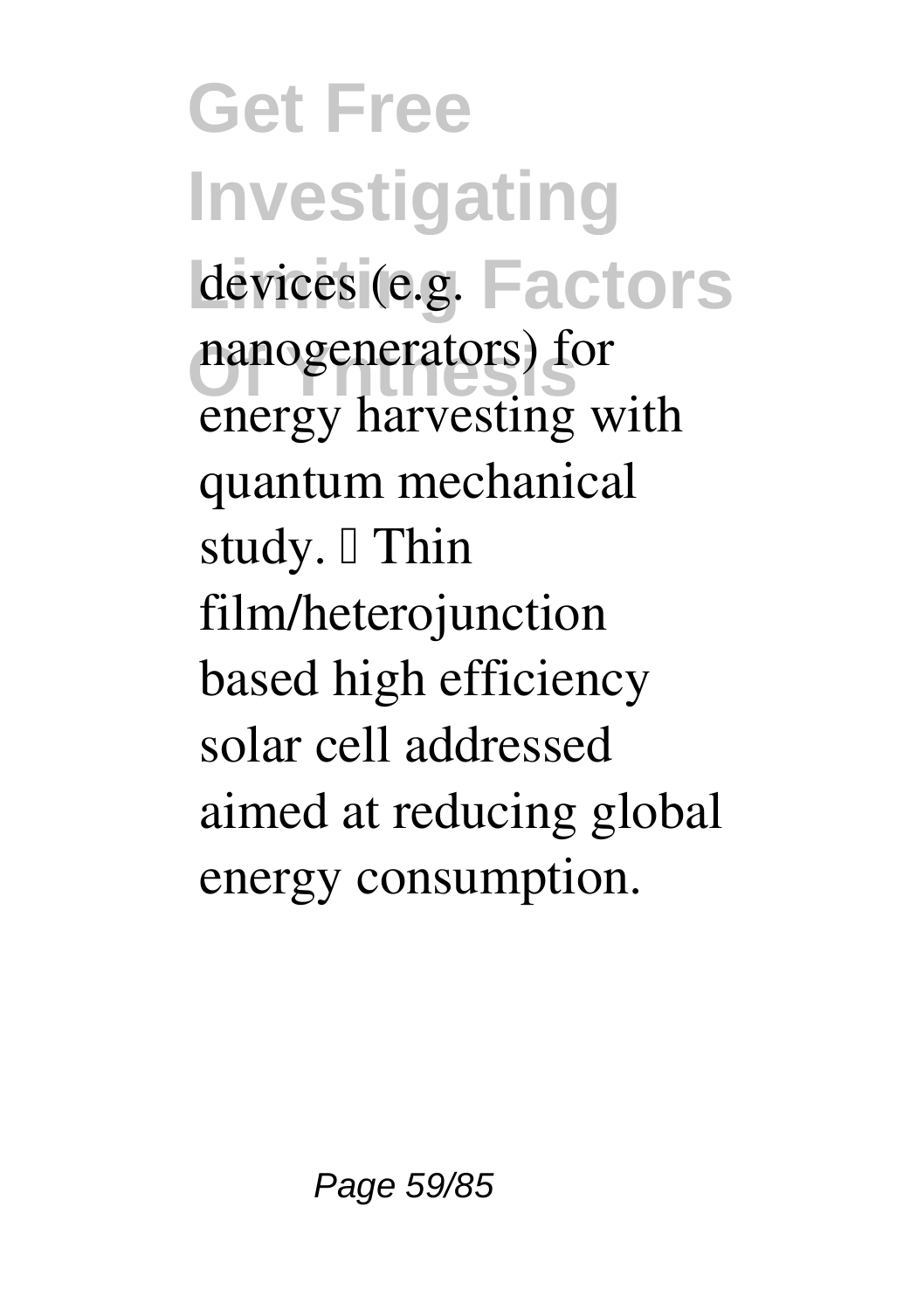**Get Free Investigating Limiting Factors** Containing all the new as well as classical methodologies used in the investigation of amino acid and protein metabolism in human and animal models, this book is needed because of the dramatic increase in research in this field. There is no other book currently on the market that covers these Page 60/85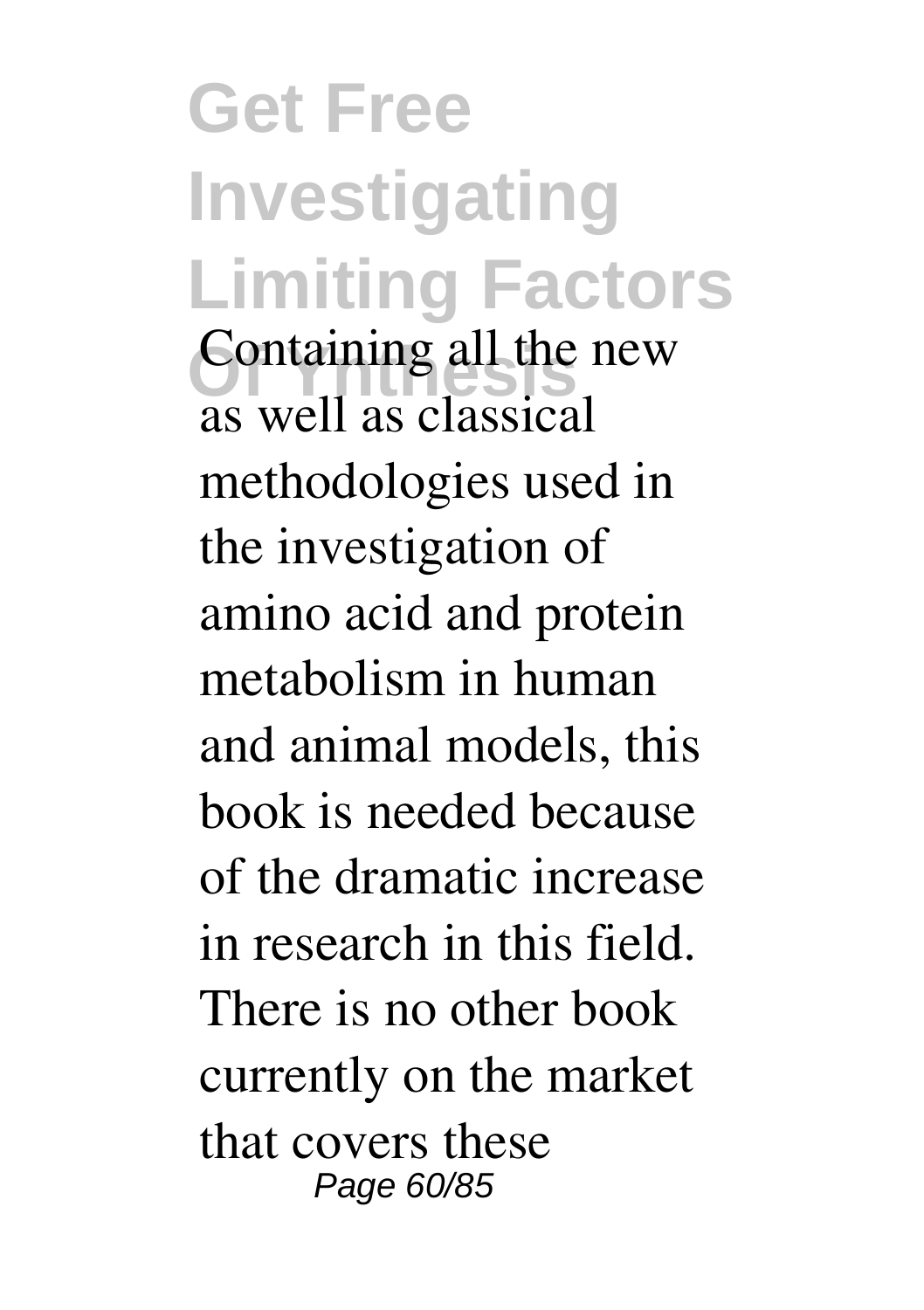**Get Free Investigating** methods of **Factors** investigation. Methods for Investigation of Amino Acid and Protein Metabolism explores areas such as amino acid transfer across tissue membranes, past and new applications using stable isotopes, protein synthesis in organs and tissues, and more. Because of the importance of research Page 61/85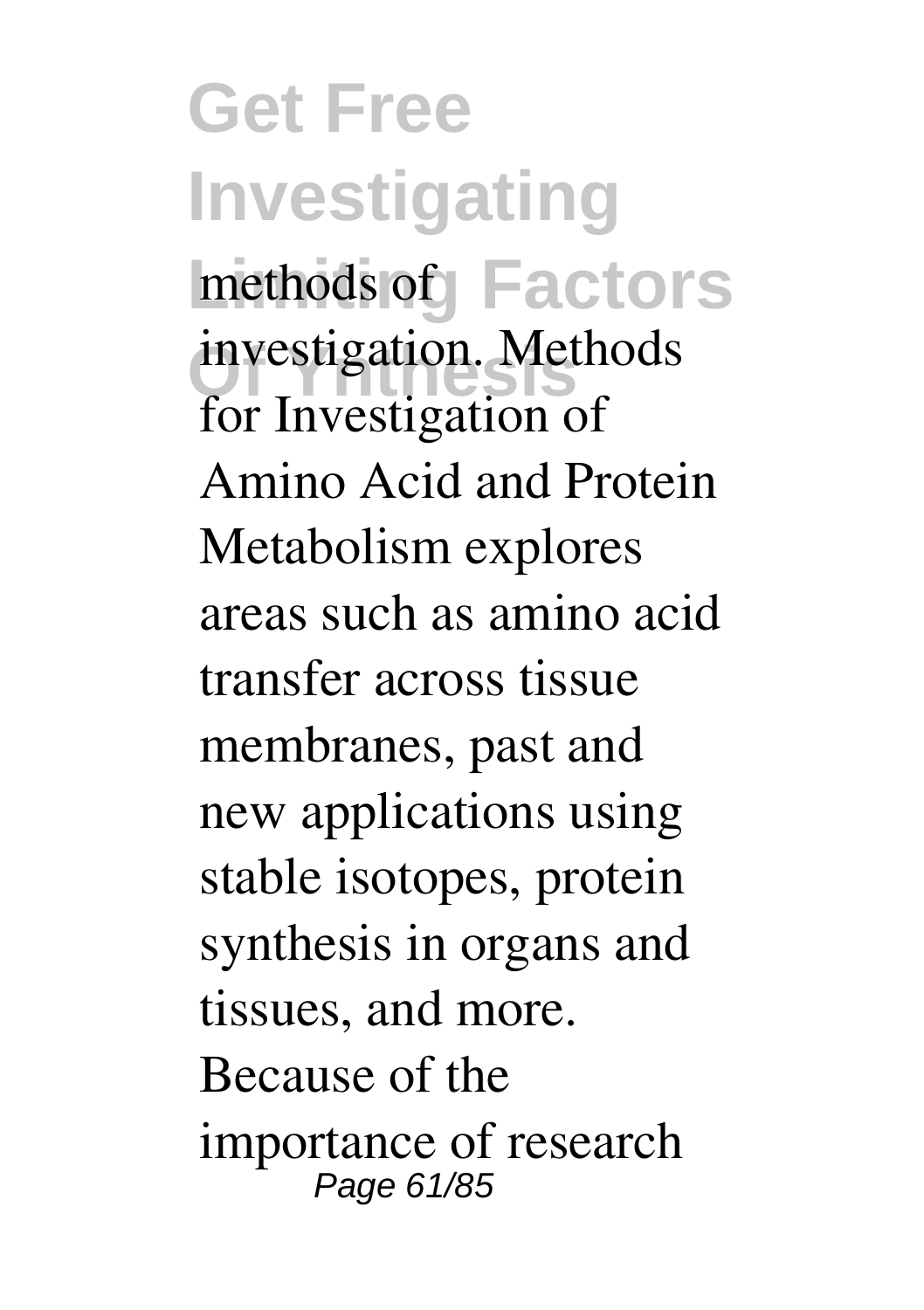**Get Free Investigating** methods in the field of S **Of Ynthesis** amino acid and protein nutrition and metabolism, this book facilitates the reader's integration of the concepts involved in these investigative research methods and their corollaries. In addition to helping any nutrition investigator design and conduct appropriate research Page 62/85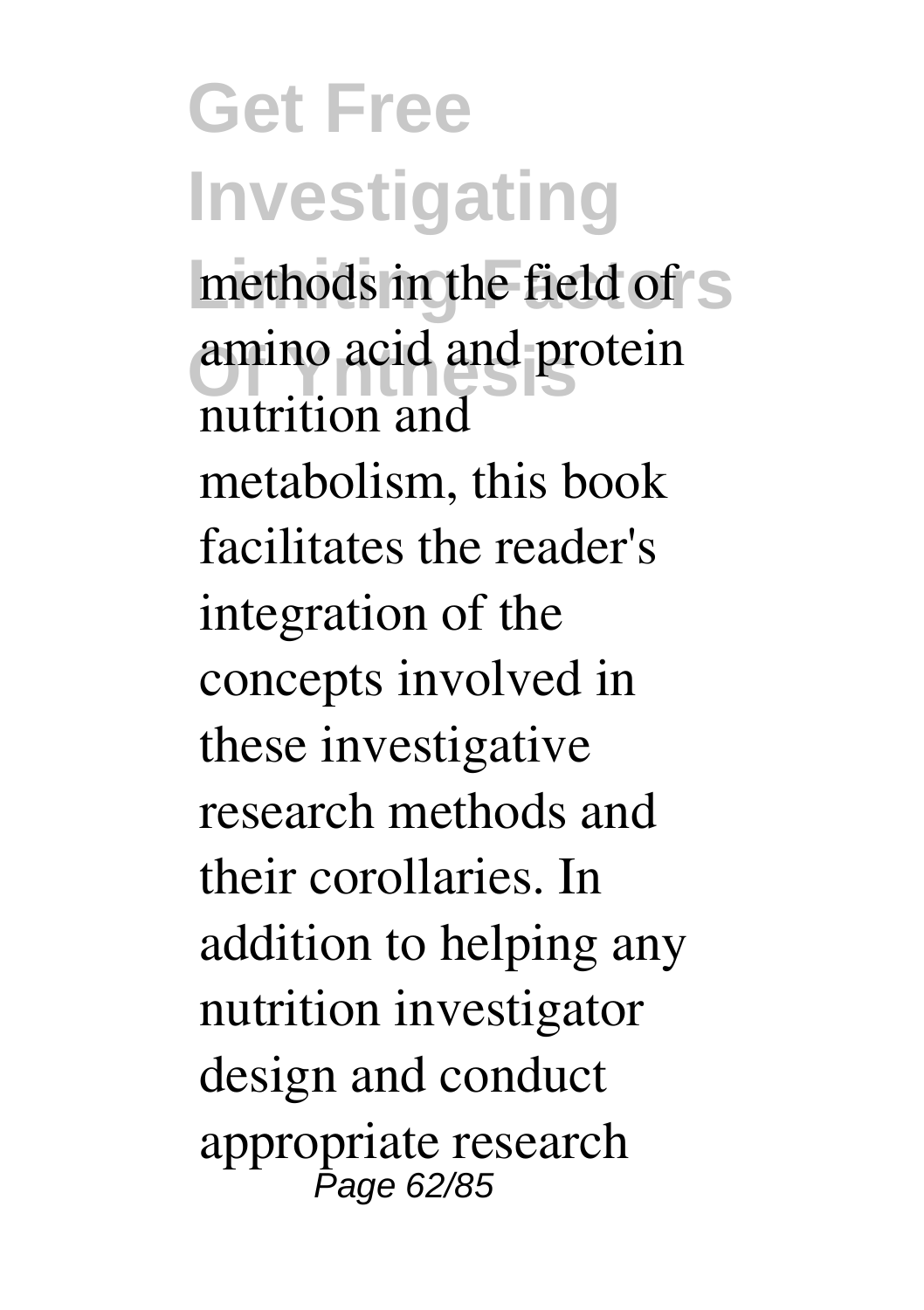**Get Free Investigating** protocols in this area of S nutrition, this book assists students who are planning to investigate amino acid and protein metabolism in humans or laboratory animals.

It is well known that the impacts of climate change are tangible and hence there can be no debate about the need for appropriate Page 63/85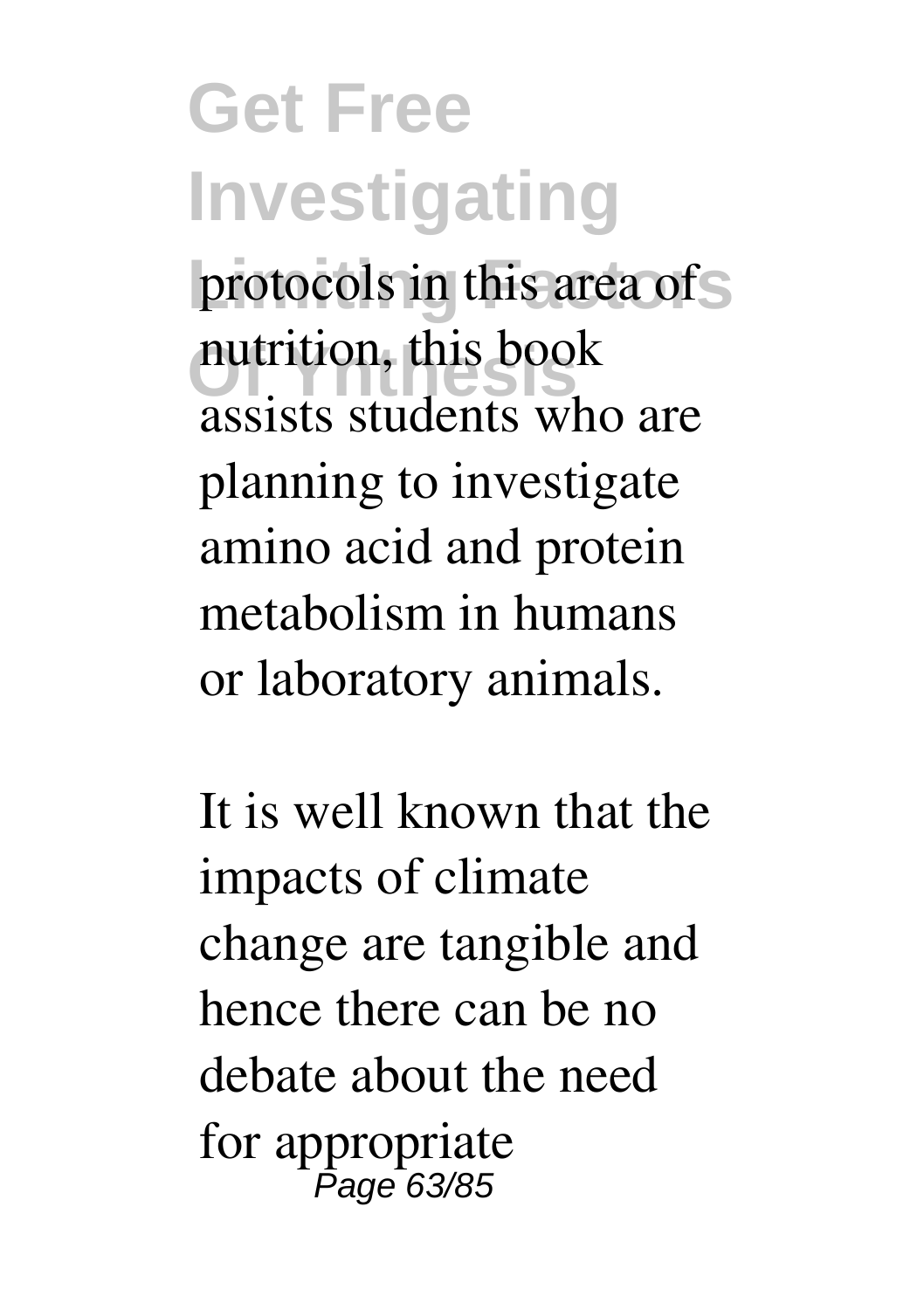**Get Free Investigating** adaptation measures, on **Of Ynthesis** a priority basis. However, it is equally important to recognize the fact that adaptation measures actually represent a dynamic synthesis of interventions pertaining to multiple systems. These are particularly of water, soil characteristics, genotypic and Page 64/85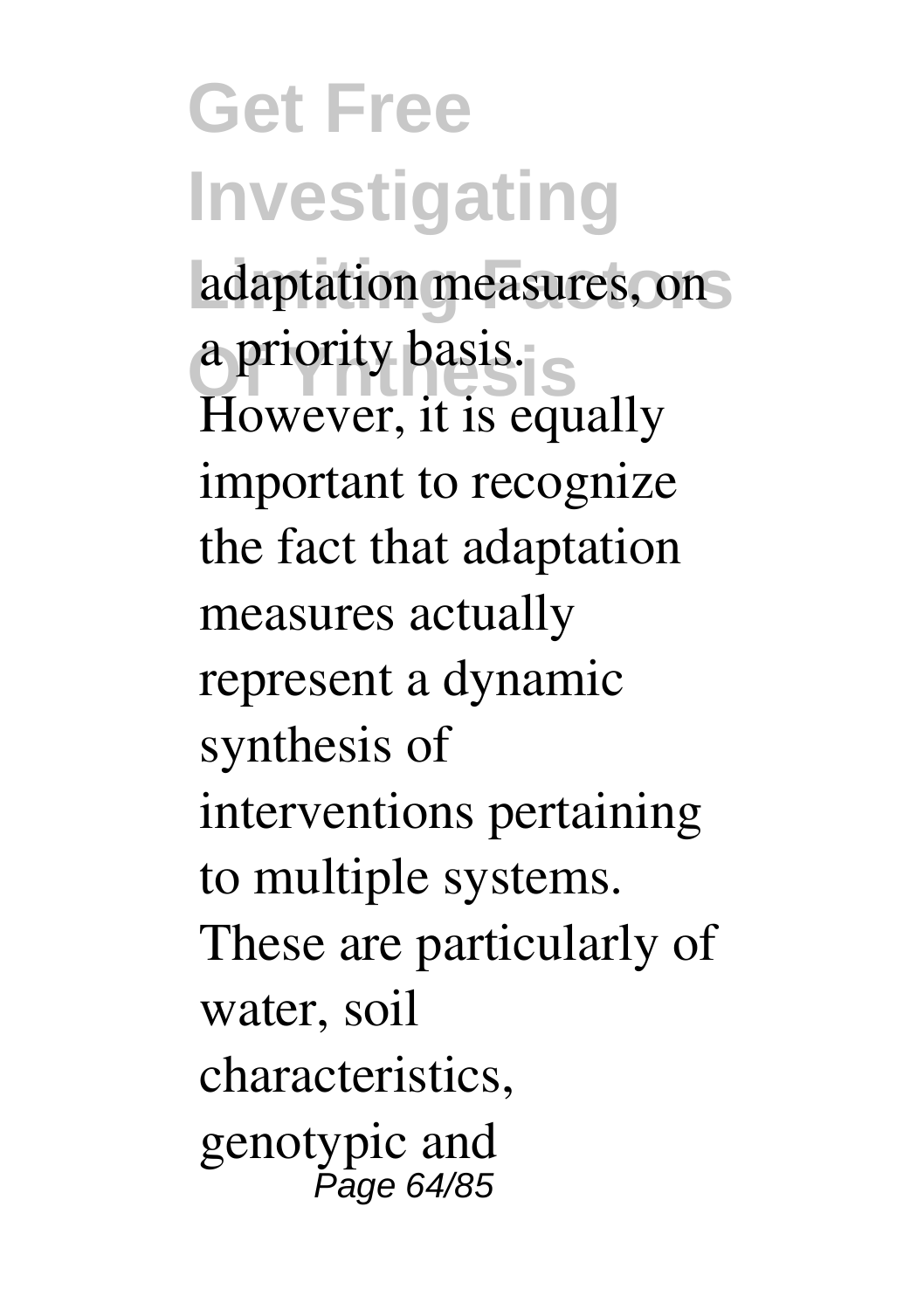**Get Free Investigating** phenotypic variations  $\Gamma$  S and their expressions, age-correlated biochemical changes aligned with planting schedules and favorable weather/climate conditions. Nutrients, occurrence and distribution of associated vegetation including crop mixes also influence productivity. The Page 65/85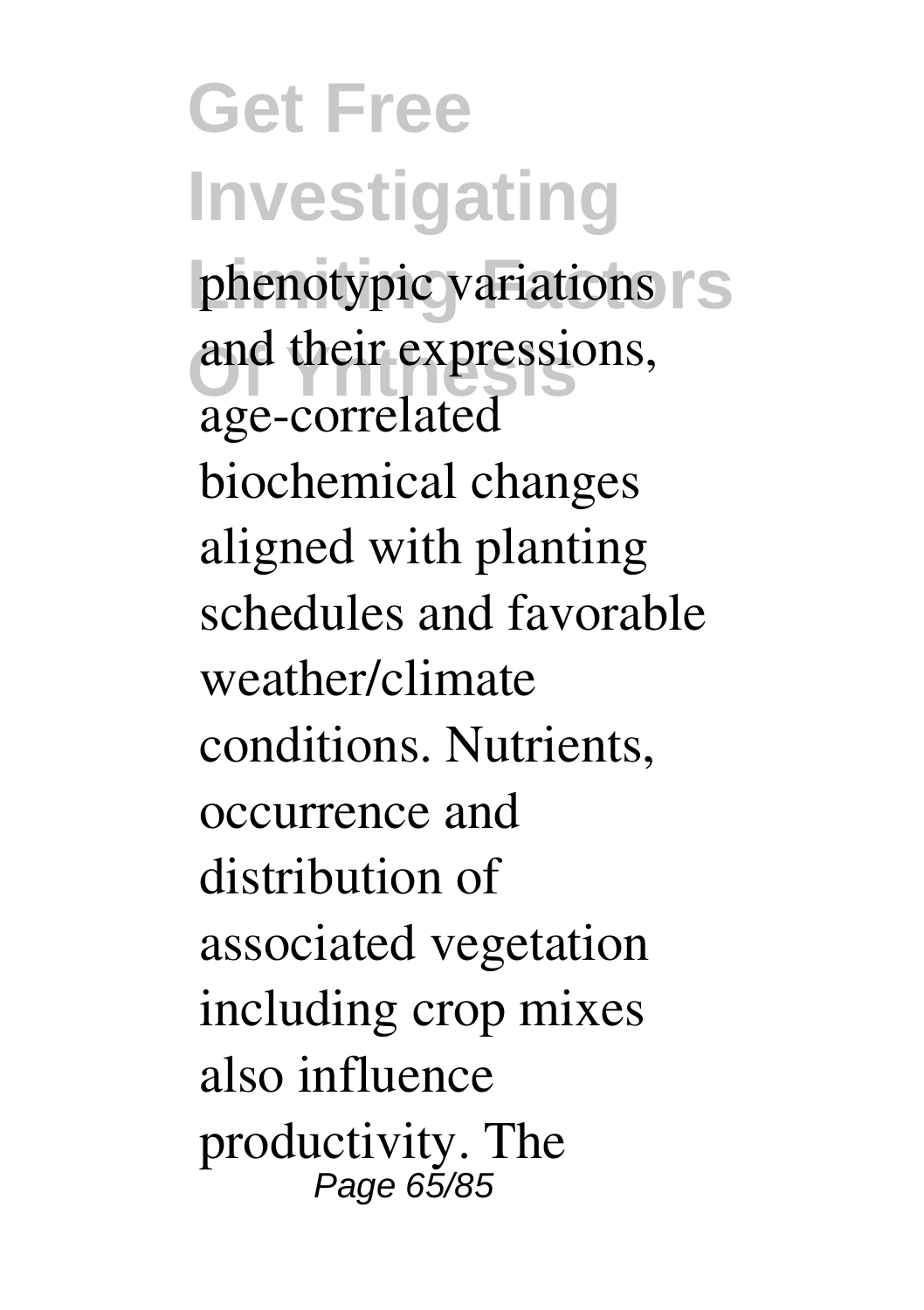**Get Free Investigating** overarching aspect of  $\vert$  S farming practice wields significant influence on the outcome and hence it is important to be clear about the particular focus of the investigations being carried out and reported in a suitable manner. It is essential to recognize that scientific research in agriculture in India has always produced Page 66/85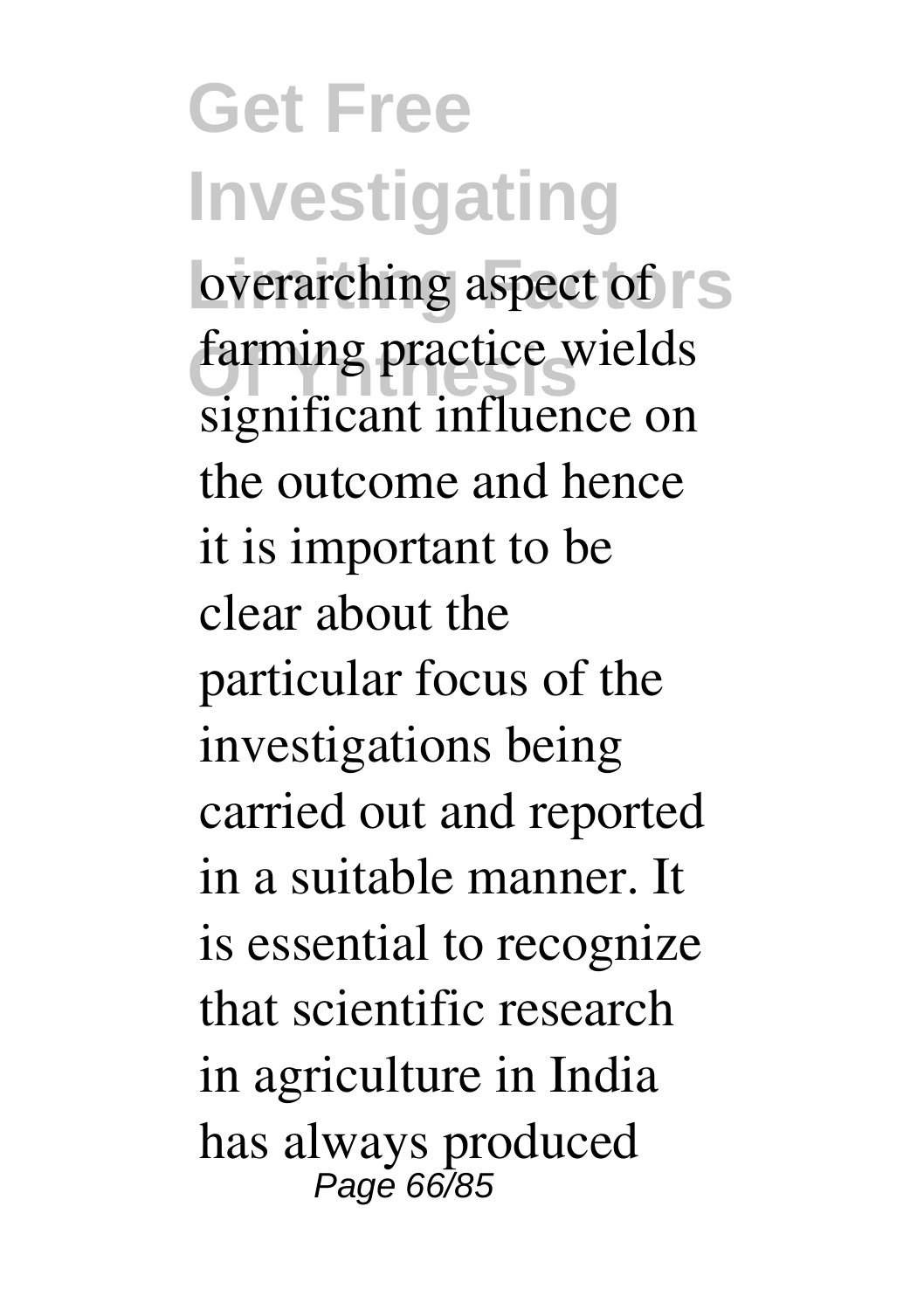**Get Free Investigating** valuable results of direct relevance to her people. Importantly, preparedness to tackle disasters due to inclement weather system has prominently featured on the agenda. The recent focus on climate change and impacts has provided the necessary impetus to reorganize the framework of Page 67/85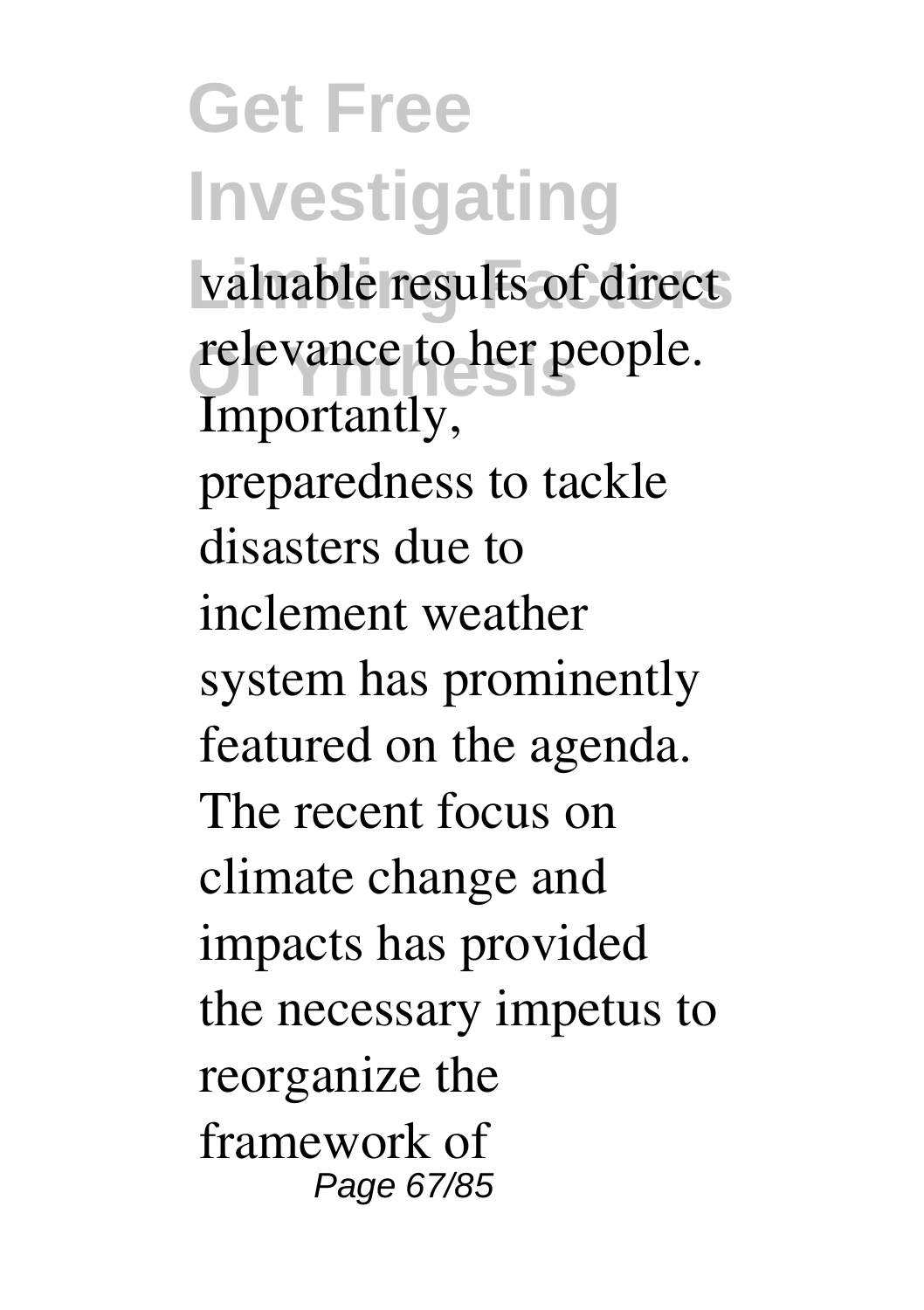**Get Free Investigating** investigation to capture<sub>S</sub> the specifics of such impacts. In this context, the importance of micro climate variations too viz-a-viz the larger scales of impacts cannot be overemphasized. It will be useful to also help characterize natural variations versus artificially induced variations, helping us understand the Page 68/85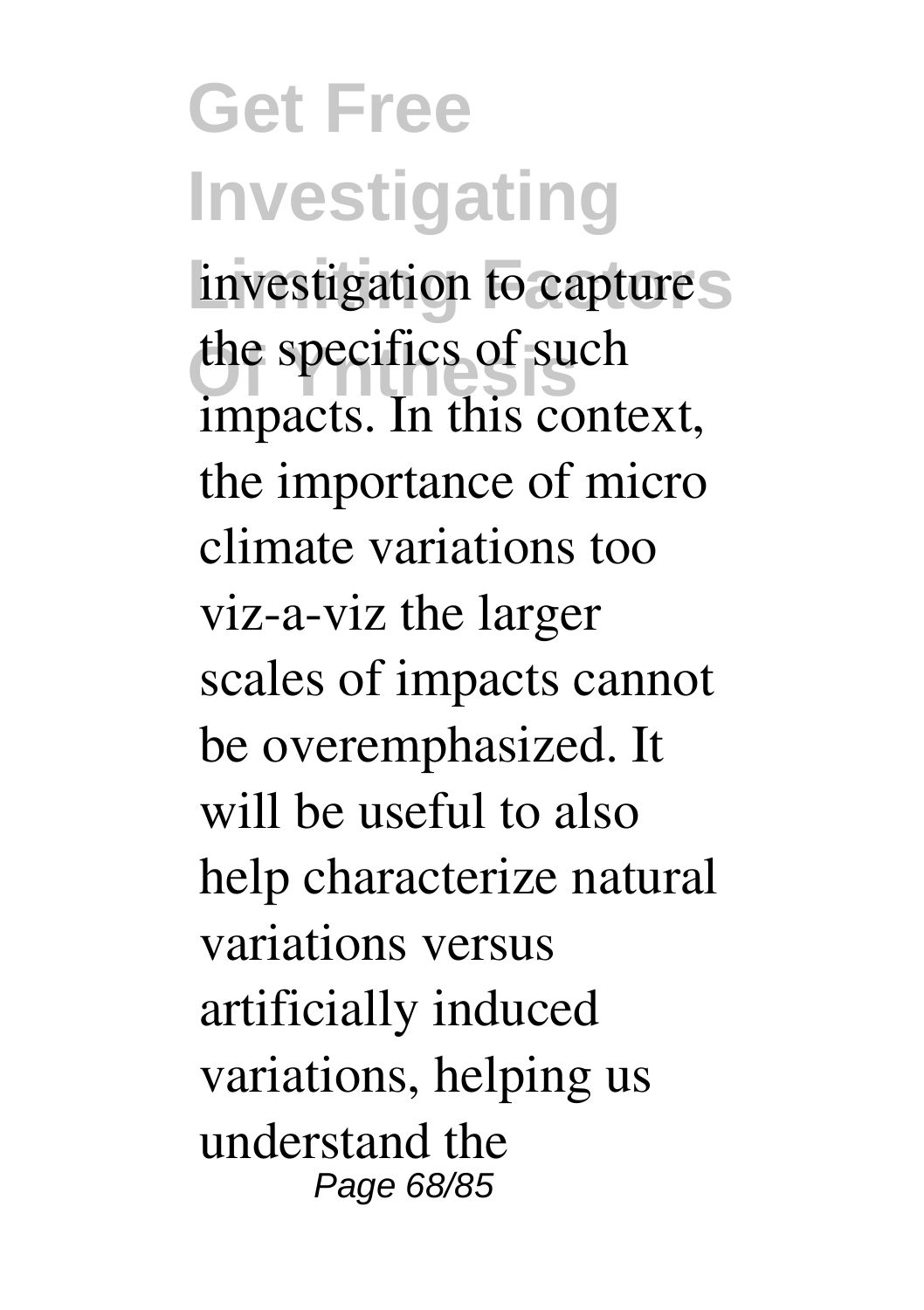**Get Free Investigating** complexities of a ctors **individual and is** synergistic impacts too. Obviously, the limits and limitations of models could determine the spread and depth of the outcomes of investigations. Empirical evidences to reinforce assumptions have to also be documented with utmost care; guided by an Page 69/85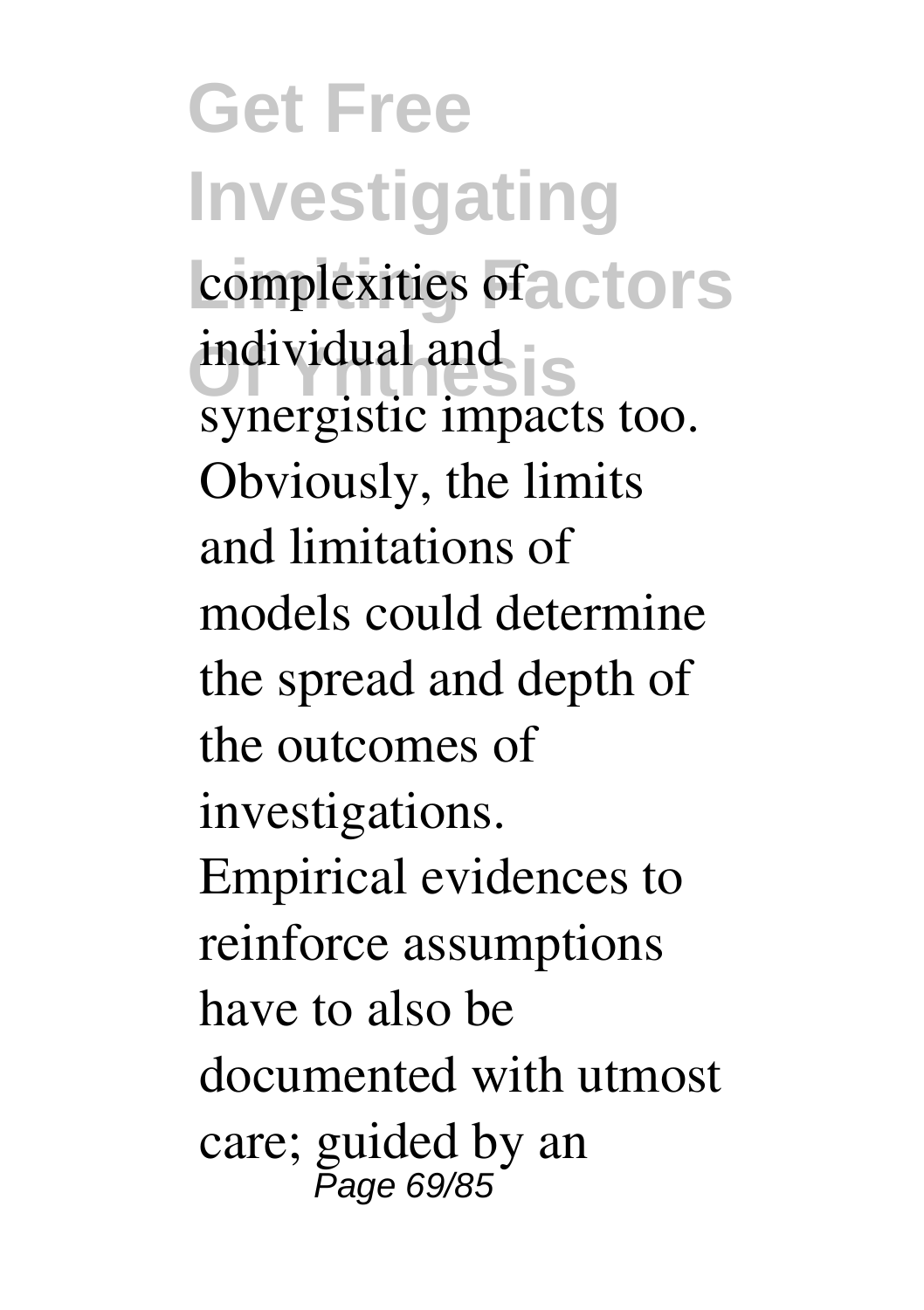**Get Free Investigating** understanding of the **S** limits of tolerance, limiting factors, and the precautionary principle especially in the public policy interface. The present volume therefore, showcases these strands with the fond hope that they will stimulate further thinking and enable appropriate action.

Page 70/85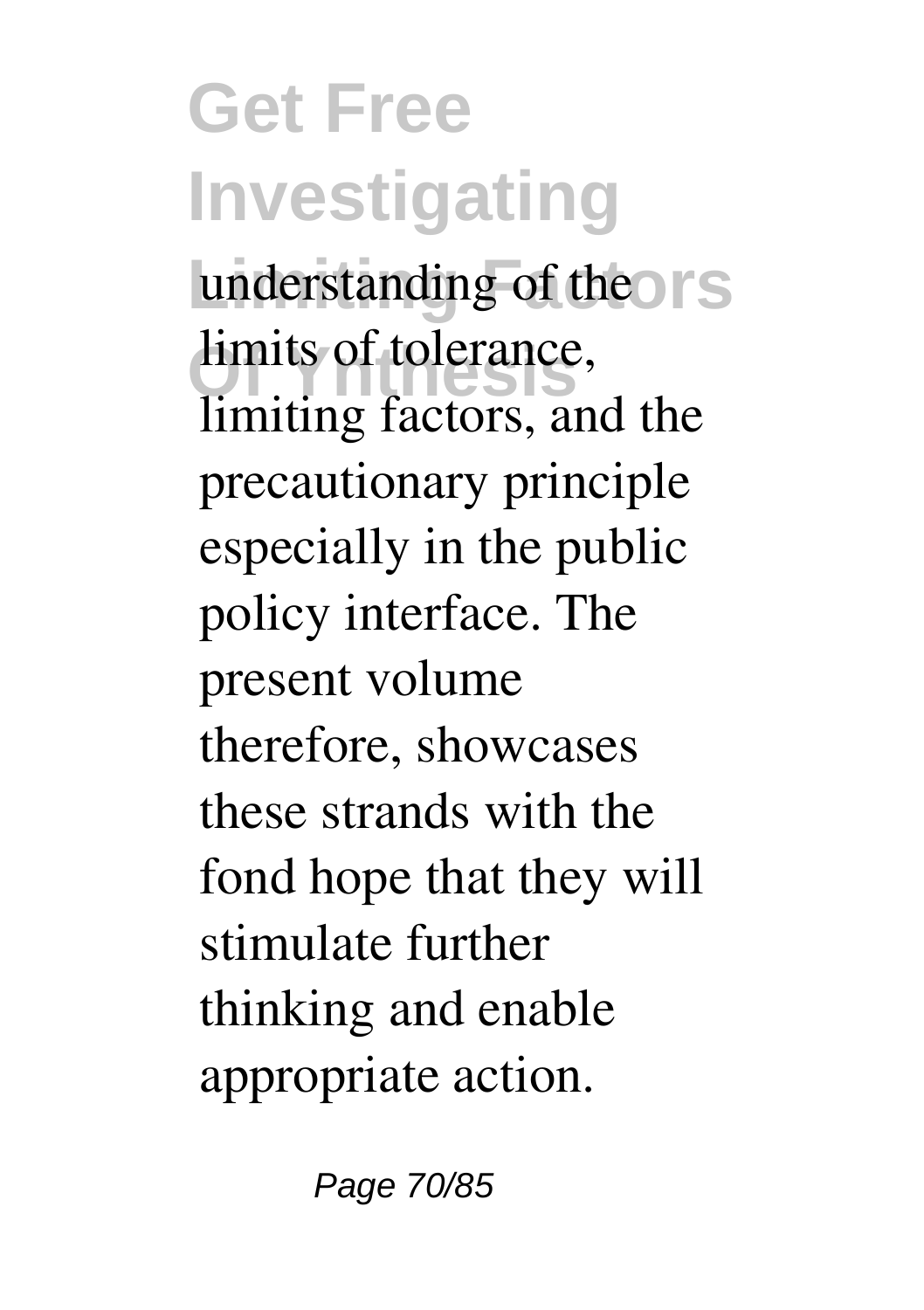**Get Free Investigating** 1,2-Dioxines, also to rs known as endoperoxides are a specific type of cyclic peroxide, characterised by an unsaturated sixmembered peroxide ring. They are abundant in nature and have been isolated from many natural products and have been shown to exhibit a wide spectrum of biological roles. Page 71/85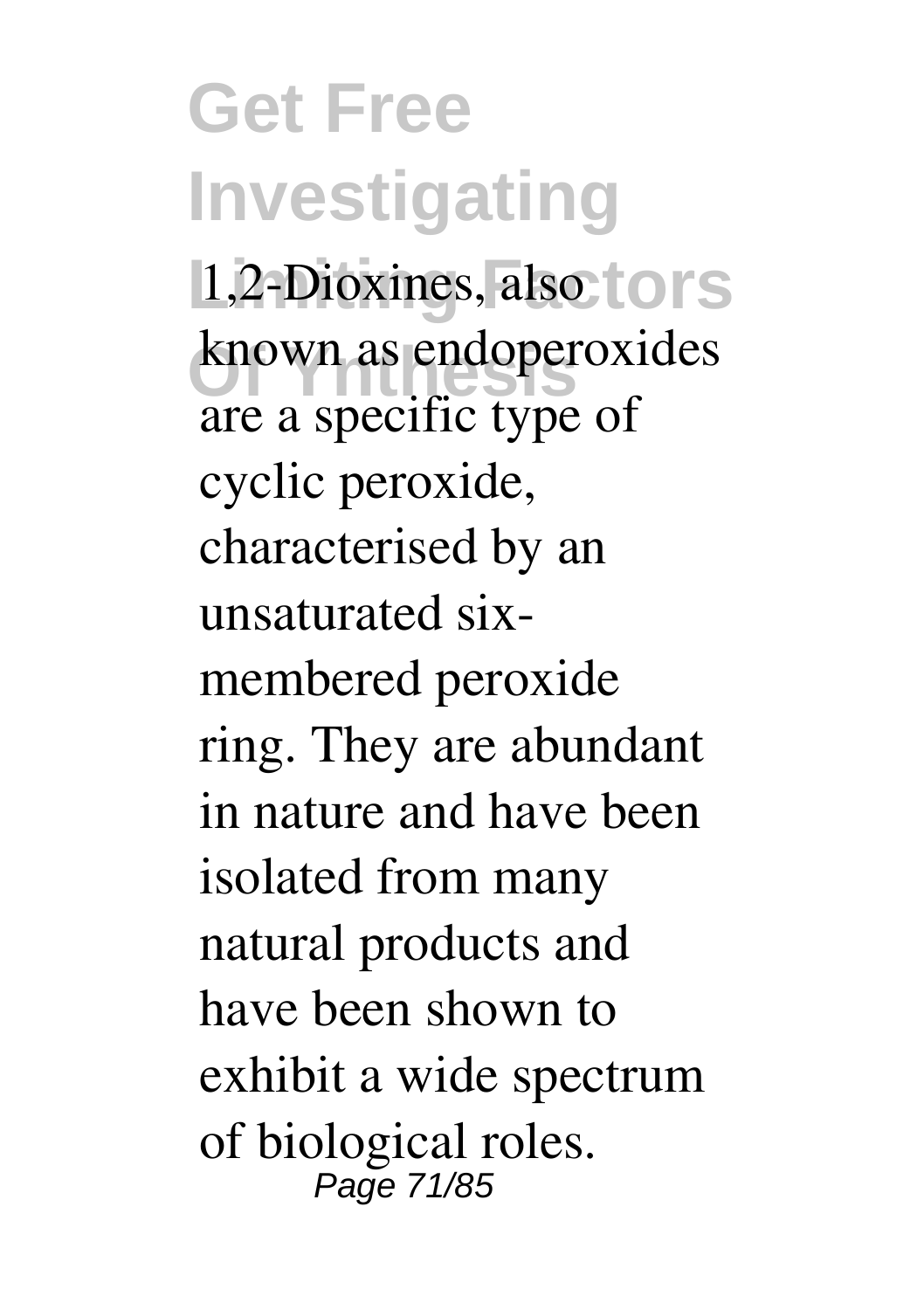**Get Free Investigating** Ozonolysis is a well of S established method for the oxidative cleavage of alkenes, although examples involving 1,2-dioxines are extremely rare. The furanoid and anhydrofuran linalool oxides have been established as common compounds in wine and as natural products from other sources. Previous Page 72/85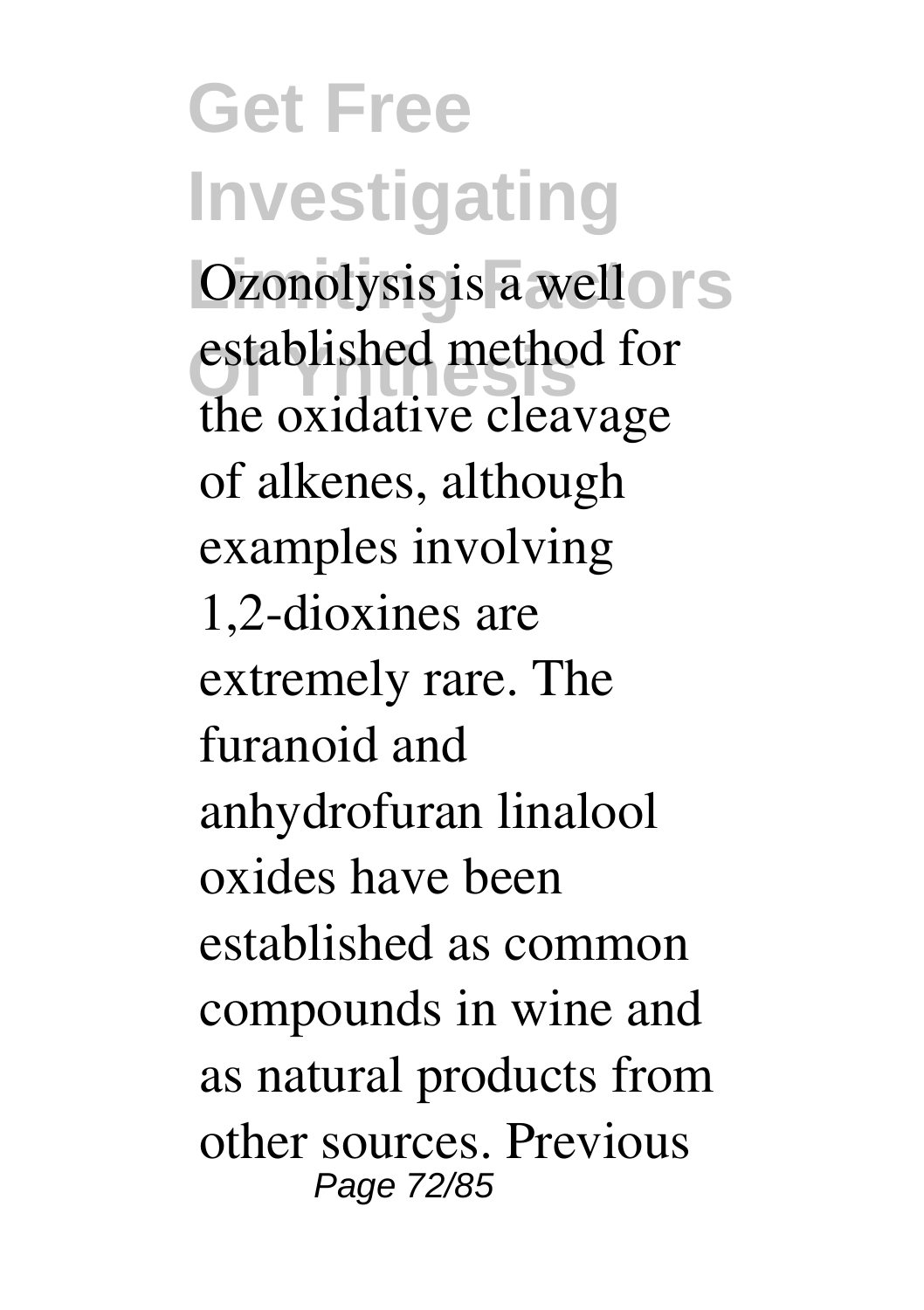**Get Free Investigating** methods of synthesis  $\mathsf{S}$ have followed a variety of different routes although many experimental details are unclear and of limited value. It was therefore felt that a gap exists in the literature with regard to an effective synthesis for these compounds and the development of a new synthetic pathway to afford both Page 73/85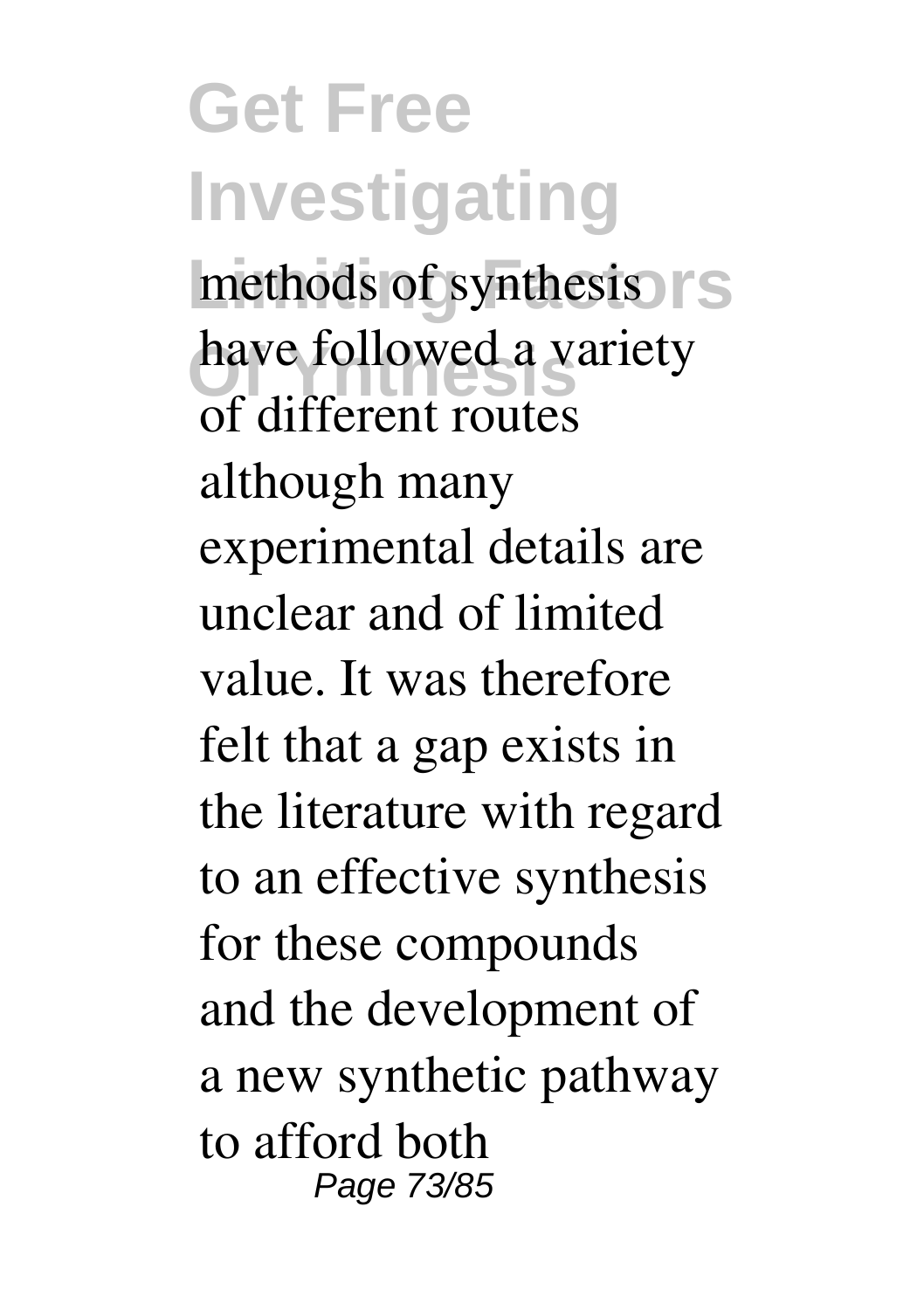**Get Free Investigating** compounds, and ctors analogues thereof, from a common starting material would be of value. The aim of this project was therefore to combine these areas and utilise 1,2-dioxine chemistry for the synthesis of the furanoid and anhydrofuran linalool oxides, with a key step in the synthesis being the ozonolysis of Page 74/85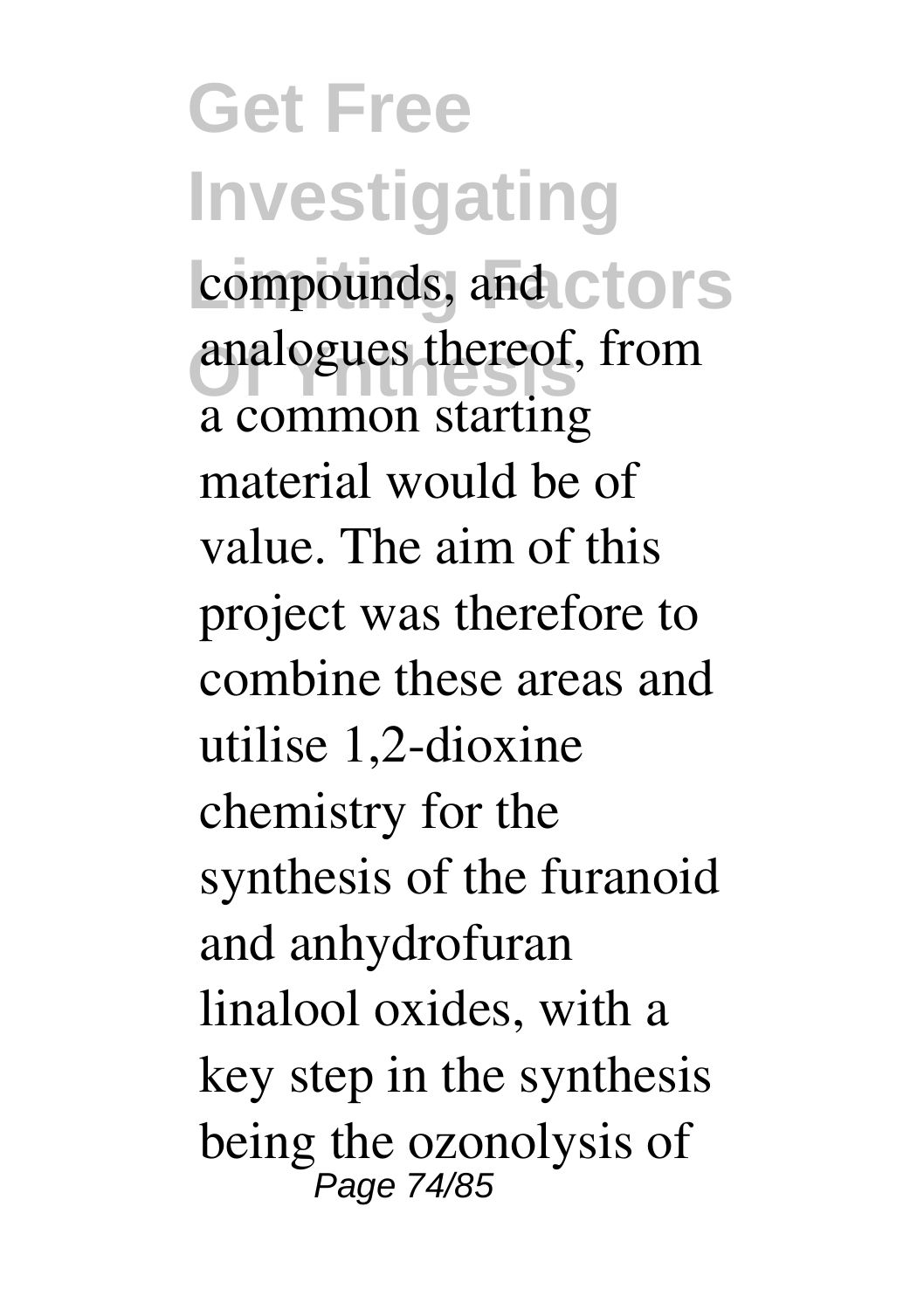**Get Free Investigating** a bicyclic bridged to rs 1,2-dioxine to yield the necessary keto-aldehyde precursor. Since little attention has been focussed on exploring the ozonolysis reaction of bicyclic alkenes, particularly the alkene moiety of bicyclic 1,2-dioxines, the first part of this thesis is focussed on investigating the scope Page 75/85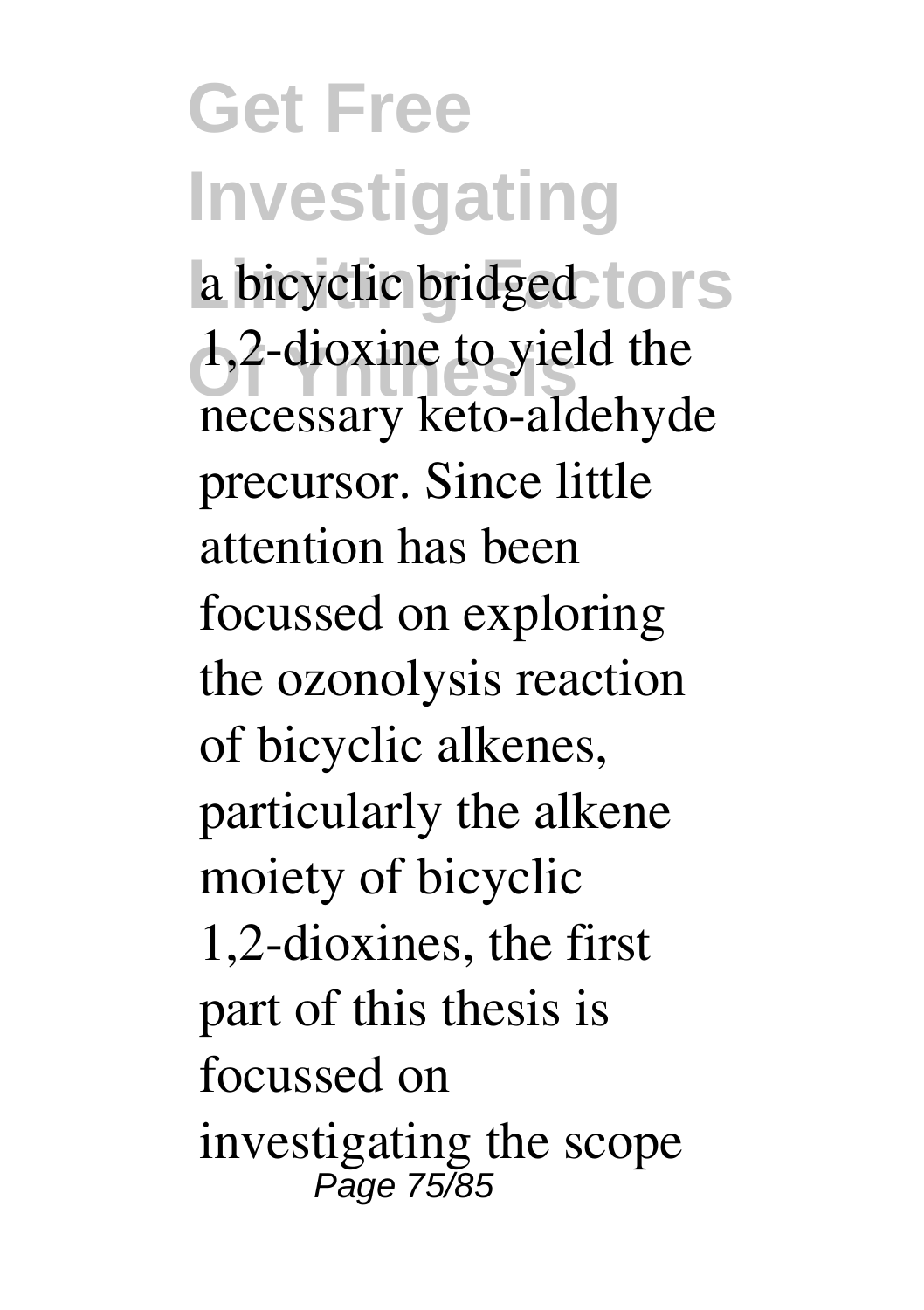**Get Free Investigating** of this novel reaction. As range of thesis 1,4-disubstituted bicyclic 1,2-dioxines and a steroidal 1,2-dioxine were used for this study, with their synthesis outlined in Chapter 2. Chapter 3 presents the results for this section of work, where it was found that upon reaction with ozone, the nature of Page 76/85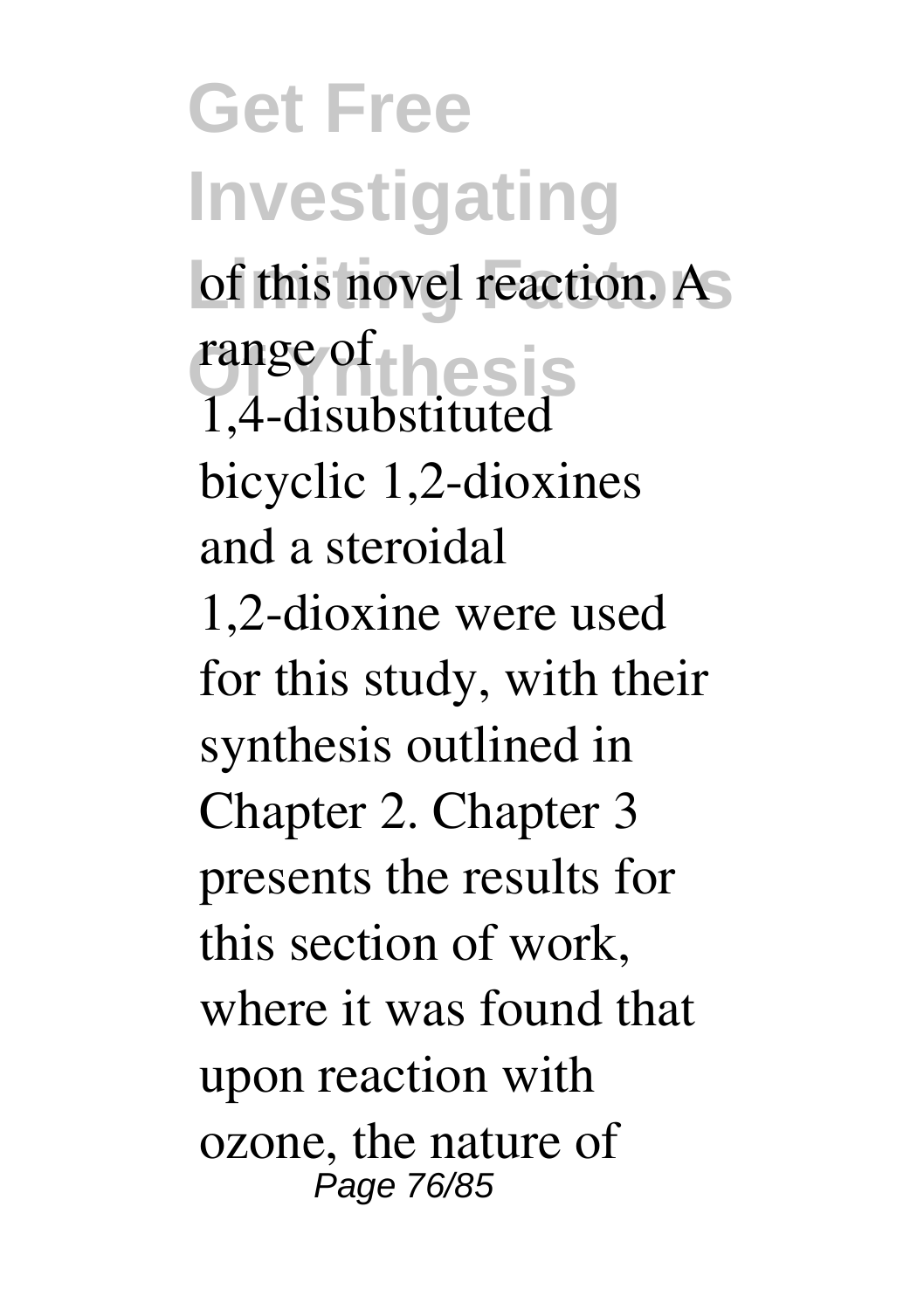**Get Free Investigating** substrates at the ctors bridgehead positions of the 1,2-dioxines had a major influence on the outcome of the reaction; with some of the substrates giving the expected dialdehydes, whilst others behaved in an unexpected manner towards ozone.

Additional experiments were then conducted to provide further insight Page 77/85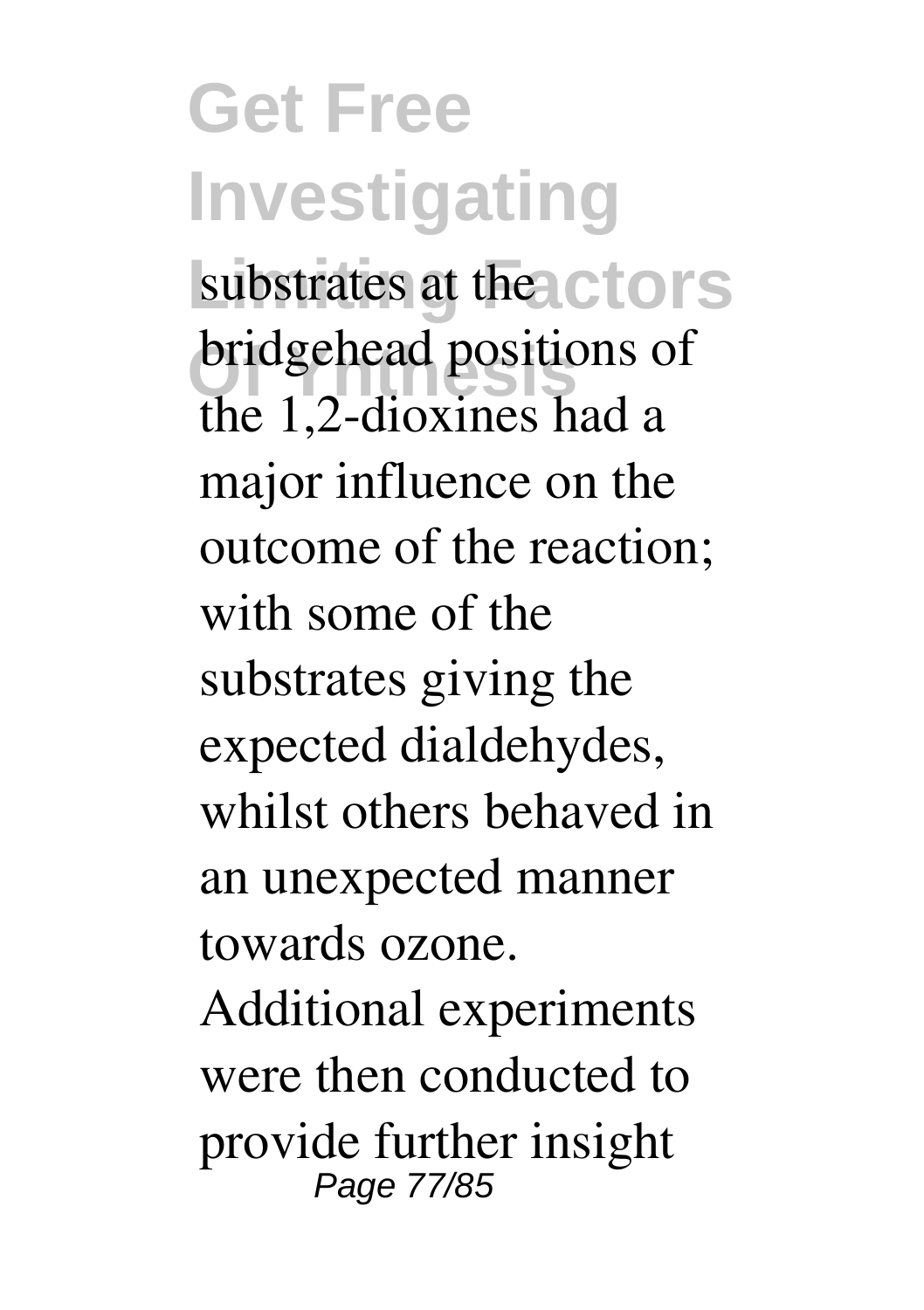**Get Free Investigating** into these unusual tors results. The potential mechanism involved in these rearrangements is also discussed, with several plausible options presented. Chapter 4 presents some Ab-Initio computational analyses to support the preliminary mechanistic insights into the ozonolysis reaction, with specific regard to<br> *Page 78/85*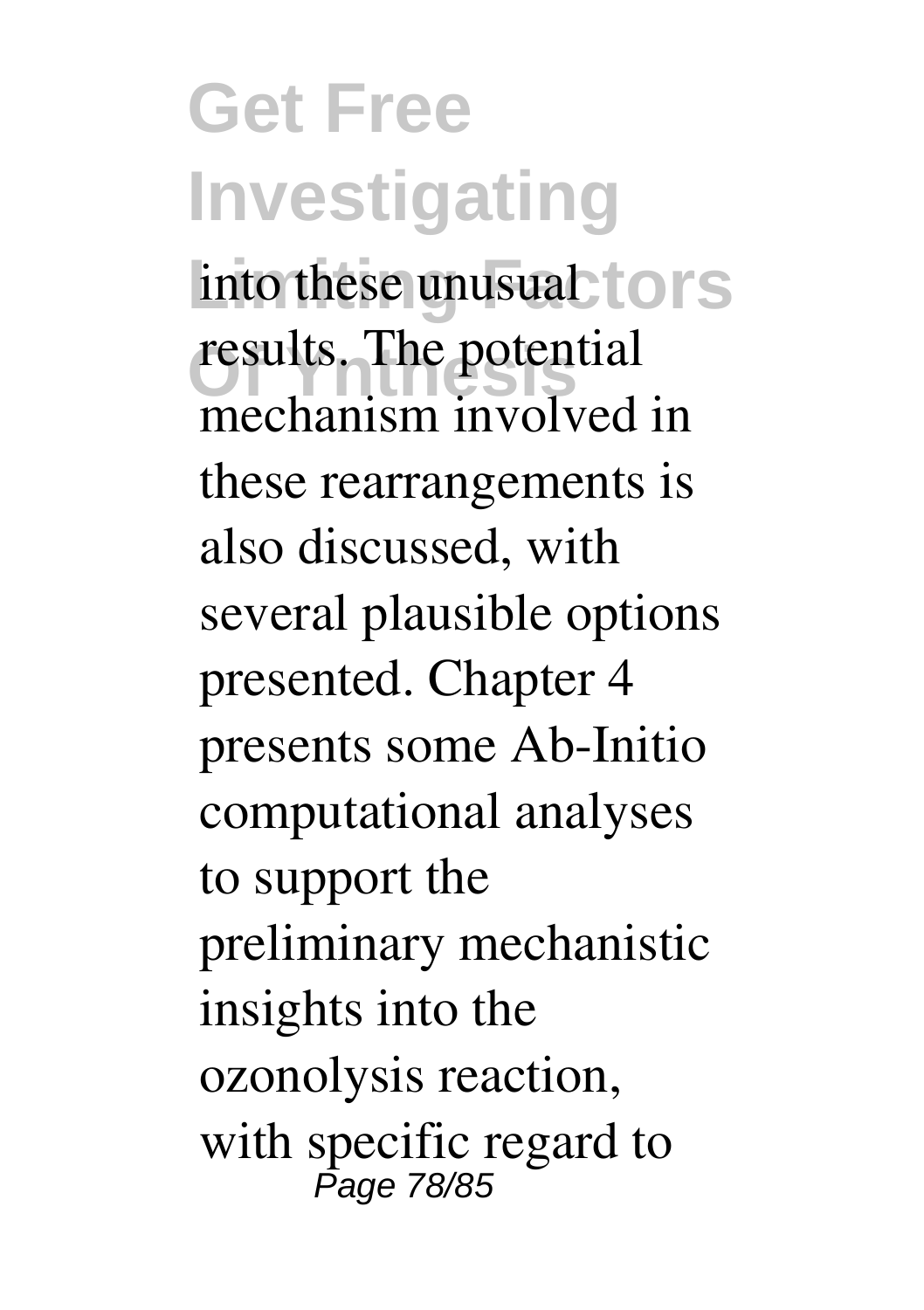**Get Free Investigating** bicyclic 1,2-dioxine or S systems. This was done by examining the relative energy differences for all possible isomers involved in each stage of the proposed mechanism in order to locate the lowest energy pathway, and therefore that which is most likely followed. The second part of this thesis, Page 79/85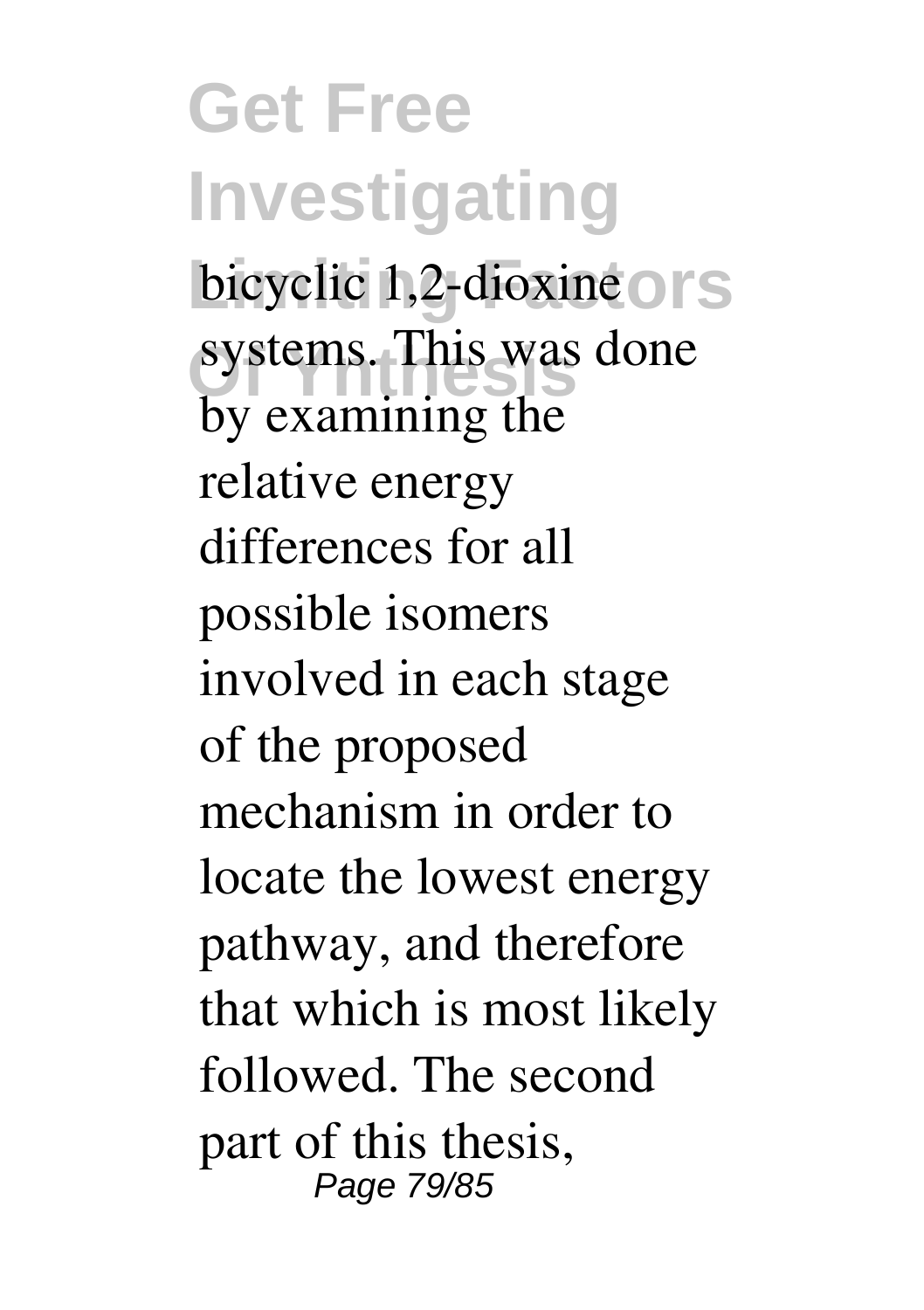## **Get Free Investigating** presented in Chapter 5, S was to utilise this novel transformation as a key step in the synthesis of both the furanoid and anhydrofuran linalool oxides, from a common starting material. The pathway began with the synthesis of a new bicyclic 1,2-dioxine, followed by successful ozonolysis and ringcontraction into the core Page 80/85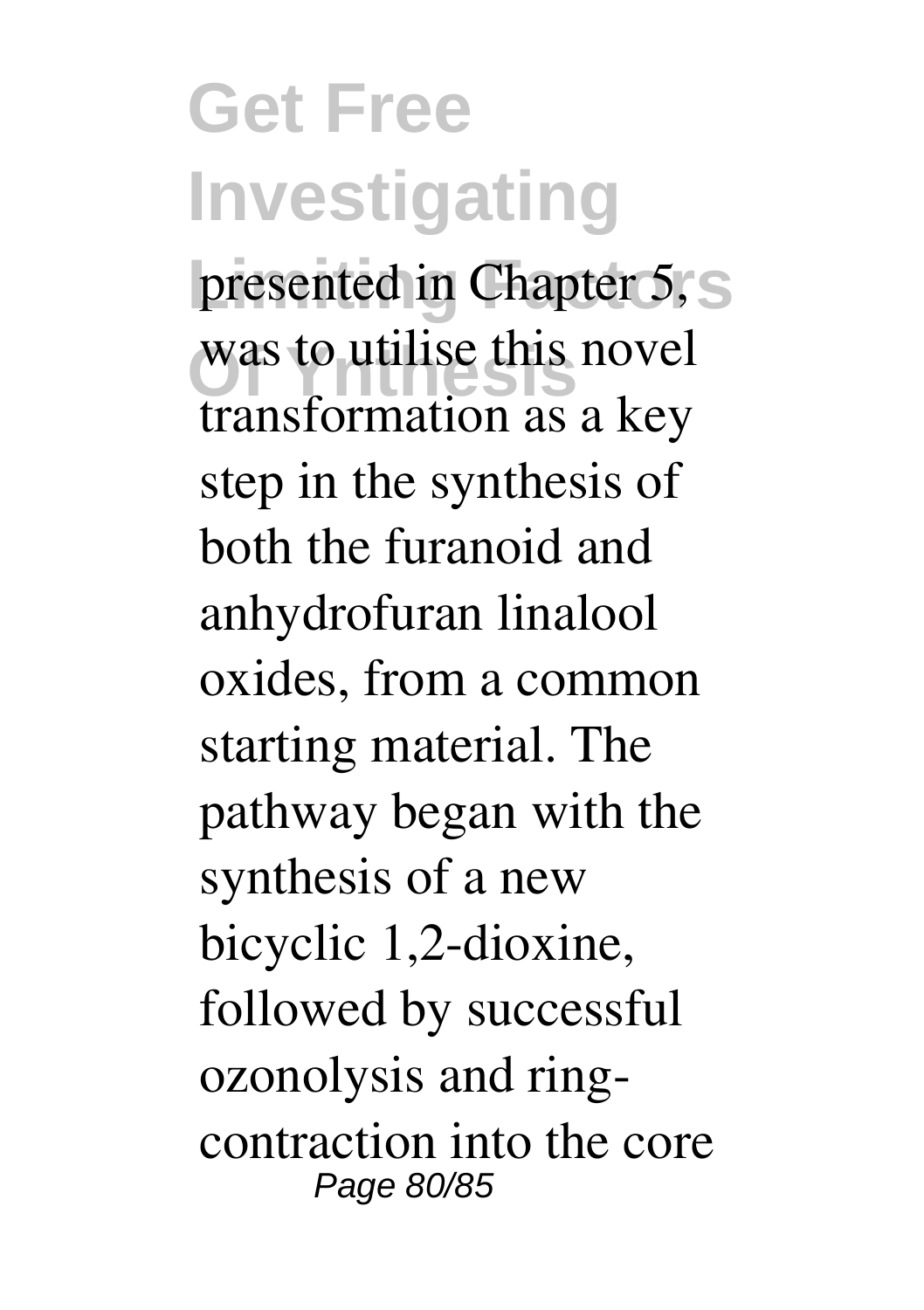**Get Free Investigating** 2,2,5-trisubstituted to rs **Of Ynthesis** THF. It was found that having a hydroxyl [alpha] to either the furan or dioxine ring systems could be problematic and led to unwanted ring-opening and further rearrangements. Investigations revealed that this could be overcome upon protection of the Page 81/85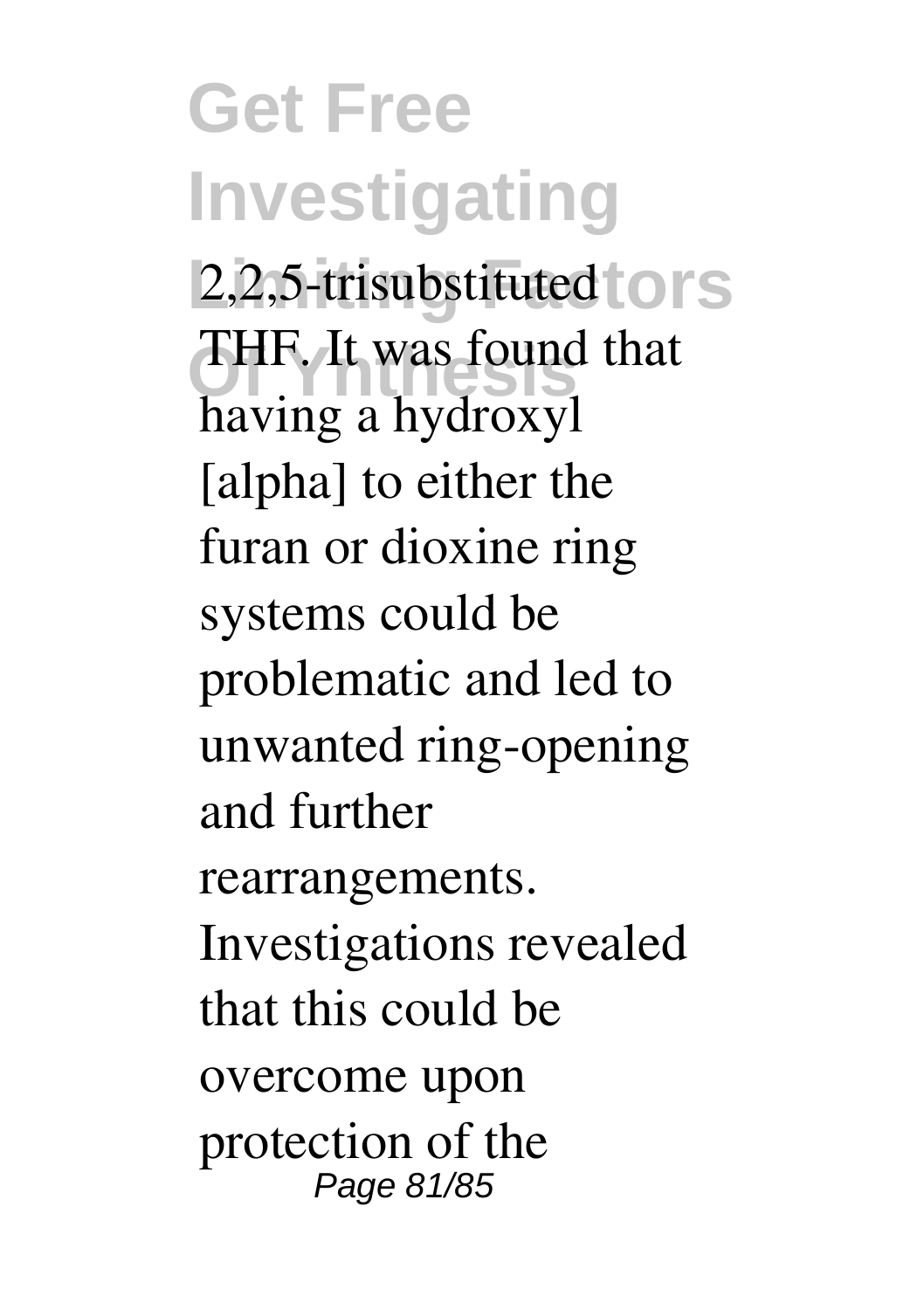**Get Free Investigating** hydroxyl, therebyctors enabling structural manipulation of the other functional groups to proceed smoothly. Research along the synthetic pathway did reveal a new potential route to dioxabicyclo[3. 2.1]octanes, with two new bicyclic compounds formed as a result of selective 1,6-cyclisation of a cis-[ Page 82/85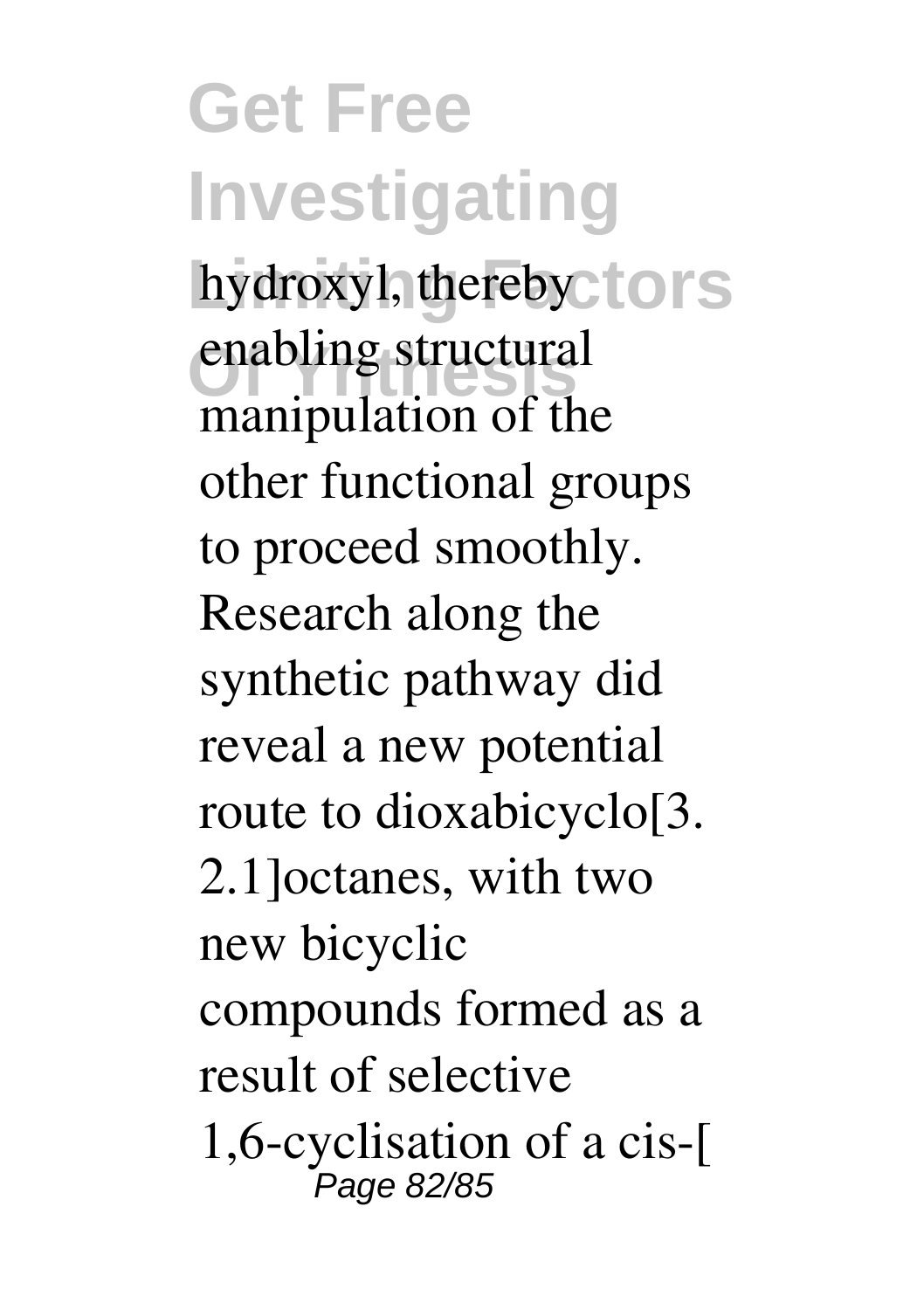**Get Free Investigating** gamma]-hydroxydione S **Of Ynthesis** intermediate, a reaction previously unseen within the literature. Time was a limiting factor in being able to complete the total synthesis of the desired compounds, but the major ground work was achieved. The C2 functionalisation of the THF ring was successfully completed, Page 83/85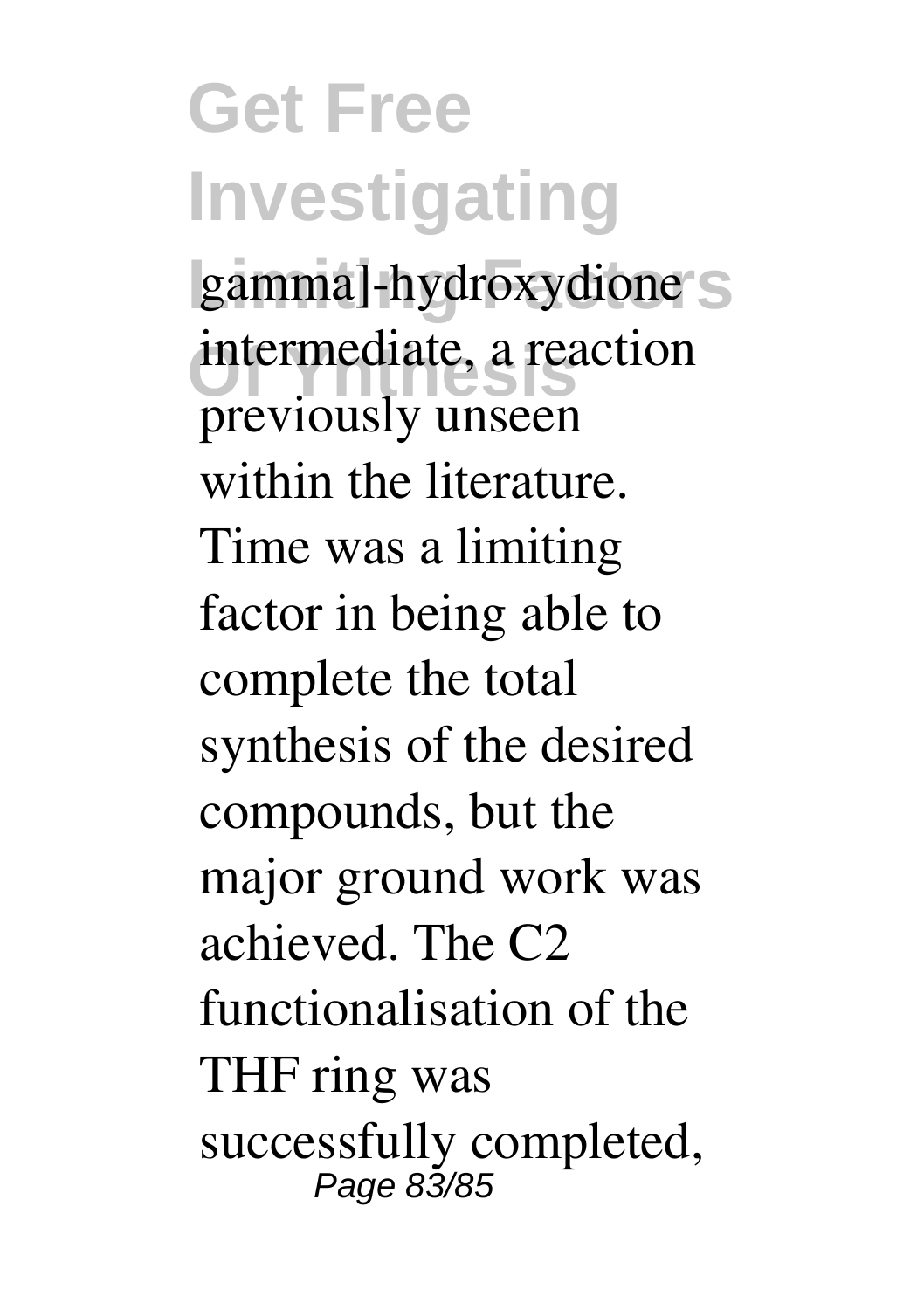**Get Free Investigating** and some new and novel chemistry was uncovered, which has further enhanced the understanding of the chemical nature of these types of compounds, along with their potential use in the synthesis of these important wine aroma compounds and other natural products.